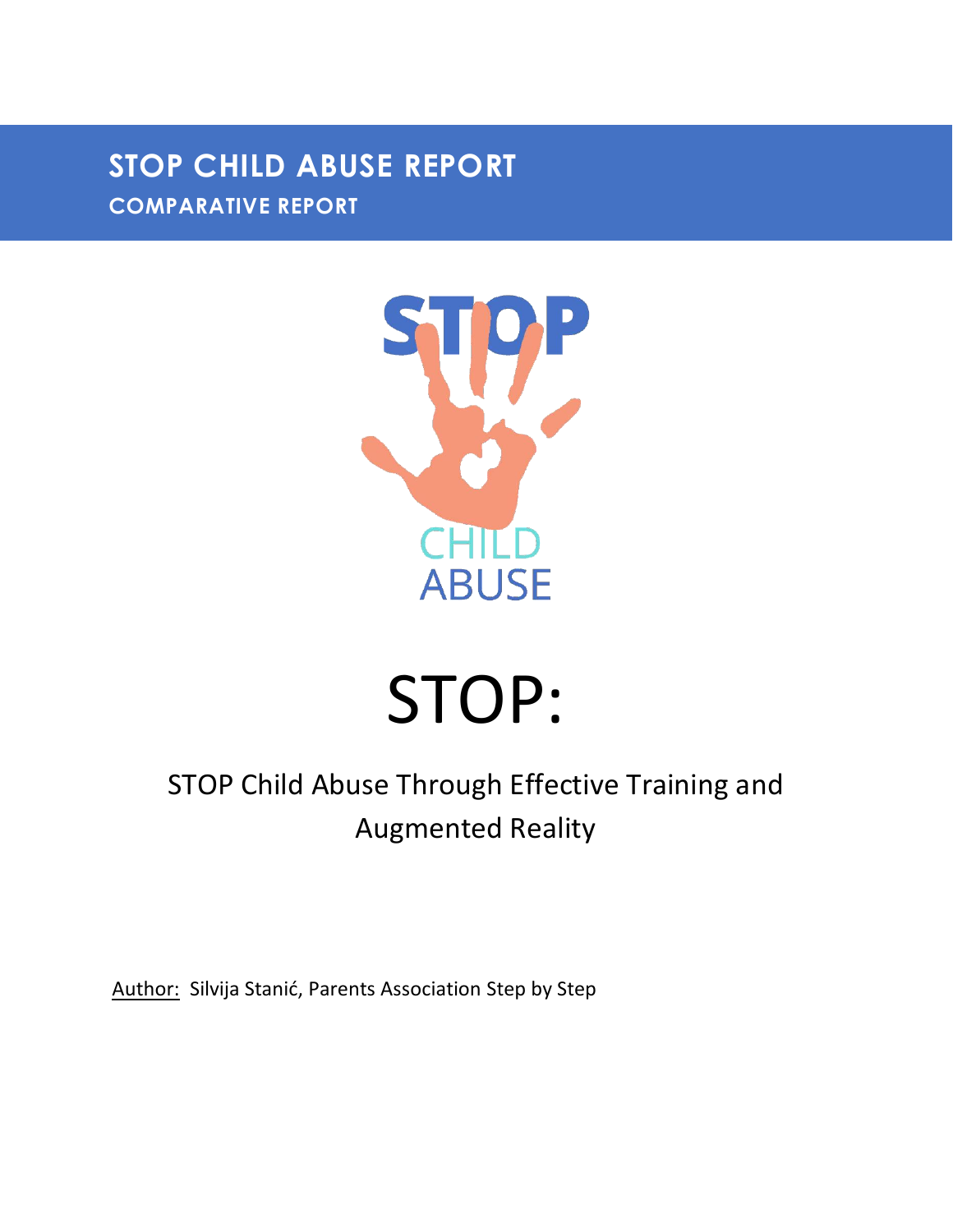



### **STOP CHILD ABUSE – COMPARATIVE REPORT**

### **PROJECT INFORMATION**

#### **PROJECT ACRONYM:**

STOP

**PROJECT TITLE:** STOP Child Abuse Through Effective Training and Augmented Reality

**PROJECT NUMBER:** 2019-2-HR01-KA205-061028

**SUB-PROGRAMME OR KA:**  KA2 – STRATEGIC PARTNERSHIP FOR YOUTH

**WEBSITE:** WWW.ERASMUSSTOP.EU

#### **CONSORTIUM:**

Coordinator: Partners:











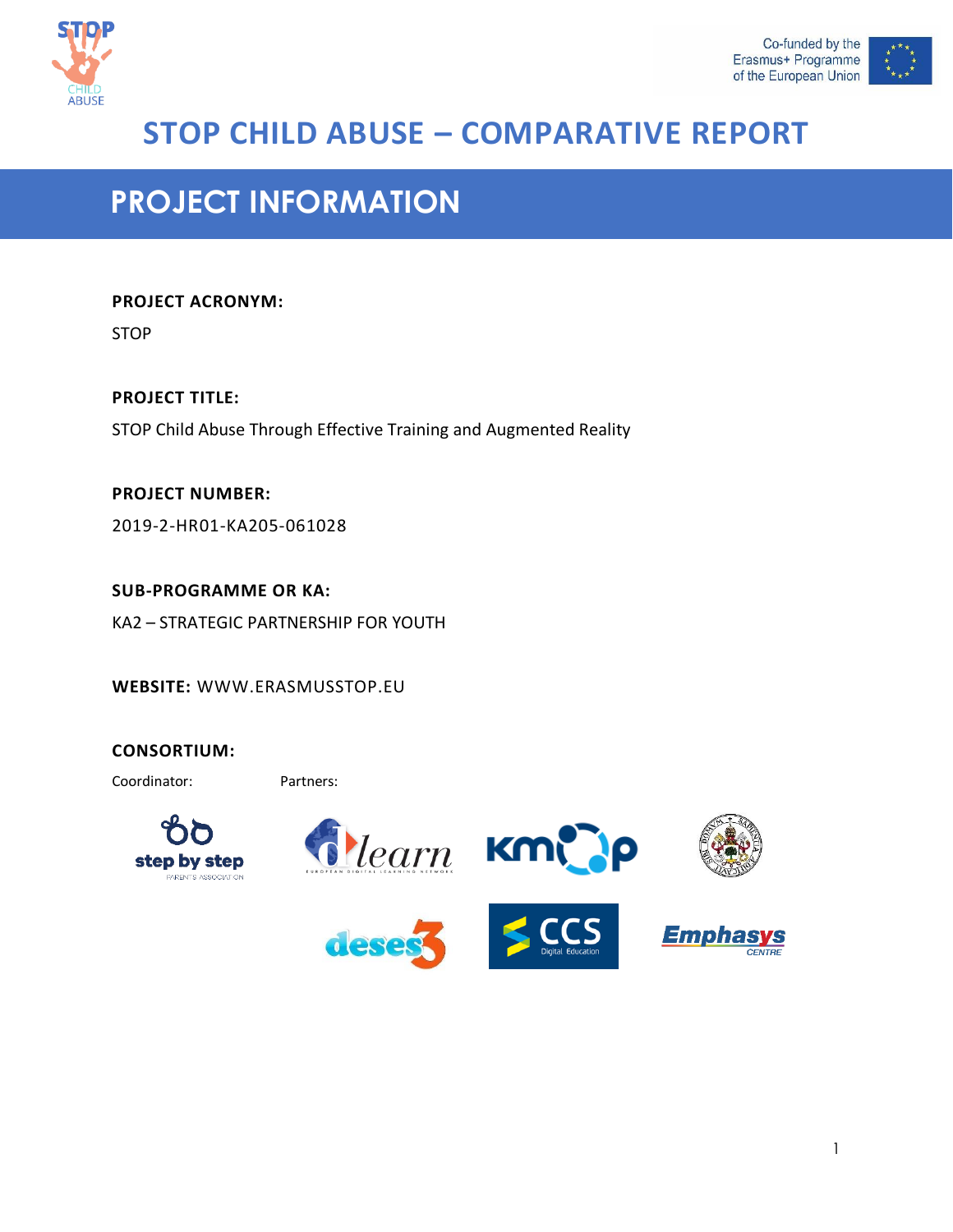



## **TABLE OF CONTENTS**

### Contents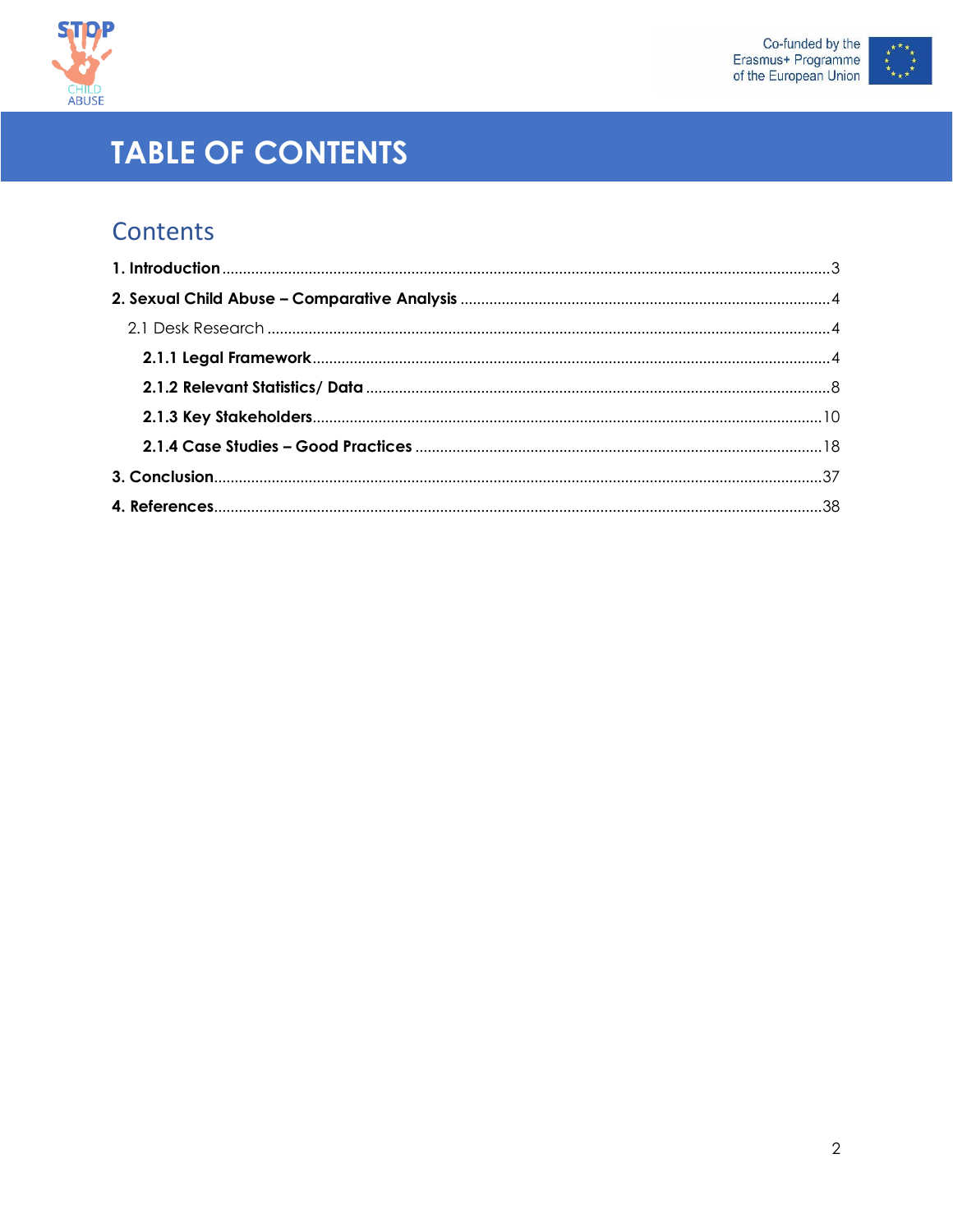



<span id="page-3-0"></span>

Although there is no unique definition, child sexual abuse involves a dependent, developmentally immature child or adolescent engaged in sexual activities, which they cannot understand or give mature consent to (Hobbs, Hanks and Wynne, 1999). Child sexual abuse traumatization is complex and is usually caused by more than exposure to a single traumatic event. Child professionals need to understand the connection between the trauma of sexual victimization and the different levels of a child's adjustment to it.

Sexual abuse that occurs during a child's development can have adverse effects on certain developmental processes, such as emotional regulation, cognitive style, and coping mechanisms, and thus entail longterm consequences. The most common effects of sexual abuse in children are symptoms of posttraumatic stress disorder, psychological distress and inappropriate sexual behavior.

In order to achieve better protection of children as well as recognition of the problem, the Council of Europe (2010) started the campaign "1 in 5"which is based on available estimates that 1 in 5 children in Europe today experience some form of sexual violence (contact or non-contact), and usually from an adult person they know and trust.

Although significant advances have been made in the last twenty years in the prevention and recognition of child sexual abuse, it is extremely important to continue working to further develop new forms of child protection. Taking all the above into consideration, the Erasmus+ Project STOP – Stop Child Abuse Through Effective Training and Augmented Reality aims to provide an innovative answer to the adverse childhood experiences that affect youth in Europe. STOP aims at decreasing sexual abuse and exploitation of young people (9-18 years old) by offering an innovative learning methodology to youth workers about sex abuse prevention. The project wants to provide new approaches and tools to youth workers based on AR (augmented reality) game to fight child adverse experience both online and offline. Empower youth workers to teach children how to respond to suspected abuse and will transform them from simple youth workers into child protector from violence and abuse.

The aim of this report is to analyse and compare the current situation in five European countries, Greece, Cyprus, Italy, Croatia and Spain reviewing legal framework, relevant statistics, key stakeholders and good practices dealing with child sexual abuse.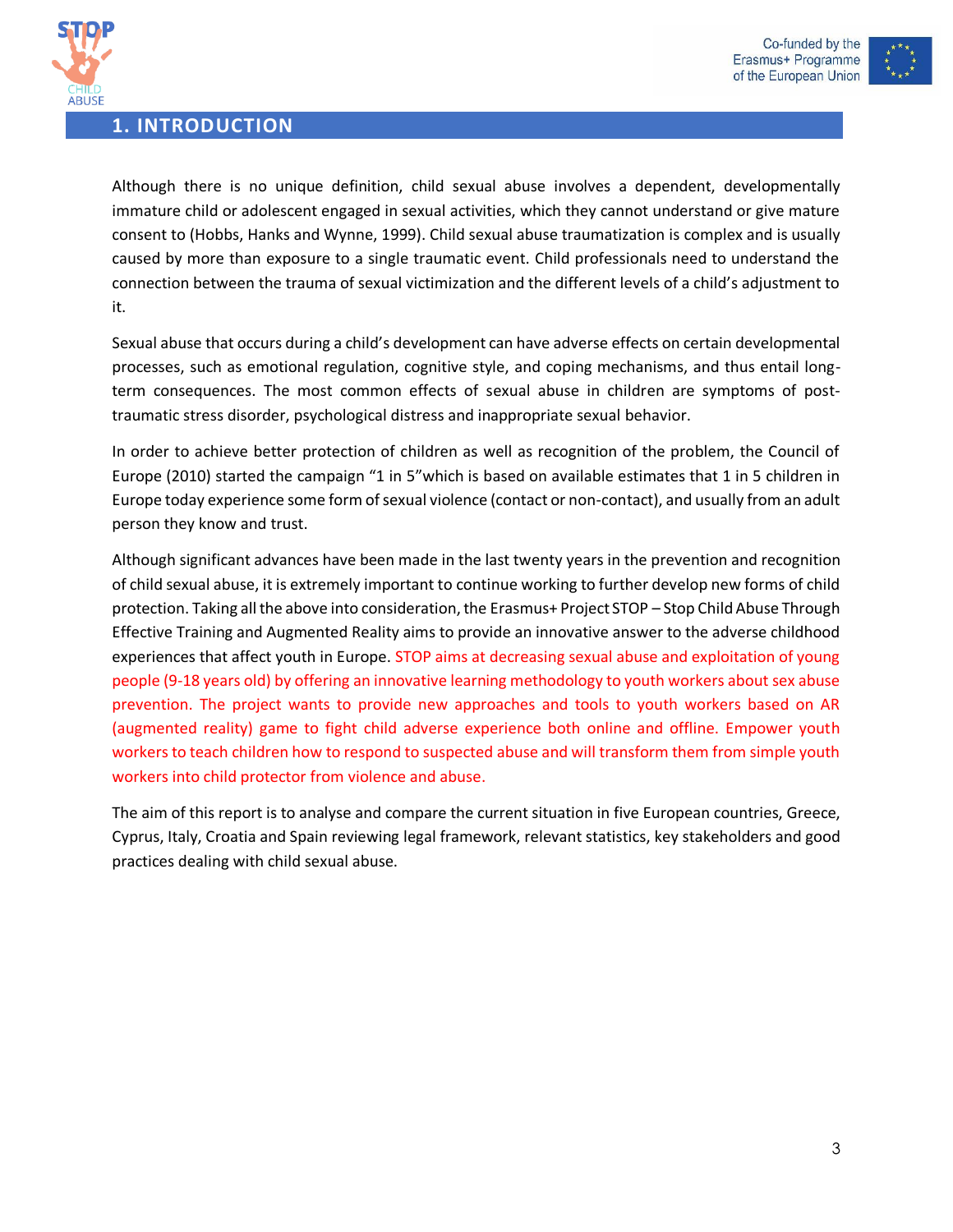



#### <span id="page-4-0"></span>**2. Sexual Child Abuse – Comparative Analysis**

#### <span id="page-4-1"></span>**2.1 Desk Research**

#### <span id="page-4-2"></span>**2.1.1 Legal Framework**

Review of national legal frameworks from Cyprus, Greece, Italy, Spain and Croatia shows a very comprehensive policy framework of promoting children's rights that is incorporated in great body of legislation, institutional and strategic documents. Most national laws, procedures and strategies are aligned and stem from commitments made through international and European strategic documents.

All the States included in analysis are a signatory of **the Convention on the Rights of the Child** from 1989 and took over the concomitant obligations to ensure the protection of children from all forms of violence in the family, institutions and the wider social environment, and to use a child rights-based approach – a human rights and child rights principles to programming in all sectors which means the realization of human rights of all children. The Convention on the Rights of the Child refers to the protection of the child from physical and psychological violence, abuse and neglect (Article 19), all forms of sexual exploitation and sexual abuse (Article 34), abduction of and traffic in children (Article 35), all other forms of exploitation prejudicial to any other aspect of the child's welfare (Article 36), inhuman and humiliating treatment or punishment (Article 37).

Also, there's significant impact of The **Convention of the Council of Europe for Child Protection from Exploitation and Sexual Abuse of the 25th of October of 2007 (Lanzarote Convention)**, on national legislation. All the states (Cyprus, Greece, Italy, Spain and Croatia) have been ratified the Convention and integrated it into their national legal framework. The first article of that Convention stated that the countries should collaborate in order to foresee and fight child sexual abuse and protect the victims of exploitation also on an international base.

**Directive 2011/92/EU of the European Parliament and of the Council of the 13th of December of 2011** aiming on combating sexual abuse and sexual exploitation of children and child pornography, and replacing Council Framework Decision 2004/68/JHA, complementing the national parliamentary legislation and also the regional procedures of an EU state, complying with the main purpose to criminally pursue the responsible for such crimes. The Directive 2011/92/EU of the European Parliament and of the Council of 13 December 2011 on combating the sexual abuse and sexual exploitation of children and child pornography (2015/2129(INI)) are complements to the **Council of Europe Convention on the Protection of Children against Sexual Exploitation and Sexual Abuse**.

Next to the above, very important legal document is the **European Parliament Resolution of 11 March 2015 on child sexual abuse online (2015/2564(RSP))** that strongly urged those Member States that had not yet done so to transpose Directive 2011/93/EU on combating the sexual abuse and sexual exploitation of children and child pornography and, therefore, to strictly monitor its full and effective implementation, and to report back to Parliament, and its responsible committee, on its findings in a timely manner.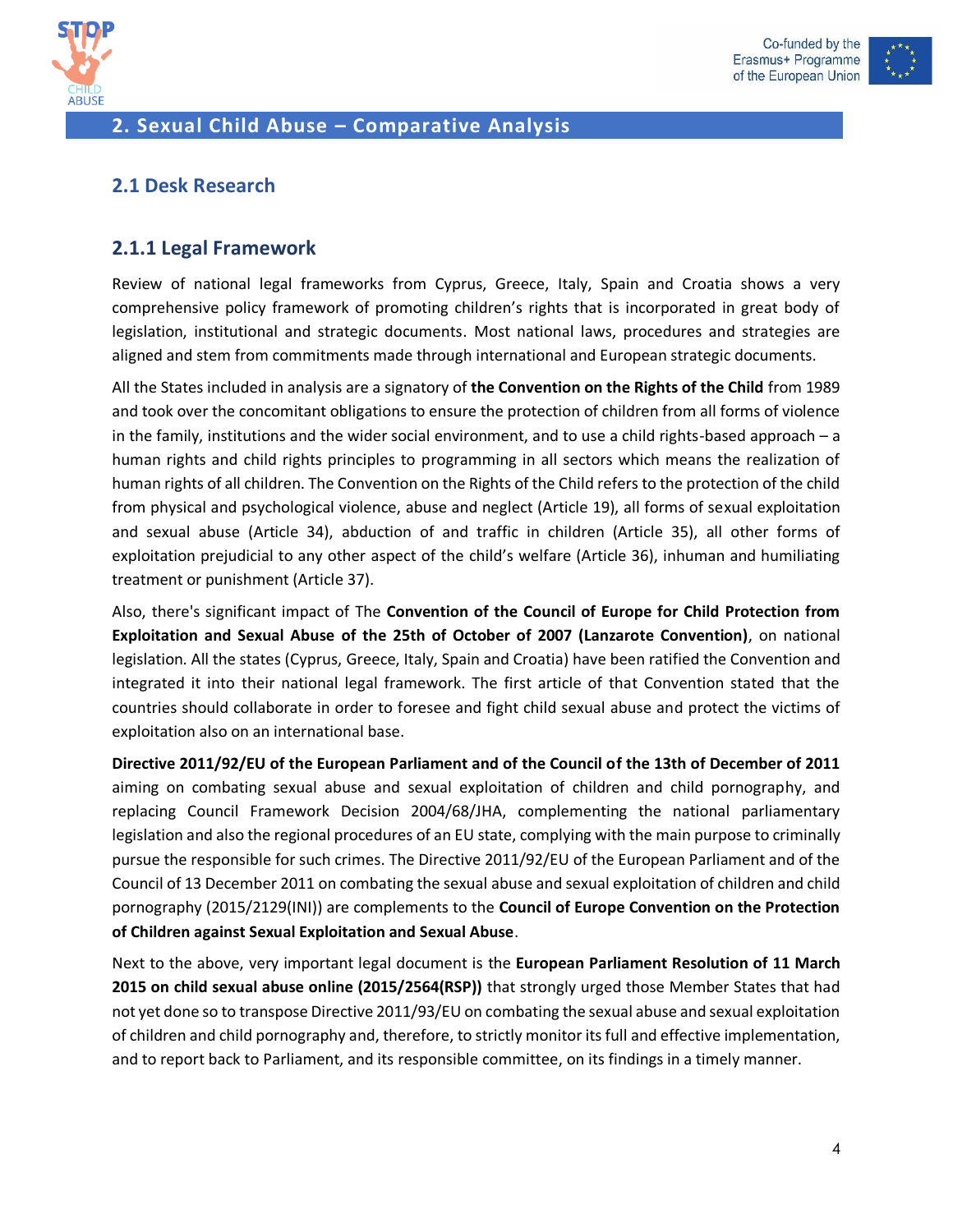



In the **Report from the Commission to the European Parliament and the Council assessing the implementation of the measures referred to in Article 25 of Directive 2011/93/EU of 13 December 2011**  on combating the sexual abuse and sexual exploitation of children and child pornography<sup>1</sup>, the Commission acknowledged the significant efforts made by the Member States in the transposition of Article 25 of the Directive into Member States' legislations.

As mentioned above, by ratifying international conventions, first and foremost the Lanzarote Convention (Convention of the Council of Europe for Child Protection from Exploitation and Sexual Abuse of the 25th of October of 2007), the States have made significant efforts to improve the national legal system that cover offences relating to child sexual abuse.

The main legislation addressing sexual exploitation of children **in Cyprus** is the Law No. 91 (I)/ 2014 on Preventing and Combating the Sexual Abuse and Sexual Exploitation of Children and Child Pornography. Under this law, punishable crimes include sexual abuse (forcing a child to watch sexually explicit scenes, to participate in sexual activities under and over the age of consent, to participate in sexual activities with a third person); sexual exploitation (force, recruit, persuade a child to take part in pornography, and to financially benefit from such exploitation); solicitation of sexual acts by a child via communication technologies; development and use of child pornography websites. The law also stipulates the impossibility to claim non-awareness of the child's age and the child's consent as a defense statement (CY Law). Additionally, the law adopts a holistic approach to the protection of child victims considering various aspects such as interviews by trained police officers in adapted rooms, video recording statements, protection of privacy and child and family support when required (ibid). In addition to the Law No. 91 (I)/ 2014, other legislations that cover offences relating to child sexual abuse are, the Convention against Crime through the Internet Law of 2004, The Prevention and Fight against Trafficking in Human Beings and Victims Protection Act 2014 and the Protection of Children's Rights Laws 2007 and 2014 [(Laws 74(I)/2007), 44(I)/2014)] which are adopted from the UN Convention on the Rights of Children.

**In Italy,** the concept of sexual abuse and harassment of children is integrated into the Italian Penal Code: law number 38 – 2/03/2006 (38/2006) - *Dispositions in the field of fight against sexual abuse of children and pornography material through internet*. The latter modified art 600 bis of Italian Penal code about general concept of sexual violence by specifying, "All persons that commit sexual abuse or any other harassment on minors that can cause long- term sufferance, in order to obtain money or any other utility, are strongly punished". The category of offenders here is very wide and inclusive (parents, educators, teachers and tutors or any other person), as well as the category of victims which are minors from 0 to 17 years old. Moreover, this law makes provision of not only reiterated cases of violence but also specific ones like minor prostitution, pornographic material, and exploitation of minors for profit, enslavement of children, corruption of minors and abuse of educational authority and tools<sup>2</sup>. Violence directed towards minors is considered both at physical and at psychological level. In the first case, physical violence includes beating, personal injury and abuse of available tools to cause neurological problems in children. Here are included both overuse of medicines given to children and total negligence towards them. In the second

<sup>1</sup> <https://eur-lex.europa.eu/legal-content/EN/TXT/?uri=CELEX%3A52016DC0872>

<sup>2</sup> [http://www.bambiniintrappola.it/index.php?option=com\\_content&view=article&id=52&Itemid=155&lang=it](http://www.bambiniintrappola.it/index.php?option=com_content&view=article&id=52&Itemid=155&lang=it)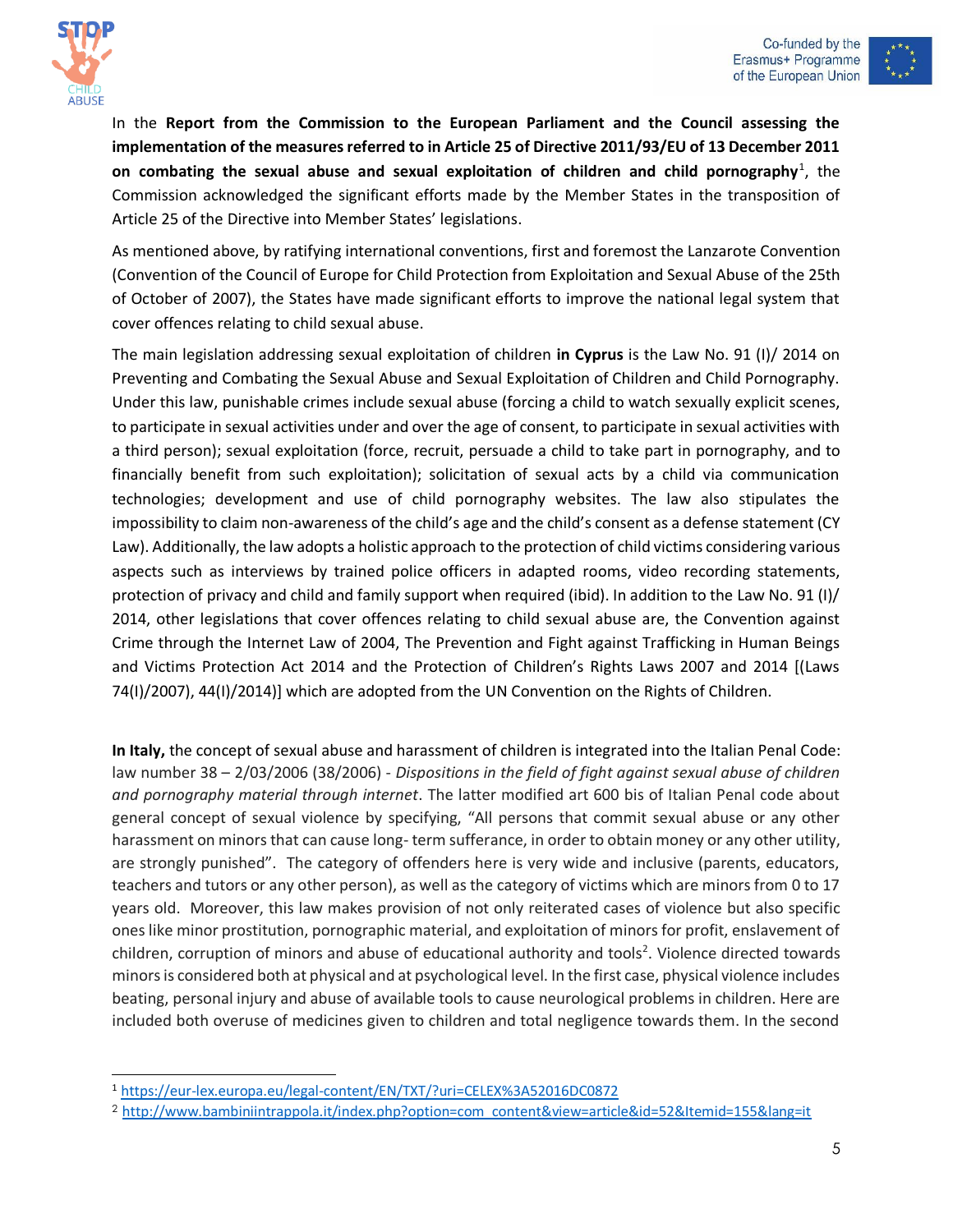



case, enslavement, abandonment of minors, sexual violence and mental coercion.  $3$  As regards punishment for offenders, it culminates with imprisonment for 1 to 5 years, as better specified by article 572 of Penal Code that states "Anybody harass a person of a family or a minor that is entrusted to him/her in order to be educated, cared or supported is severely punished with an imprisonment from 1 to 5 years." Nevertheless, the imprisonment period is enhanced if the minor is not yet 14 years old and can reach up to 12 years of detention.

The Directive 2011/93/EU was transposed into **Croatian legislation** by adopting the Act on Amendments to the Criminal Code and the Act on Amendments to the Criminal Procedure Act (Official Gazette 145/13) of the Republic of Croatia, whereby the Republic of Croatia is among the countries that have fully criminalized all forms of sexual abuse and exploitation of children. In Croatia the maximum sentences are up to 15 years in prison for serious crimes of sexual abuse and exploitation of a child, or long-term imprisonment if such a crime causes the death of a child. Title XVII of the Criminal Code of the Republic of Croatia specifically regulates the criminal offences of sexual abuse and sexual exploitation of children. In November 2014 the Protocol on the procedure in case of abuse and neglect of children was adopted in order to exercise the rights of the child to the protection from abuse and neglect by establishing a system for preventive action and a rapid and coordinated procedure "in situations of child abuse and neglect to protect the child from further abuse and neglect, and to provide an appropriate intervention for the recovery and further safe development of the child". The Protocol on the procedure in case of abuse and neglect of children defines clear steps in the process of child protection and roles of the stakeholders that are included in the process from all sectors and working with children. Furthermore, it defines obligations of the competent authorities in handling child abuse or neglect, specifically the obligations of the Police, social care center, judicial authorities, health care including hospitals and clinics, and educational institutions. In 2015 Office for Gender Equality of the Government of the Republic of Croatia adopted the protocol named "Rules of procedure in cases of sexual violence" and defined the obligations of the competent authorities in their response to victims of sexual violence, clearly defining the special rules for responding to children.

**Greek legislation** shows long history of combating child abuse and maltreatment, with the first laws adopted in 1988<sup>4</sup> and 1994<sup>5</sup> respectively with certain modifications during the years 1999<sup>6</sup>, 2002<sup>7</sup>, 2003<sup>8</sup>,  $2004^9$ ,  $2007^{10}$ ,  $2009^{11}$ ,  $2013^{12}$  while a specific legal framework concerning sexual child abuse was established through the Law n. 4267/2014<sup>13</sup>. Law n. 4267/2014 on combating sexual abuse, exploitation of children and child pornography adapted national legislation to the European Directive 2011/92/EU. It establishes minimum rules concerning the definition of criminal offences and sanctions regarding sexual

- 8 Law n. 4194/2003.
- <sup>9</sup> Law n. 3226/2004.
- <sup>10</sup> Law n. 3625/2007.

 $12$  Law n. 4194/2013.

<sup>3</sup>[https://www.savethechildren.it/sites/default/files/files/1%20%20CSP%20Pocket%20guide%20su%20abuso%20co](https://www.savethechildren.it/sites/default/files/files/1%20%20CSP%20Pocket%20guide%20su%20abuso%20con%20casi%20csp.pdf) [n%20casi%20csp.pdf](https://www.savethechildren.it/sites/default/files/files/1%20%20CSP%20Pocket%20guide%20su%20abuso%20con%20casi%20csp.pdf)

<sup>4</sup> Law n. 1756/1988.

<sup>5</sup> Law n. 2225/1994.

<sup>6</sup> Law n. 2721/1999.

<sup>7</sup> Law n. 3064/2002.

<sup>11</sup> Law n. 3811/2009.

<sup>13</sup> Greek Gazette 2014-06-12, Part A, N. 137, pp. 4377-4384.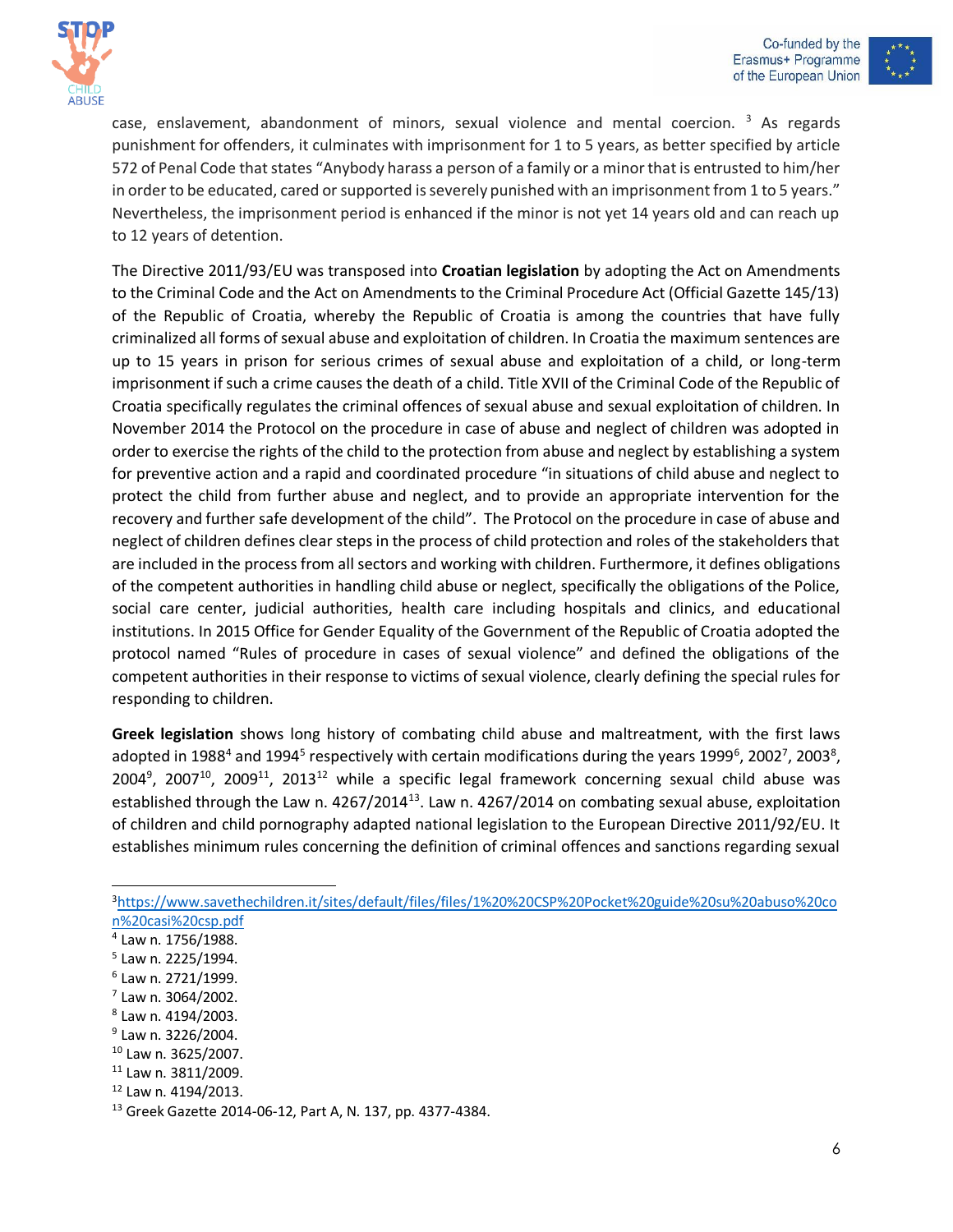



abuse and sexual exploitation of children, child pornography and solicitation of children for sexual purposes and aims at strengthening their protection and adopting preventive measures. It introduced the necessary amendments to the Penal Code, the Criminal Procedure Code as well as to all laws related to child abuse and maltreatment that were in action until the publication of the Law n. 4267/2014. The changes the aforementioned law introduced to the Greek legal system concerned the penalization of "child grooming", in other words, the penalization of the procedure by which an adult is befriending a child with the objective of sexual abuse through the internet. The Law sanctions a person who accesses "in full knowledge" to child pornography elements with at least a one-year sentence and it also sanctions people inciting minors to participate in pornography performances. The last related law introduced in the Greek legal system was the Law n. 4322/2015 filling the gap concerning the phenomenon of "bullying" and penalizing it. Finally, the Greek Penal Code as well as the Greek Code of Criminal Procedure also apply in cases of sexual child abuse as they contain special provisions regarding the punishment of abusers and the procedures that should be followed in front of the competent tribunals.

**In Spain**, rights of children are protected through Spanish Constitution on the article 39.4 which states "children will enjoy the protection provided for in international agreements that ensure their rights". This procedure dating back to 1978 was subsequently reinforced with the Organic Law 1/1996, of January 15, on the Legal Protection of Minors, partial modification of the Civil Code and the Civil Procedure Law. Before the redaction of the Spanish Constitution, by Royal Decree of September 14, 1882, which approves the Criminal Procedure Act, articles 13, 448, 544 bis and 544 ter ruled the protection of the victim in case of trial for abuses received. Later it has been the Criminal Code to define different penalties for different situations where the minor child has been abused sexually through the articles 182 - 189 of the Organic Law 10/1995, of November 23. Afterwards, many other laws had been notified concerning the rights of the child, always complying with the international legal framework. The most recent and relevant one since underlines the joint work of the regional autonomous governments - is the Law 26/2015, of July 28, on the modification of the protection system for children and adolescents: on its article 22 ter about the information system on the protection of children and adolescents it had been written that a Unified Registry of Child Abuse is developed as a shared information system valid throughout Spain monitoring specific protection measures for minors among both the Autonomous Communities and the General State Administration.

A review of the national legislation of the countries shows that great steps have been taken and there is a clear intention to protect children from all forms of abuse. The adoption of international and European conventions encouraged the adoption of specific legislation aimed at preventing all forms of child abuse, which was not the case earlier. A review shows that national laws are now in line with international conventions and European strategic documents, and generally prescribe procedures for dealing with child sexual abuse. By harmonizing national legislations and practice with the provisions of relevant international conventions, treaties and declarations in the field of protection of children from all forms of sexual abuse, states have clearly demonstrated their commitment to the protection of children from all forms of abuse, including sexual abuse. Starting from these international instruments and the constitutional provisions requiring special protection for children, the states have reached an enviable level in protecting children from all forms of violence, and in particular from sexual abuse.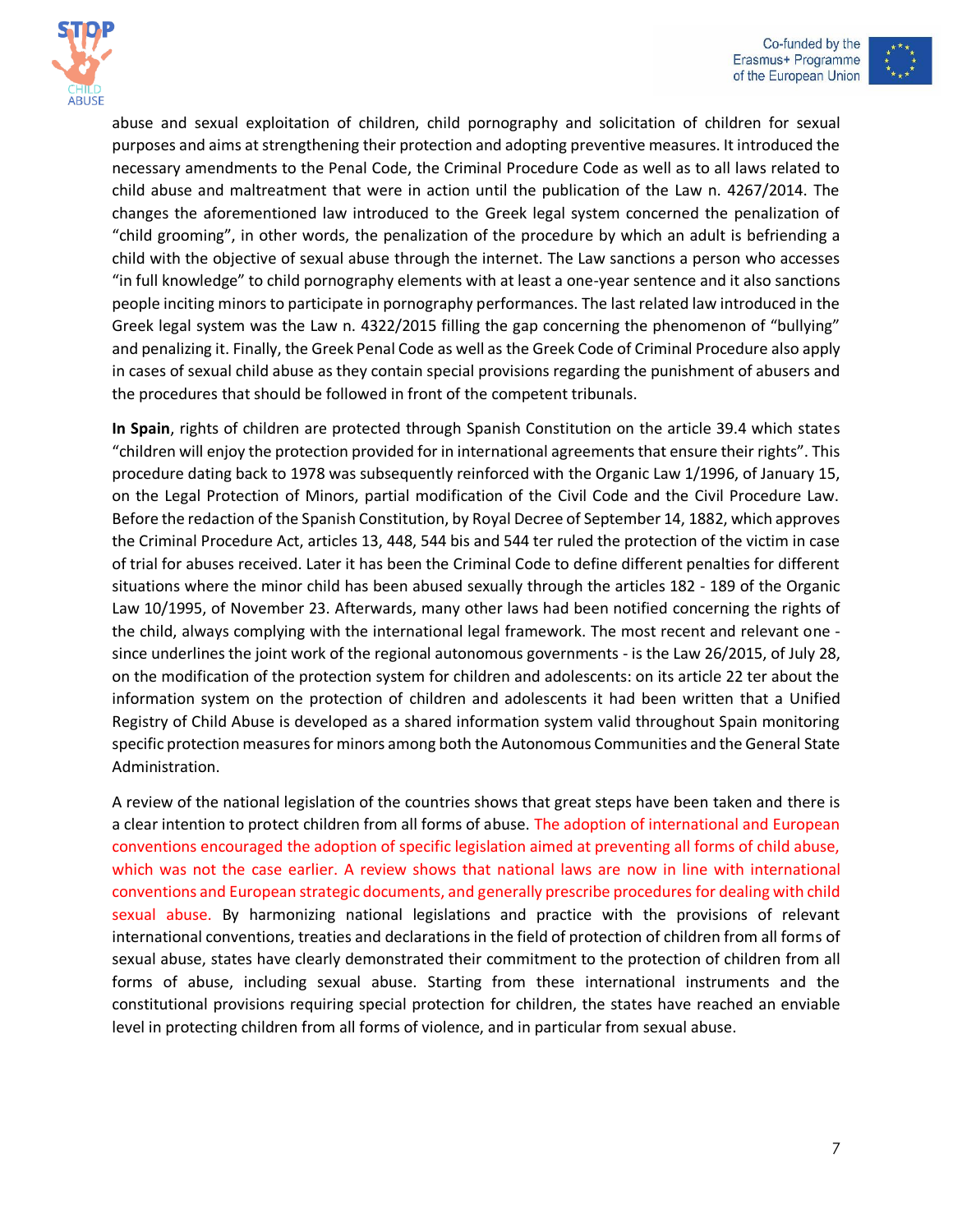



### <span id="page-8-0"></span>**2.1.2 Relevant Statistics/ Data**

The statistical data on the prevalence and trends of child sexual abuse have two sources – the scientific community (scientific research) and the institutions/competent authorities that are legally obliged to participate in the procedures in case of abuse and neglect of children (analysis of documentation of reported child sexual abuse cases). In this comparative analysis we tried to collect both, official statistics and data from the surveys from different countries. Although comparisons are hard to be made as studies differ in their scope, each state uses different methodologies and definitions and official statistics are not recorded in the same way.

Since the problem of child sexual abuse is not well recognized and often underestimated, the Council of Europe launched a 1 in 5 campaign in 2010, indicating the wideness of the problem, namely the fact that one in five children was sexually abused. The estimate figure one in five emerges from the combination of the results from the various studies undertaken by research teams in many European countries, statistics advanced by Unicef, the International Labour Organisation and the World Health Organisation.

In line with that are also some data collected through this research. In Greece, Forensics Service of Piraeus indicates that one in five children are abused. The results show that most abusers are men, older than 30, and 70-90% of them belong to the children's friendly or family environment. Most victims are girls from 13 to 18 years old but there are also many victims aged from 1 to 6 years old old<sup>14</sup>. Concerning cases of sexual abuse, 22% of cases concerned rape.

The report from SOS Telefono Azzurro Onlus - Dossier about sexual abuse and paedophilia- 2019 from Italy states the most frequent case (39.90 %) is the domestic abuse of children that ranks first place, followed by internet and web (33.7%) and by school (19%), while one of the principal offenders of these abuses are friends of parents (20.50%) followed by parents (17.90%). On third and fourth place on the contrary, we can place people that are known by parents (13.70%) and people totally external to family (12%).

Zagreb Child and Youth Protection Centre and a non-governmental organization Brave Phone for Children conducted a research on prevalence of abuse and neglect of children in Croatia in 2006 in the secondary schools which showed the following: 15.9% were exposed to physical, 16.5% were exposed to emotional and 13.7% were exposed to sexual abuse, and when including "inappropriate exposures to children" criterion then 18.1% of the youth experienced sexual abuse during their childhood years. The most important thing that this research has shown is that most of the cases of child sexual abuse are never reported to the competent authorities in Croatia.

The available data show different levels of vulnerability based on gender. Therefore, official statistics from the Hellenic Police investigations and complaints' service shows that 79% of victims are girls and 39% of these victims are between 14 and 17 years old. Similar to that, the report from SOS Telefono Azzurro Onlus from Italy states that most of the victims are girls (75.90%) compared to boys (24.10%).

<sup>14</sup> Mononews. (2019). *Data-Shock: One in five children are victims of sexual abuse in Greece*. NewsRoom, Retrieved February 5, 2020, from: [https://www.mononews.gr/society/stichia-sok-ena-sta-pente-pedia-thima-sexoualikis](https://www.mononews.gr/society/stichia-sok-ena-sta-pente-pedia-thima-sexoualikis-kakopiisis-stin-ellada)[kakopiisis-stin-ellada.](https://www.mononews.gr/society/stichia-sok-ena-sta-pente-pedia-thima-sexoualikis-kakopiisis-stin-ellada)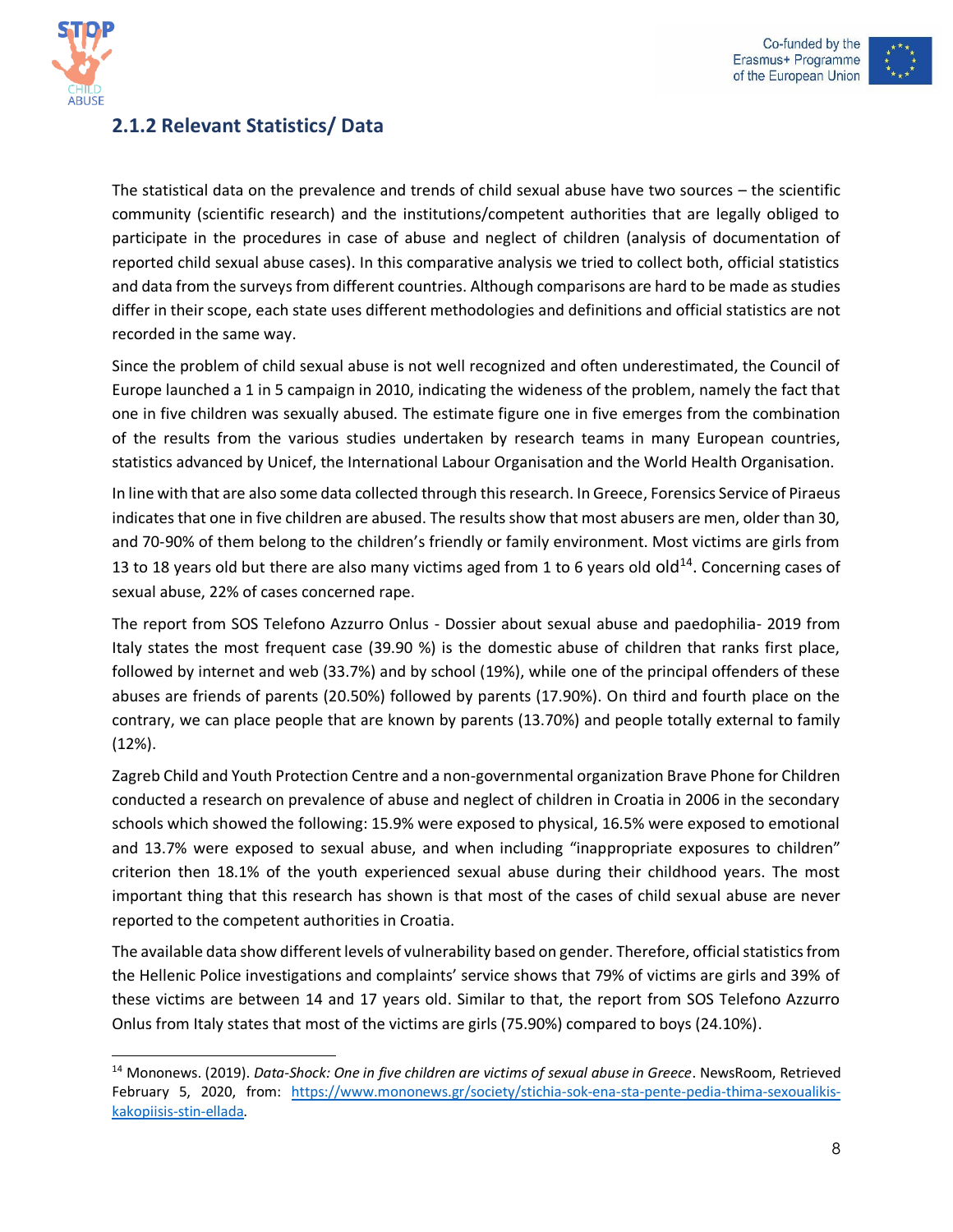



According to a survey of the Department of Health Sciences of the Aristotle University of Thessaloniki from 2019 and presenting the results of a decade (2005-2015), the complaints for child sexual abuse in the Municipality of Thessaloniki as well as in its neighbor municipalities, were more than 229. Most of the victims (49.8%) were between 13 and 18 years old, 36.3% were between 6 and 12 years old, and 13.9% were children younger than 5 years  $\mathsf{old}^{15}$ . Furthermore, in 93% of cases, the abuser was a person that the victim knew. In 15.1% of cases the abuser was the father and in 19.1% another sibling. Only few cases concerned the mother (1.5%). In the majority, abusers are men (98%) and in 14.7% of the cases the abuser is a minor $^{16}$ .

Data concerning the prevalence of child sexual abuse in Croatia proved to be very similar to those in other countries. A study conducted by Vranić, Karlović and Gabelica (2002), showed that 19.7% of the subjects had experienced sexual abuse. Another study shows that 14% of young people report that they have been exposed to sexual abuse (Buljan Flander, 2007; Luca Mrđen, Ćosić and Buljan Flander, 2007). The only research that is conducted on a nationally representative cluster is a Balkan Epidemiological Study of Child Abuse and Neglect (BECAN, 2011), according to which the lifetime prevalence of child sexual abuse is 10.8%. This research has shown that girls experience more non-contact child sexual abuse in the 13 and 16-year old age groups.

Similar data are collected through research from Cyprus indicating that 19.6% of the young adolescents reported having experienced at least one type of sexual abuse with the most frequent types of sexual abuse being speaking in sexual way directly (16.5%) or through internet (19%), showing (9.1%) and/or touching body private parts (8.8%), photo and/or video solicitation (8.3%) and tried to have sexual intercourse without consent (7%). It is noteworthy that from those who had experienced some type of sexual abuse, only the 14% of them asked help from family or other professional. From the professionals' point of view, 38% of them reported coming into contact with sexual abuse cases.

On the other hand, official statistics by the police of Cyprus between the years 2014-2017, indicates 341 incidents of sexual child abuse, with the highest number of incidents (138) have been recorded in 2017, with the ages of the victims ranged between 3-18 years old (Cyprus Police Statistical Data, 2017).

In Spain, from 2014, all Autonomous Communities must register data on child abuse in the Unified Register of Child Abuse (RUMI) where all notifications, both confirmed and unconfirmed, are entered. The RUMI estimates the incidence of risk of child abuse. In addition, the profiles and those variables that can be used as a basis in the design of prevention and child protection programmes. Data of sexual abuse recorded cases in Spain since 2014 in the RUMI shows how the number of notifications received for suspected sexual abuse has increased over the years. The data provided in the different official bulletins of statistical data on child protection measures provided by the Ministry of Health, Consumption and the following: In 2014, 695 notifications were received, in 2015 there were 687 cases, in 2016 it increased to 828, in 2017 the notifications amounted to 993 and, finally, in 2018 there were 1,209 notifications received due to suspicion of sexual abuse. In addition, Spanish National Institute of Statistics (INE)

<sup>15</sup> To Proto Thema. (2018). I*nformation-Shock from the Smile of the Child for the children-victims of sexual abuse.* Retrieved February 6, 2020, from: [https://www.protothema.gr/greece/article/840169/stoiheia-sok-apo-to](https://www.protothema.gr/greece/article/840169/stoiheia-sok-apo-to-hamogelo-tou-paidiou-gia-ta-paidia-thumata-sexoualikis-vias/)[hamogelo-tou-paidiou-gia-ta-paidia-thumata-sexoualikis-vias/.](https://www.protothema.gr/greece/article/840169/stoiheia-sok-apo-to-hamogelo-tou-paidiou-gia-ta-paidia-thumata-sexoualikis-vias/)

<sup>16</sup> *Idem.*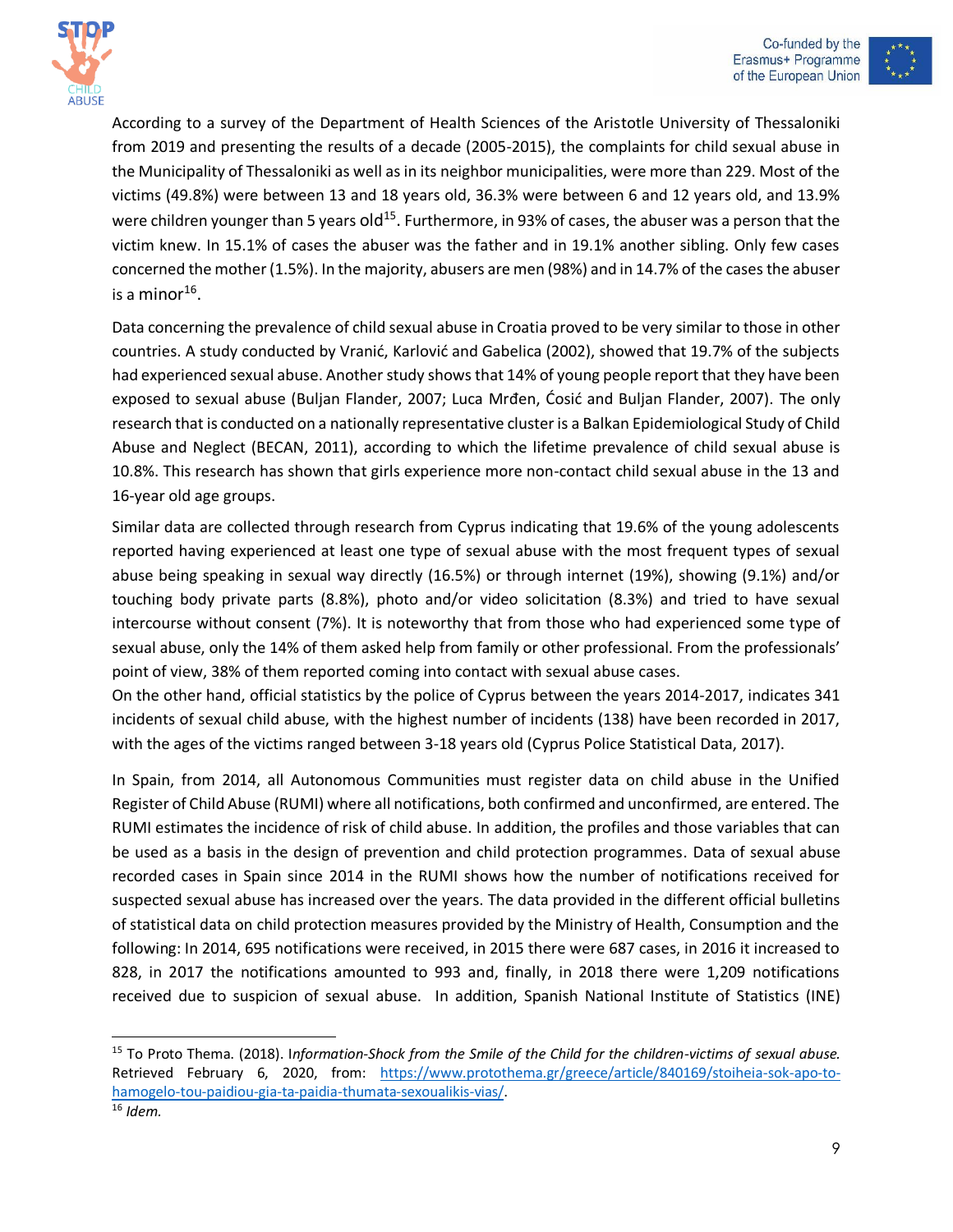



provides statistics on those convicted of crimes of abuse and sexual assault of minors under 16 years of age. In 2018, a total of 181 persons had been convicted, of whom 178 were men and 3 women, which shows significant increase in comparison with previous year.

By analyzing and comparing the available and collected data, we can first see that there is a disparity between the actual and reported cases in all the countries involved and that part of the prosecuted cases is just the tip of the iceberg. Although some of the data collected is not comparable, it gives us a broad picture and a good overview of the actual situation regarding child sexual abuse.

### <span id="page-10-0"></span>**2.1.3 Key Stakeholders**

In the most countries, the system for protecting children from sexual abuse is made up of a wide network of public institutions and private organizations. On the one hand, it emphasizes a system of public protection, such as the police and other internal affairs services, whose primary role is to report cases of sexual abuse, to protect the victim, but also to treat the abusers. In addition, social welfare services, aims to support families, protect children from potential threats and promote their rights.

In some countries, key stakeholders in protecting children from sexual abuse are defined by specific documents. Such is the case in Croatia.

In November 2014 the Government of the Republic of Croatia adopted the **Protocol on the procedure in case of abuse and neglect of children** with the aim to realize the rights of the child in the area of abuse and neglect, specifically to provide help and protection to children exposed to abuse and neglect. This protocol officially defines key stakeholders dealing with child sexual abuse from all sectors, together with their concomitant roles and official obligations as the competent authorities in handling child abuse or neglect. They are as follows: The Police, social welfare centre, judicial authorities, health-care institutions including hospitals and clinics, and educational institutions. As stated, the aim of this Protocol is to contribute "to the development of the network of multidisciplinary teams for the protection of children in the local community, and to the application of a unified model of all teams on the county level throughout the Republic of Croatia."<sup>17</sup>

Obligations of the **police** include that after the report when contacted "it will urgently, and, in cases of ongoing abuse, immediately and without delay, provide the child with help and protection, establish the elements of a criminal offence or misdemeanour, locate the perpetrator and prevent them from any continued illegal action, gather all the evidence on the offence, and deliver all the collected findings and evidence to the competent justice authorities as soon as possible."

Obligations of the **social welfare centre** include the prevention of child abuse and neglect and protection of the rights of children that are exposed to the abuse and neglect. The prevention measures include realization of the basic standards of living of the family and to provide appropriate services to the families that are at risk.

<sup>&</sup>lt;sup>17</sup> Protocol on the procedure in case of abuse and neglect of children[, www.dijete.hr](http://www.dijete.hr/)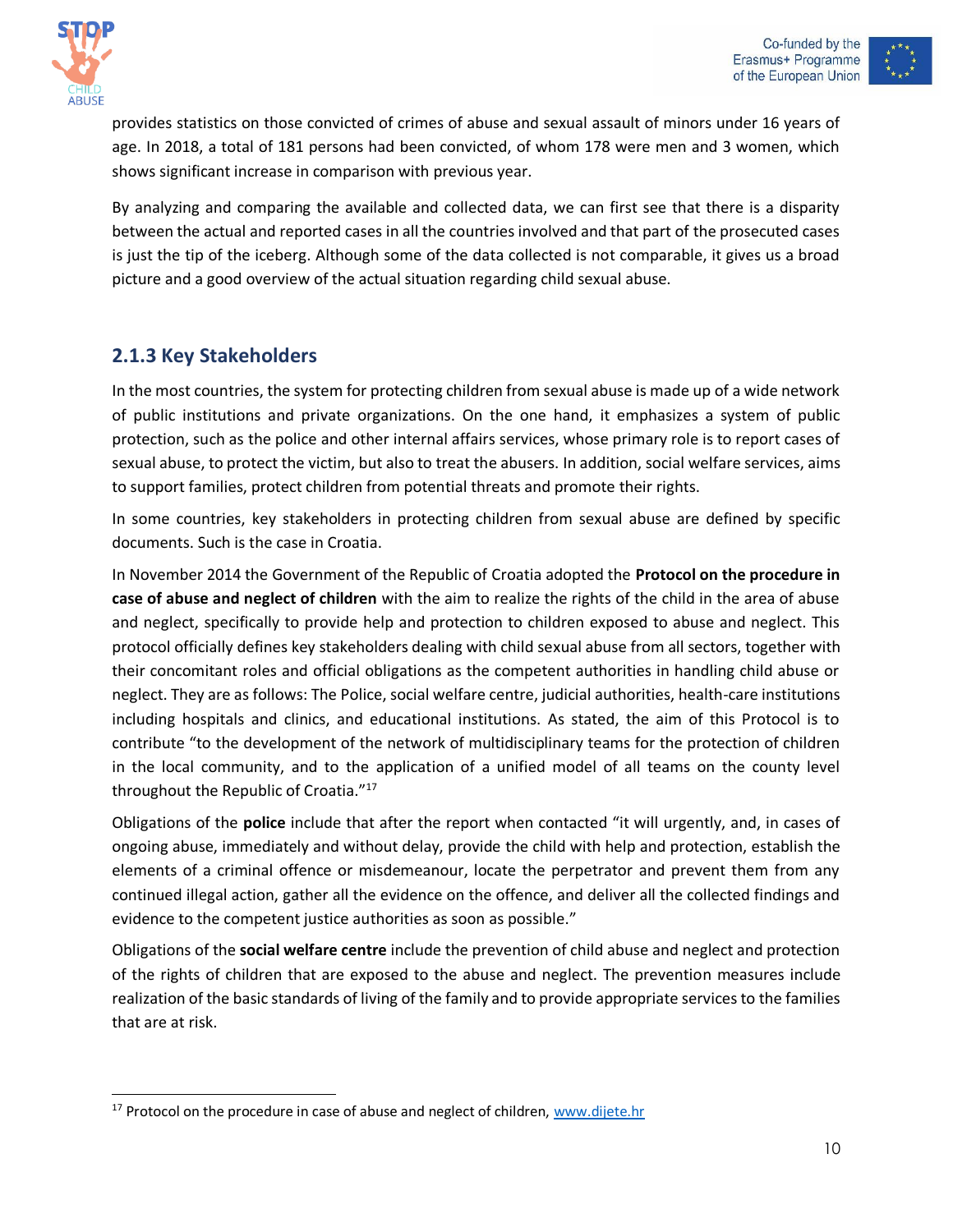



The obligations of the **judicial authorities** include the establishment, a cooperation between competent authorities and other institutions/persons that participate in the process related to the individual case of child abuse and neglect, in accordance with the legal framework of the Republic of Croatia. Important competent authorities included in the protocol steps are Juvenile courts and State Attorney's offices.

**Health-care institutions, hospitals and clinics**, are obliged to provide the child victim of abuse and/or neglect with overall health care in order to preserve the physical and psychological integrity of the child and to treat any injuries and psychological trauma, following a defined specific medical protocol.

**Educational institutions** are obliged to take preventive actions in cases of child abuse and neglect. Following the procedures defined by the Protocol, the educational institutions have to ensure that the rights of the child are realized in the cases of all forms of violence (sexual abuse, neglect, educational neglect, negligent behavior, abuse and exploitation). Furthermore, all educational institutions are obliged to implement prevention and intervention programmatic measures and to incorporate them into their institutional framework.

Other relevant key stakeholders include the Office of the Ombudsperson for Children, Child and Youth Protection Centre of Zagreb and non-governmental organization providing community-based social services for children and families (according to the Social Welfare Act of the Republic of Croatia).

In Italy, the key role have ministries in charge for the protection of the children. In accordance with the above, **Italian Ministry of Labour and social politics** is one of principal government funding base and promoter of programmes and institutions dedicated to wellbeing of adults and minors. One of the most important creation of the Ministry is the *Osservatorio nazionale per l'infanzia e l'adolescenza (National Observatory for childhood and adolescence)<sup>18</sup>* made with the scope of reuniting regions, associations and institutions, NGOs and experts in the field of children protection. Every two years, the Observatory prepares the National plan of action for minors and children in order to assure a good development of their life and in order to enhance cooperation among institutions, NGOs and experts in the field at a national level. This Observatory works as one of the most important institutions in the Italian nation.

**The Ministry of Internal Affairs** is one of principal government promoter. The Ministry funded a specific department that is dedicated to protection of children's rights, *Public Security Department<sup>19</sup> ,* thanks to its sections of expertise (Postal Police who is expert in fighting children abuses online). Another important department is the one of *Civil Freedom and migration* whose aim is to analyze cases of abuses among foreign families.

<sup>18</sup> <https://www.lavoro.gov.it/temi-e-priorita/infanzia-e-adolescenza/focus-on/Osservatorio/Pagine/default.aspx>

<sup>19</sup> <https://www.interno.gov.it/it/temi/sicurezza/minori-e-disagio-giovanile/pedofilia-e-abusi-sui-minori>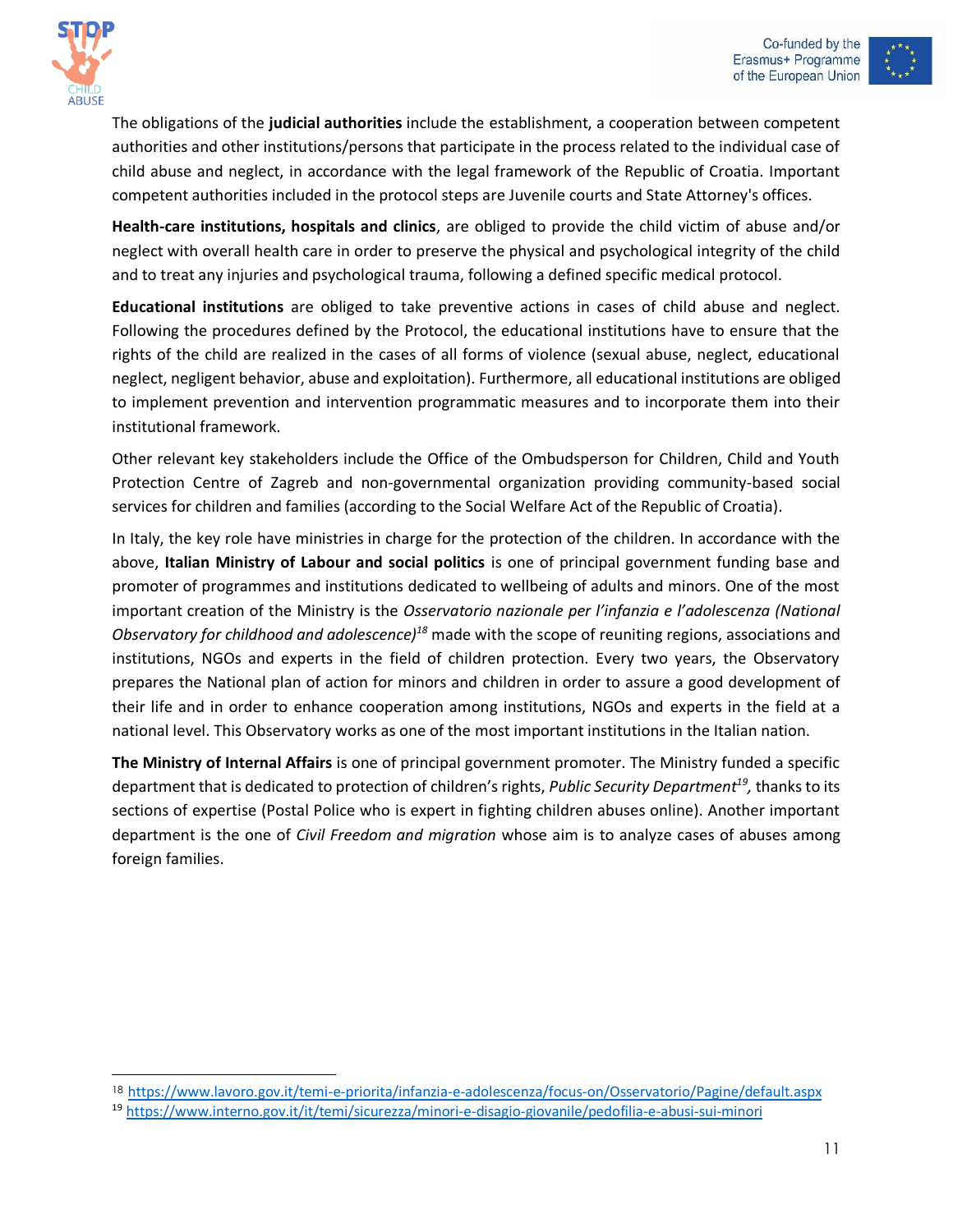



Similarly, in Greece, the **Hellenic Police** constitutes the principal public authority that deals with cases of child abuse and maltreatment. It is the department where complaints can be lodged by the child, a parent, a friend, a neighbour or any other third person that believes that a child is being sexually abused. In cases of torture, domestic sexual assault against a minor and serious domestic psychical injury against a minor, police can intervene ex officio, without the incident being reported. Lodging a complaint is free of charge and there is no time limit for the complaint to be lodged<sup>20</sup>. In cases of child abuse and maltreatment, according to the Greek Code of Criminal Procedure, the first step of punishing an abuser is to lodge a complaint to the police station. Consequently, every person having suspicions that a child is being sexually abused, should lodge a complaint to the closest police station by explaining all the facts that could help the police discover the incriminated acts of violence. That person can be the child, a parent, a friend or even a neighbour. The Greek legislation has established a new legal provision exonerating the complainant of any legal charges for cases of domestic and child abuse. Furthermore, police has the authority to intervene ex officio, without the incident being reported, in cases of domestic sexual assault against a minor. Police has also a duty of confidentiality by not divulging the abused child's name, address or any other information. Otherwise, the policeman/-woman in charge of the case can face a two-year sentence for not respecting the duty of confidentiality. The provisions concerning the child providing a testimony during judicial procedures are also important. One of the main remarks against the Greek legal system is that it obliges the child to give too many testimonies that could be harmful for the child's psychological health. This is the reason why according to the Greek Code, it is essential that an expert and a child psychologist are present during the child's testimony. A child psychologist or a child psychiatrist prepares the child for the testimony with the assistance of social workers and investigators. The child psychologist/psychiatrist conceives the psychological situation of the abused child and writes a report that is essential for the proceedings.

<sup>20</sup> LAWSPOT. (2018). *Which are the provision of the legislation for domestic violence*. Retrieved February 5, 2020, from [https://www.lawspot.gr/nomikes-plirofories/voithitika-kemena/ti-provlepei-i-nomothesia-gia-tin](https://www.lawspot.gr/nomikes-plirofories/voithitika-kemena/ti-provlepei-i-nomothesia-gia-tin-antimetopisi-tis)[antimetopisi-tis.](https://www.lawspot.gr/nomikes-plirofories/voithitika-kemena/ti-provlepei-i-nomothesia-gia-tin-antimetopisi-tis)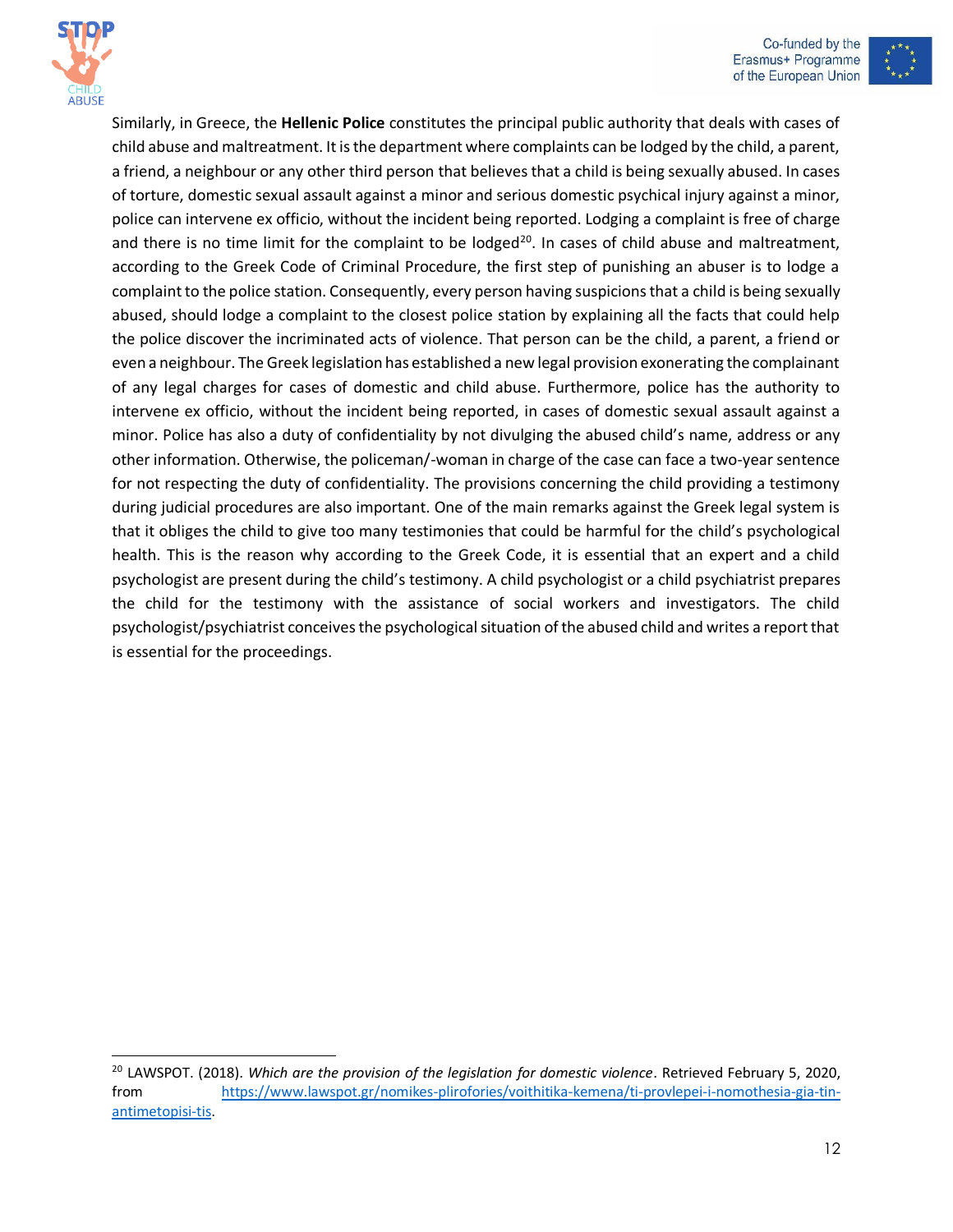



The **National Centre of Social Solidarity** is a public entity having as an objective to provide services of social support to people and families that are in need of help. It offers psychological support, a service where complaints about abused children can be lodged, assistance to children facing abuse, temporary accommodation as well as mediation with social services. It cooperates with many centres of social support that are located in Greece and provides psychological support to victims and abused children. Its services specialize in young children and adolescence. It is necessary to point out that it provides two helplines for complaints and any kind of assistance (psychological, legal etc.)<sup>21</sup>. The helplines are the following: Helpline 197 and Helpline 1107 (24/24, 7/7, 365/365). Furthermore, the National Centre for Social Solidarity has created a network that includes a number of social services such as: a) centres of social support (these centres dispose of psychologists, social workers and sociologists providing psychological support to people and families), b) services of direct intervention which provide accommodation and assistance in cases of extreme socio-psychological crisis, c) guest rooms which provide accommodation to abused children and finally, d) services of crisis' management which provide psychological support to victims of great natural disasters<sup>22</sup>.

Also, the **Institute of Health of the Child** from Greece, founded in 1965 provides policies of prevention concerning public health and develops research and educational activities for child health. It conducts research on child abuse, neglect, domestic violence as well as on the investigation, diagnosis and management of child abuse and neglect cases. They also take measures in order to discover child abuse cases and help children psychologically and physically<sup>23</sup>.

Finally, the Council «Φωνή» ("The Voice") is the main regulating body in Cyprus responsible for the coordination of all the relevant actions and initiatives regarding combating and preventing child sexual abuse and child pornography. The Council is responsible for the implementation of the national strategy mentioned above, with the aim to break the silence and give voice back to the victims of child sexual abuse<sup>24</sup>.

In addition to government institutions such as those listed above, the importance of **independent institutions** is emphasized, with the institution of different councils and ombudsmen monitoring the fulfillment of obligations arising from the Convention on the Rights of the Child and other international treaties related to the protection of the rights and interests of children, but also monitoring the implementation of all regulations concerning the protection of the rights and interests of children.

In Cyprus, the **Commissioner for Children's Rights** is an independent institution which deals exclusively with the rights of the child and it is in line with the Protection of Children's Rights Law 2007 and 2014. The Commissioner is appointed by the Council of Ministers and is responsible to represent children's interests, promote public awareness for children rights and when required represent children in judicial proceedings or other procedures that might affect them.<sup>25</sup>

<sup>&</sup>lt;sup>21</sup> Se[e http://www.ekka.org.gr/,](http://www.ekka.org.gr/) see als[o https://ec.europa.eu/knowledge4policy/organisation/ekka-national](https://ec.europa.eu/knowledge4policy/organisation/ekka-national-center-social-solidarity_en)[center-social-solidarity\\_en.](https://ec.europa.eu/knowledge4policy/organisation/ekka-national-center-social-solidarity_en)

<sup>22</sup> *Idem.*

<sup>23</sup> Se[e http://www.ich.gr/el/.](http://www.ich.gr/el/)

<sup>24</sup> <http://www.foni.org.cy/>

<sup>&</sup>lt;sup>25</sup> [http://www.childcom.org.cy/ccr/ccr.nsf/index\\_gr/index\\_gr?opendocument](http://www.childcom.org.cy/ccr/ccr.nsf/index_gr/index_gr?opendocument)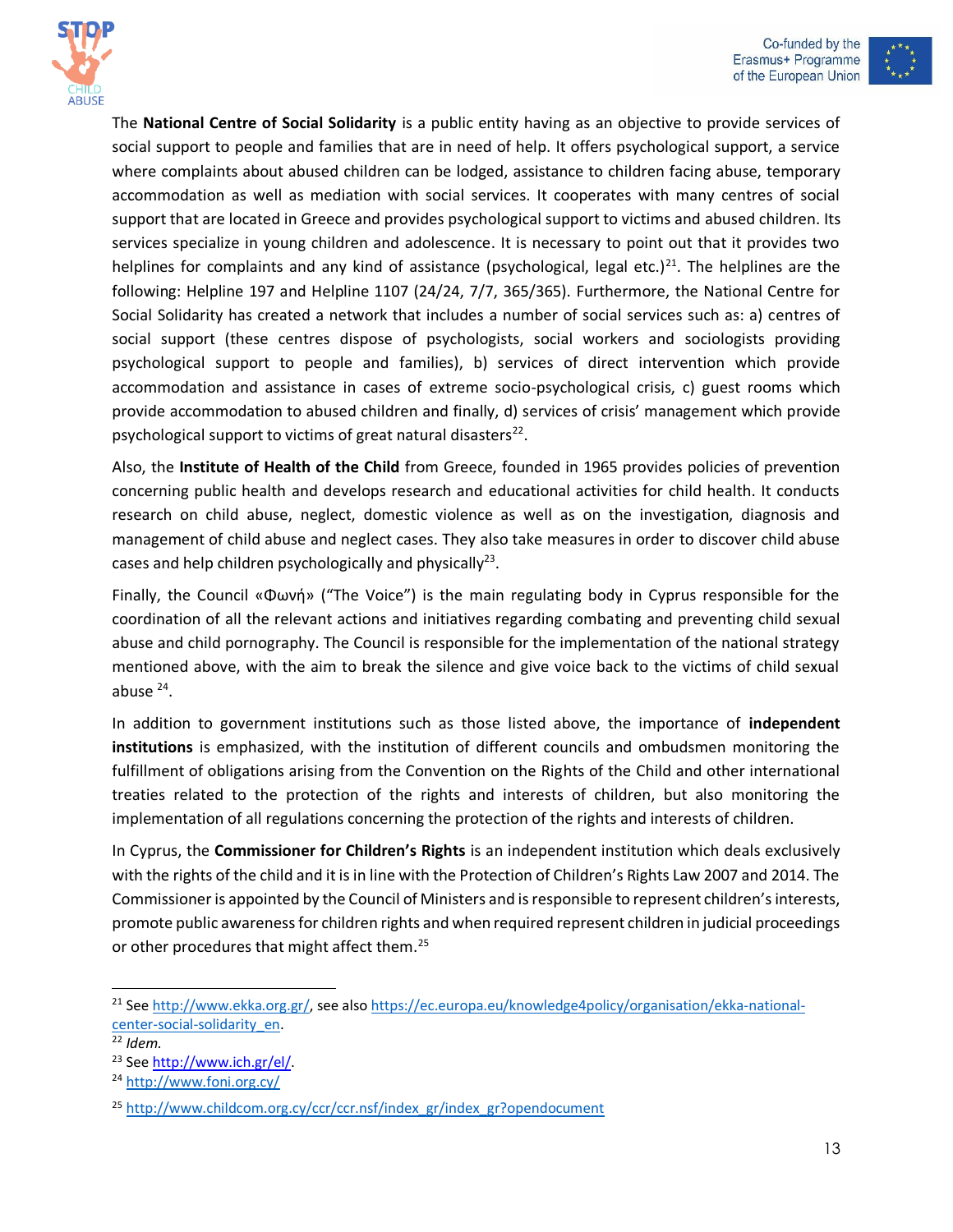



The **Greek Ombudsman** is an independent authority founded in 1998 that provides free services, controls acts and omissions of persons in case of a child's rights violation, protects human rights and controls all reports and complaints filed for abused children, including sexually abused children. Third parties having conceived that a child is being abused as well as his/her parents or relatives can file reports about a child's precarious situation. The report should include the description of the situation, the measures that have been implemented in order to help the abused child, their results, proofs and any kind of information that could help the service<sup>26</sup>.

**Children's Council** is a body that monitors the implementation of the Convention in Croatia; it is the advisory body and proposes changes in laws and regulations related to children to the Government of the Republic of Croatia. In addition, **the Ombudsperson for Children** is appointed by the Croatian Parliament for a period of eight years, acts independently and autonomously, adhering to the principles of equity and morals, and no-one may instruct or order him or her in his or her work. The scope and means of operation of the Ombudsman for Children is laid down in the Ombudsman for Children Act (Official Gazette 73/2017), in accordance with which the Ombudsman for Children safeguards, monitors and promotes the rights and interests of children in the Republic of Croatia, based on the Constitution of the Republic of Croatia, the United Nations Convention on the Rights of the Child, other international documents and the legislation of the Republic of Croatia.<sup>27</sup>

Similarly, in Spain there's **the Childhood Observatory**, a working group attached to the Ministry of Health, Social Services and Equality that is based on a centralized and shared information system with the capacity to monitor the well-being and quality of life of the child population and the public policies that affect children in relation to their development, implementation and their effects on said population.

However, based on the data collected, it seems that the first line of protection of the rights and interests of children, as well as protection against all forms of abuse (including sexual abuse), is mostly **nongovernmental organizations**. The role of the civil sector in protecting children is becoming more and more important across Europe, both in preventative activities, such as public campaigns, awareness-raising activities on this subject, but also in treatment. Below we bring an overview of the most important organizations and a brief description of their activities as the contribution of child protection.

**The "Hope for Children" CRC Policy Center** is an international humanitarian and independent institution (NGO) based in Nicosia, Cyprus. The institution works together with national, regional and international advocacy institutions to reform child welfare systems and offer protection and care to the children based on the UN Convention on the Rights of the Child and European Union Law. "Hope for Children" brings together professionals from various backgrounds such as psychologists, mental health workers, lawyers, child cares, etc. to contribute in promoting and protecting the interests of children and youth from various cultural backgrounds.<sup>28</sup>

<sup>26</sup> Se[e https://www.synigoros.gr/.](https://www.synigoros.gr/)

<sup>27</sup> <https://dijete.hr/en/homepage-ombudsman-for-children/>

<sup>28</sup> <https://www.uncrcpc.org/>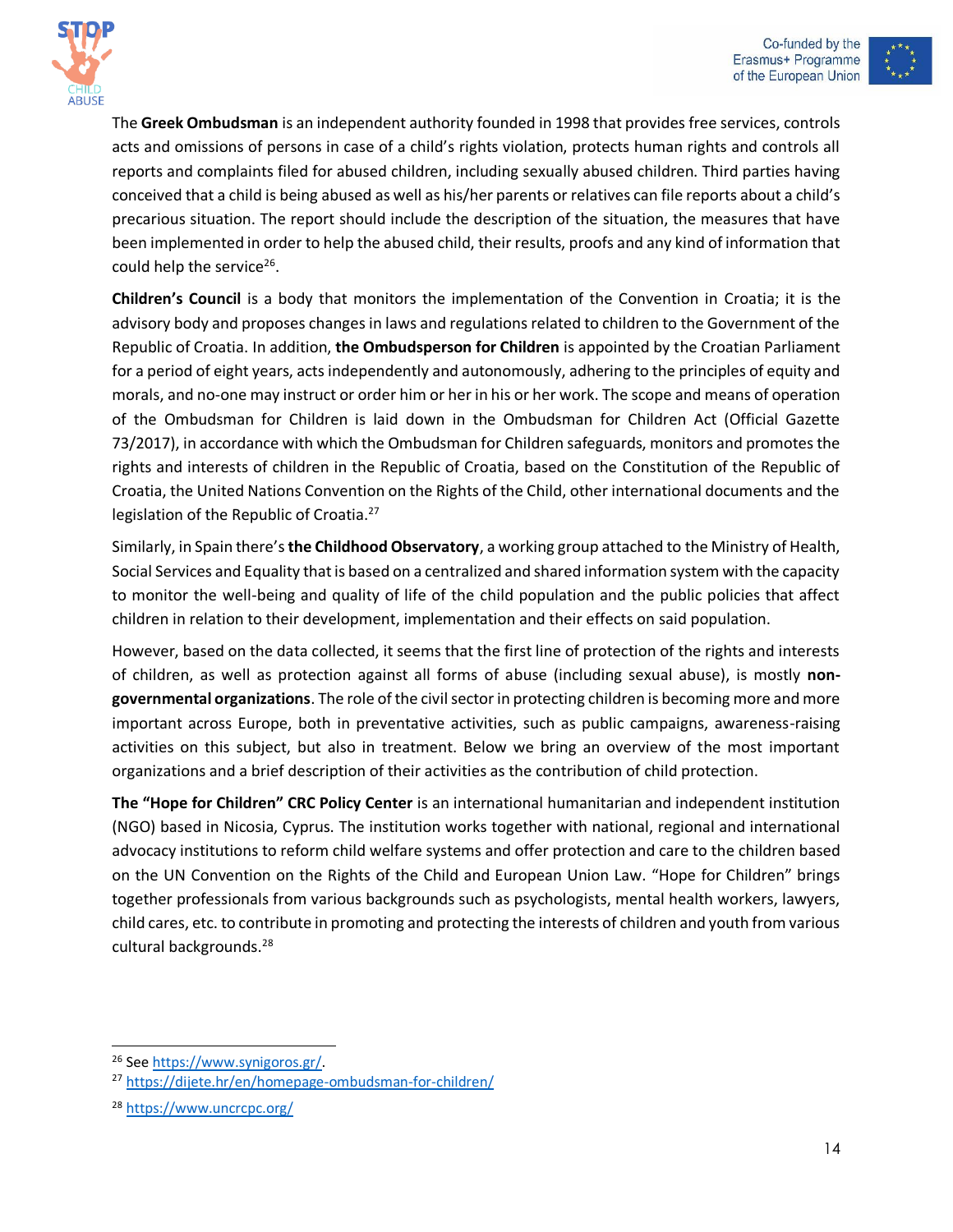



**The Association for the Prevention and Handling of Violence in the Family** also from Cyprus, is a Non-Governmental Organisation, which aim to provide preventive services of domestic violence through offering information and raising awareness, but also to provide support and guidance to the victims of domestic violence. The association provides shelter and protection to victims of domestic violence, and also a helpline operated by psychologists and other professionals exclusively for children and teenagers (up to the age of 18) to talk anonymously about any subject that concerns them.<sup>29</sup>

The contribution of the civil sector is also significant in Italy, which highlights the most important nongovernmental organizations.

Association Prometeo<sup>30</sup>- is a non-profit association based in Bergamo, with the principal aim of giving assistance to parents and families. Prometeo supports physical and psychological rehabilitation of children, minors and adults, victims of abuse and of any kind of harassment through sensibilization and education. The association also organizes training courses for tutors and parents in order to be able to help their children to overcome traumatic experiences.

**SOS Telefono Azzurro** - is a non-profit association whose principal mission is enhancing the respect of children's rights, protecting them from abuses and harassment of any kind. It acts as a first aid for victims that have the possibility to call the association and to benefit from association immediate action. Among principal actions of SOS Telefono Azzurro, we can consider also annual report publication which contains a clear focused view of the status of violence perpetrated in Italy and of the state of art of actions undertaken at national level by NGOs, Ministries, etc.

**Cesvi** – is a no-profit association that, among its principal aims has also protecting children and their rights, especially those of the children that leave in poverty. Cesvi participates to different programmes funded by ministerial funding through the creation of "Case del Sorriso"<sup>31</sup>, which consist in structured centre of first aid and reception for children and minors that are victim of violence in their family and living in poor life conditions. Case del Sorriso offer them safe place, education, psychological and physical recover from traumatic experiences and food resources.

**Specchio Magico** - is a non-profit association whose mission is producing pedagogical resources for children, alongside with programmes dedicated to protection of children and minors, victims of sexual abuse and harassment. These programmes are part of the project "Porcospini" which made the association one of the principal contacts on national territory about children's protection. The association cooperates and receives funding also from Italian Ministry of Education and from Italian Ministry of Justice.

<sup>29</sup> <https://www.domviolence.org.cy/en/>

<sup>30</sup> <http://www.associazioneprometeo.org/corsi-formazione.html>

<sup>31</sup> <https://www.cesvi.org/il-nostro-lavoro/tutela-dell-infanzia/>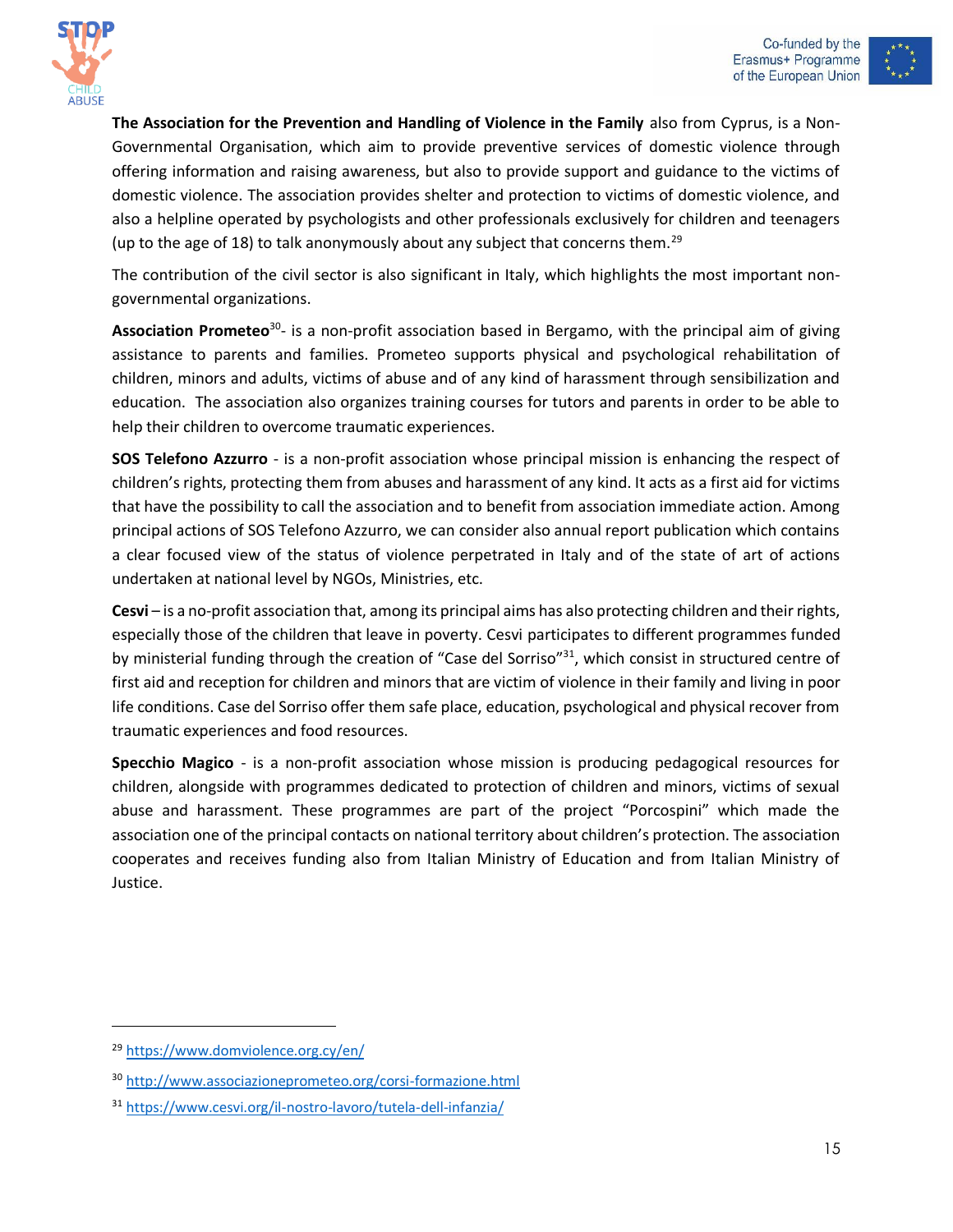



**Fondazione "L'albero della vita"-** is an NGO with the main aim of protecting children and enhance their rights. The NGO supports families not only of abused children but also of poorer ones in order to give them physical assistance, medical assistance, recovery and support towards rehabilitation in social life. Moreover, this NGO is active in the field of sensibilization against children harassment at both local and international level.

In addition to the influence of non-governmental organizations, the contribution of individuals and professionals in the field of child protection is recognized as important, like **seminars organized by the criminology expert Cinzia Mammoliti,** one of the main experts in the field of domestic violence and abuse in Italy.<sup>32</sup>

Greek NGOs are also recognized as key stakeholders in protecting children's rights against abuse. The **ELIZA Society for the Prevention of Cruelty to Children<sup>33</sup>, a highly specialized charitable organization, was** established in Greece in 2008 in order to protect children who have suffered or are in danger of suffering abuse and neglect. ELIZA aims at preventing the phenomenon of child abuse or neglect before it occurs, at protecting children as well as at providing personalized therapy to children who have experienced abuse or neglect. ELIZA is currently carrying out an important number of projects against sexual child abuse, maltreatment and neglect, such as (among others) the Safe Touch Campaign<sup>34</sup> that will be extensively presented below in the present analysis.

The **SOS Children's Villages**<sup>35</sup> is an international organization founded in 1949 that promotes child and family protection. Its main domains of interest are the adoption and hosting children that have been removed from their parents' custody for reasons of abuse and maltreatment. Its work is very important because a great number of children that are taken away from their families due to the aforementioned reasons are hosted by the SOS Villages. The organization has established child protection houses all over Greece. It also offers children psychological support and it fulfils their needs by trying to create a friendlier and safer environment for them.

The **Smile of the Child**<sup>36</sup> is an NGO created in 1995. Children victims of any form of violence, missing children, children with health problems, children living in poverty are supported by the NGO's network. The Smile of the Child has established one of the most efficient national helplines in Greece, the national helpline 1056. The helpline works for preventive cases for children that face sexual and psychological abuse, maltreatment and bullying. Its social workers and psychologists are available in a PanHellenic level 24/7 and it disposes of emergency vehicles that are available all the time.

In Spain, NGO **Save the Children** is an important pillar for the investigation and implementation of protocols for the prevention, intervention and treatment of victims of child sexual abuse. That is why it had been taken into consideration as a useful stakeholder that has always to share a lot with public bodies involved in the thematic.

<sup>32</sup> <https://www.cinziamammoliti.it/chi-sono/>

<sup>33</sup> Se[e https://eliza.org.gr/en/.](https://eliza.org.gr/en/)

<sup>&</sup>lt;sup>34</sup> For all Eliza's projects and campaigns see [https://eliza.org.gr/en/drasis/.](https://eliza.org.gr/en/drasis/)

<sup>35</sup> Se[e https://sos-villages.gr/kentra-stirixis/.](https://sos-villages.gr/kentra-stirixis/)

<sup>36</sup> Se[e https://www.hamogelo.gr/gr/el/paidia-thimata-vias:sos-1056/.](https://www.hamogelo.gr/gr/el/paidia-thimata-vias:sos-1056/)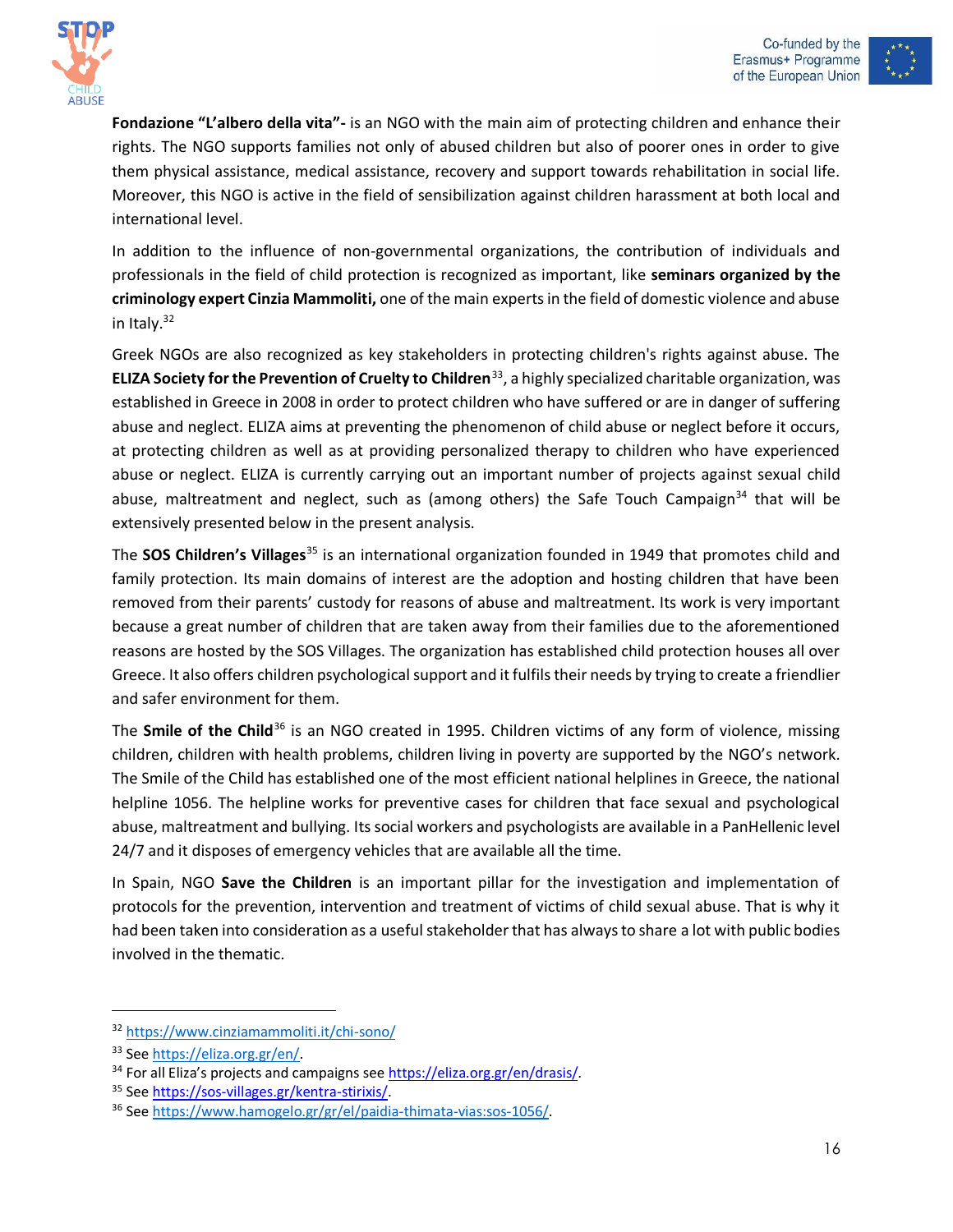



Also, key role in research, training, knowledge dissemination and good practices is recognized from **Spanish organization FAPMI**, representative of the ECPAT International Network, the largest global network specialized in the prevention of Child and Adolescent Sexual Exploitation (ESIA).

**Association of Castilla y León for Childhood and Youth defense**, also from Spain, is an NGO formed by professionals and non-professionals who wish to dedicate part of their time and effort to prevent children from being abused. This Association has been declared of Public Utility by the Ministry of Interior in 2003 and it is one of the Spanish stakeholders that share knowledge and practices with the social services, the educational and health system, municipalities, etc.

**Child and Youth Protection Centre of Zagreb** from the Republic of Croatia, provides effective and systematic support of traumatized children and their families, including sexual, physical and emotional abuse and neglect but as well as children at risk of neglect. Alongside diagnostic and forensic assessment, experts from the Centre provide individual and group counselling and support for children and their parents. Within the described array of activities, the Centre also organizes and carries out educations, supervision and professional development for experts that work in institutions that are directly involved in the issue of abuse. The main goal of The Child and Youth Protection Centre of Zagreb is to provide efficient and systematic help to abused and neglected children and their families<sup>37</sup>.

Few of the most influential of the non-governmental organizations from Croatia providing communitybased social services for the abused and neglected children and their families are as follows: Brave Phone, The Women's Room – Centre for Sexual Rights, Centre for Missing and Exploited Children Osijek, Duga Zagreb, Home for Children and Adults – Victims of Family Violence, Children's Home Tić Rijeka, Women's group Karlovac "Korak", Plavi telefon counseling center, Counseling centre Modus, Autonomous Women's House Zagreb, and Parents Association "Step by Step".

Although the protection of children from all forms of abuse, including sexual abuse, requires the involvement of key stakeholders at all levels, from the police and judicial authorities, independent institutions, educational institutions and social and health care services, the role of some institutions seems to be poorly recognized or their activity in this area is looking for improvement. Many NGOs offer solutions through the provision of prevention and treatment activities, but coordinated activities and cross-sectoral cooperation are needed to make the child protection system more effective.

<sup>37</sup> <https://www.poliklinika-djeca.hr/english/about/about-us/>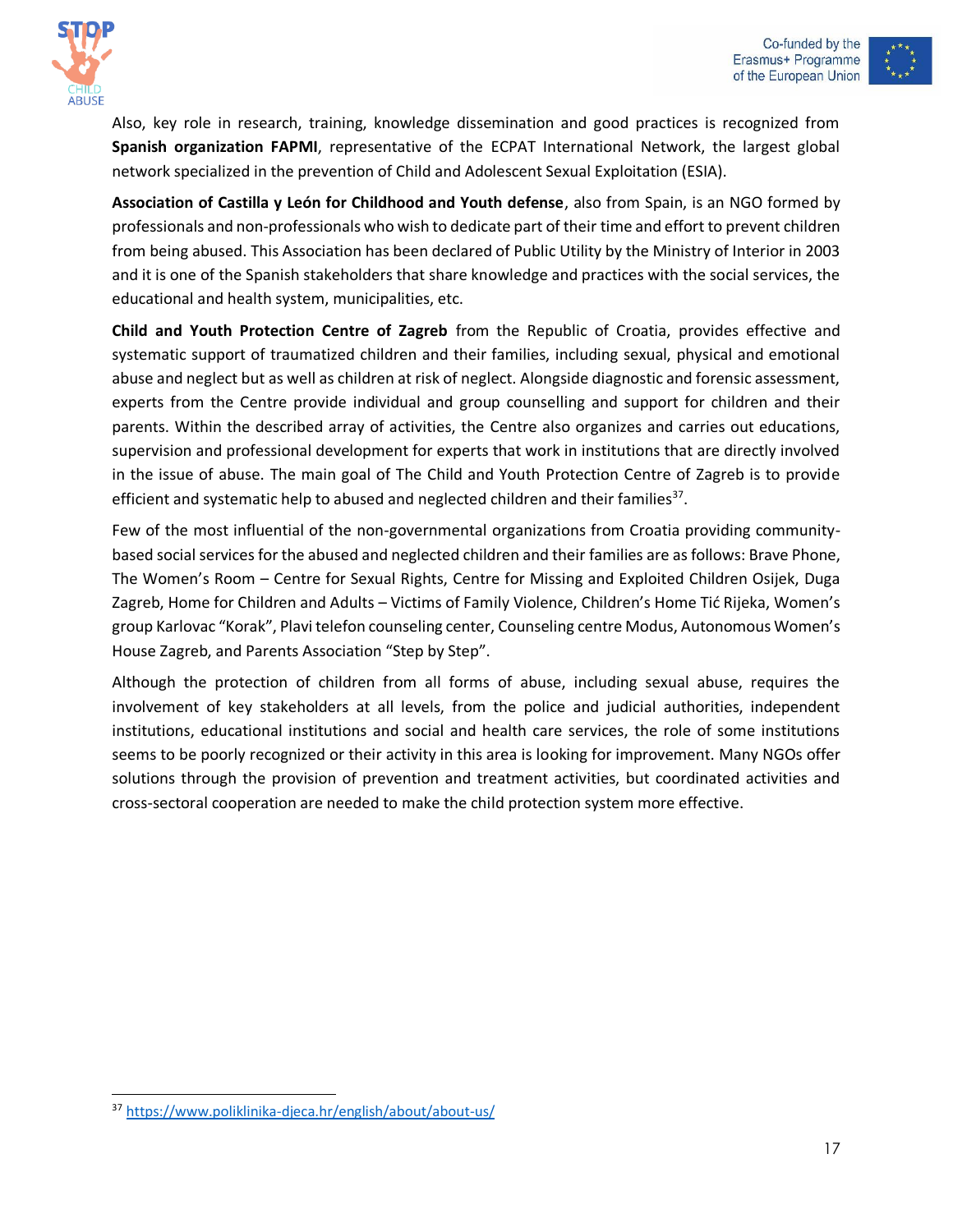

#### <span id="page-18-0"></span>**2.1.4 Case Studies – Good Practices**

Numerous examples of good practices in child sexual abuse prevention and protection have been collected. Below, we provide an overview of recognized initiatives and organizations, strategies and approaches intended to impact family, school, community, and societal factors that influence risk and protective factors for violence, placing emphasis on prevention, recognition and protection of the children.

#### **2.1.4.1. Case studies – good practices from Cyprus**

| CASE STUDY 1 - Children's House ('Σπίτι του Παιδιού')          |                                                                                                                                                                                                                                                                                                                                                                                                                                                                                                         |
|----------------------------------------------------------------|---------------------------------------------------------------------------------------------------------------------------------------------------------------------------------------------------------------------------------------------------------------------------------------------------------------------------------------------------------------------------------------------------------------------------------------------------------------------------------------------------------|
| <b>Name</b>                                                    | Children's House ('Σπίτι του Παιδιού')                                                                                                                                                                                                                                                                                                                                                                                                                                                                  |
| <b>Description</b>                                             | It is established within the framework of the National Strategy and the<br>Action Plan for Combating Sexual Abuse and Exploitation of Children<br>and Children's Pornography 2016-2019 and it is based on European<br>standards and the Icelandic model Barnahus (Children's House). The<br>Children's House (CH) is a child friendly, safe environment for sexually<br>abused children, bringing together all relevant services under one roof,<br>using a multidisciplinary and interagency approach. |
| <b>Key Stakeholders/ Provider</b>                              | Hope For Children" CRC Policy Center                                                                                                                                                                                                                                                                                                                                                                                                                                                                    |
| (Organisational,<br>Level<br><b>Regional, Local, National)</b> | National                                                                                                                                                                                                                                                                                                                                                                                                                                                                                                |
| (Prevention,<br><b>Type</b><br>Intervention, Postvention)      | Prevention, Intervention, Postvention                                                                                                                                                                                                                                                                                                                                                                                                                                                                   |
| Impact                                                         | Provide justice in a child-friendly way, and ensuring the protection,<br>safety and well-being of the child following the best interest of the<br>child, the right of the child to be heard and receive information while<br>avoiding undue delay.                                                                                                                                                                                                                                                      |
| <b>Available</b><br>(if<br><b>Statistics</b><br>available)     | N/A                                                                                                                                                                                                                                                                                                                                                                                                                                                                                                     |
| <b>Tools/Resources/ Services</b>                               | A video presenting the facilities and the services provided by the<br>Children's House:<br>https://www.youtube.com/watch?v=eFtQPYFLzt8&feature=emb_title                                                                                                                                                                                                                                                                                                                                                |
| Link/ Website                                                  | https://www.uncrcpc.org.cy/programmes/                                                                                                                                                                                                                                                                                                                                                                                                                                                                  |

| <b>CASE STUDY 2 - Children/Teenagers Helpline</b> |                 |
|---------------------------------------------------|-----------------|
| <b>Name</b>                                       | 116111 Helpline |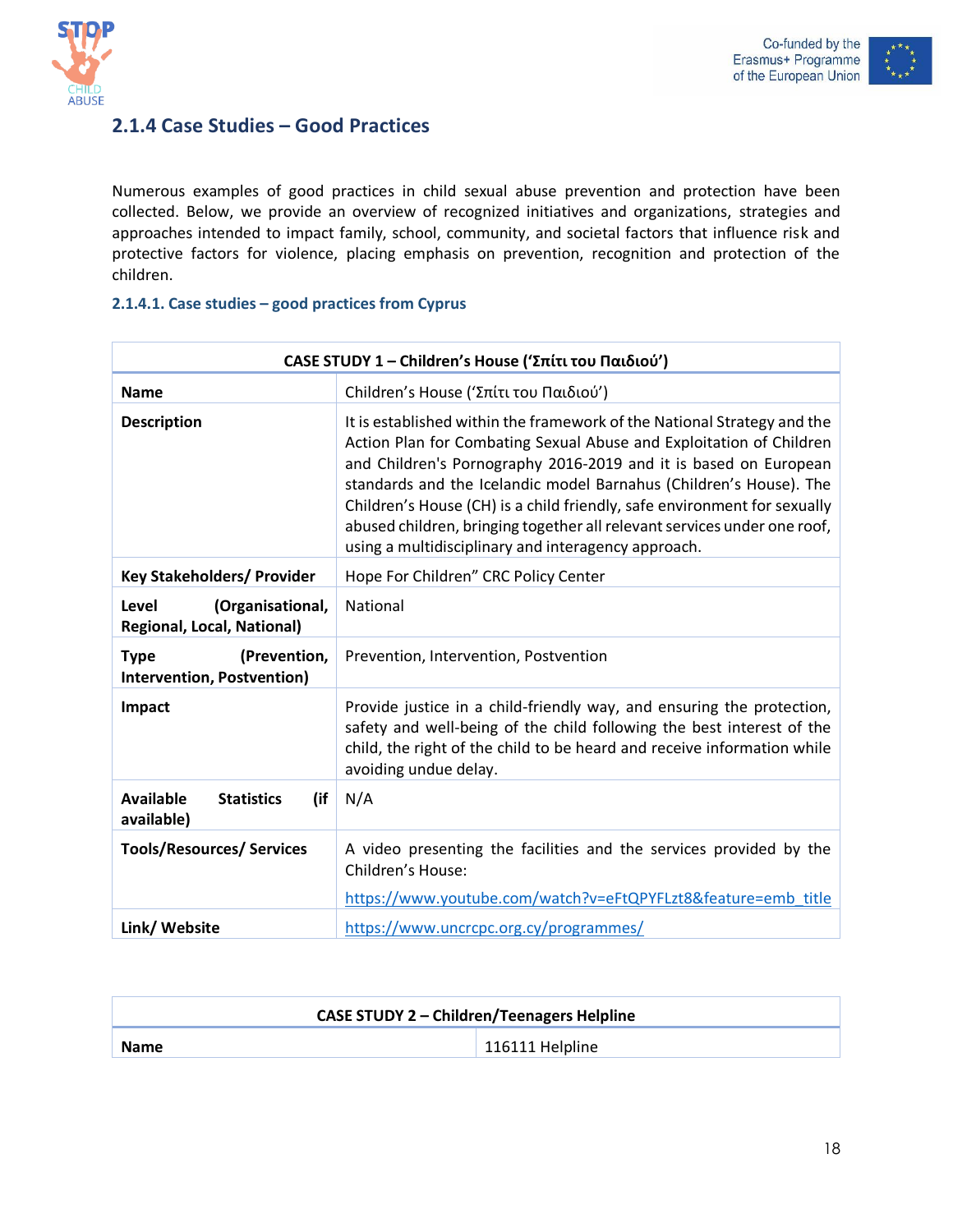



| <b>Description</b>                                | The helpline for children's and teenager's<br>support 116 111 is exclusively for children and<br>teenagers until 18 years of age. The helpline 116<br>111 is free of charge and provides the opportunity<br>to children/ teenagers to talk anonymously about<br>any subject that concerns them, and runs under<br>the principles of privacy and confidentiality. |
|---------------------------------------------------|------------------------------------------------------------------------------------------------------------------------------------------------------------------------------------------------------------------------------------------------------------------------------------------------------------------------------------------------------------------|
| <b>Key Stakeholders/ Provider</b>                 | Association for the Prevention and Handling of<br>Violence in the Family (SPAVO) and "Hope For<br>Children" CRC Policy Center (HFC).                                                                                                                                                                                                                             |
| Level (Organisational, Regional, Local, National) | National                                                                                                                                                                                                                                                                                                                                                         |
| Type (Prevention, Intervention, Postvention)      | Prevention/Intervention/Postvention                                                                                                                                                                                                                                                                                                                              |
| <b>Impact</b>                                     | Offer free counselling services to children and<br>teenagers to help them deal with any sort of<br>difficulties they might encounter.                                                                                                                                                                                                                            |
| <b>Available Statistics (if available)</b>        | N/A                                                                                                                                                                                                                                                                                                                                                              |
| <b>Tools/Resources/ Services</b>                  | Free Counselling Services - Helpline                                                                                                                                                                                                                                                                                                                             |
| Link/ Website                                     | http://www.call116111.com/                                                                                                                                                                                                                                                                                                                                       |

| CASE STUDY 3- Manual for Recognizing and Dealing With Child Sexual Abuse |                                                                                                                                         |
|--------------------------------------------------------------------------|-----------------------------------------------------------------------------------------------------------------------------------------|
| <b>Name</b>                                                              | Manual for Recognizing and Dealing With Child<br>Sexual Abuse                                                                           |
| <b>Description</b>                                                       | A manual for educators in schools which aim to<br>provide them with guidelines on how to recognize<br>and deal with child sexual abuse. |
| <b>Key Stakeholders/ Provider</b>                                        | Cyprus Ministry of Education and Culture                                                                                                |
| Level (Organisational, Regional, Local, National)                        | National                                                                                                                                |
| Type (Prevention, Intervention, Postvention)                             | Intervention/Postvention                                                                                                                |
| <b>Impact</b>                                                            | Equip teachers with tools and guidelines to fight<br>child sexual abuse.                                                                |
| <b>Available Statistics (if available)</b>                               | N/A                                                                                                                                     |
| <b>Tools/Resources/ Services</b>                                         | Manual with guidelines for recognizing and dealing<br>with incidents of child sexual abuse.                                             |
| Link/ Website                                                            | http://enimerosi.moec.gov.cy/archeia/1/ypp6797b                                                                                         |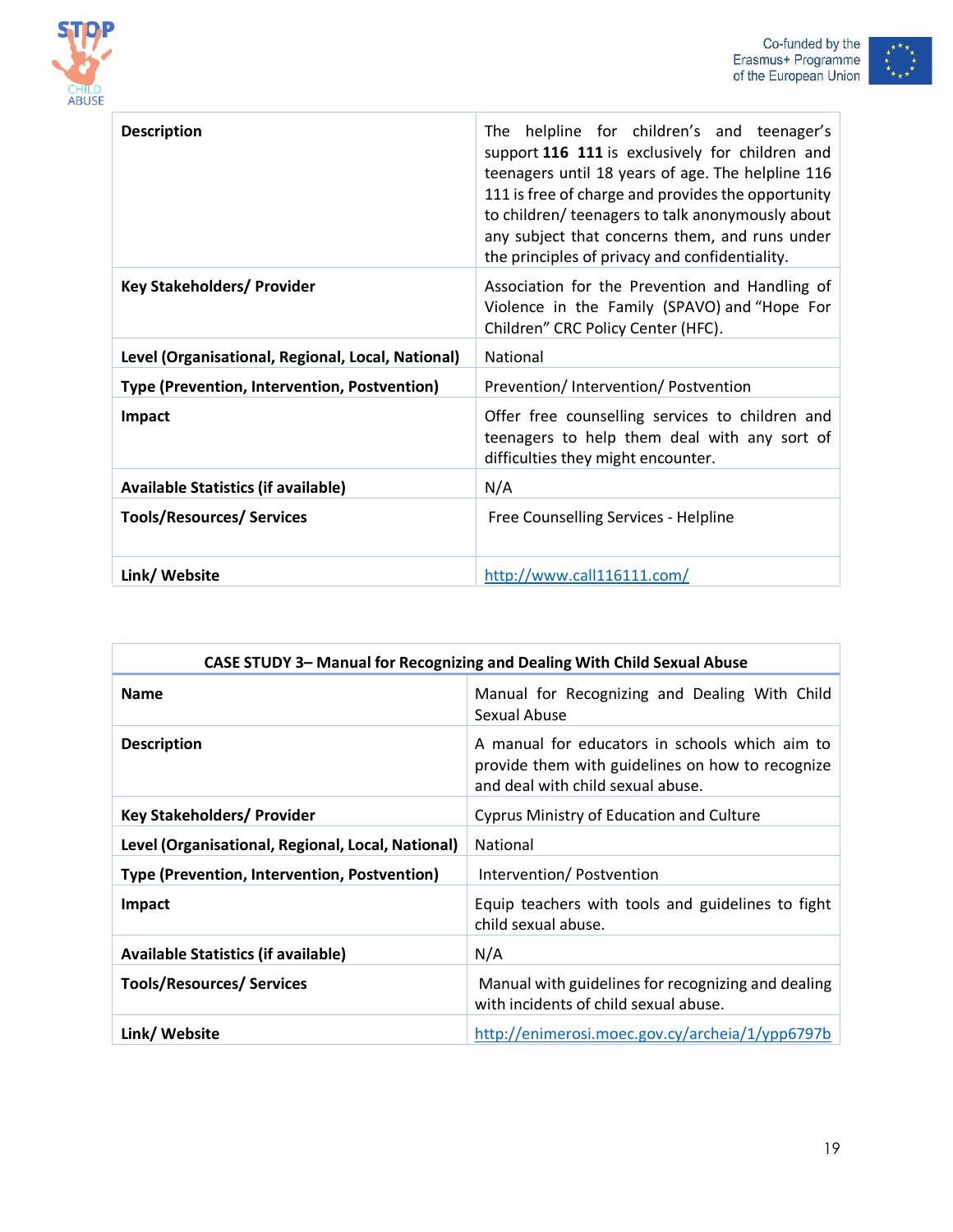

Г



| CASE STUDY 4– 'Kiko and the Hand-The Underwear Rule' |                                                                                                                                               |
|------------------------------------------------------|-----------------------------------------------------------------------------------------------------------------------------------------------|
| <b>Name</b>                                          | Workshop 'Kiko and the Hand-The Underwear<br>Rule'                                                                                            |
| <b>Description</b>                                   | Workshops in kindergartens about sexual abuse<br>based on the tale 'Kiko and the Hand-The<br>Underwear Rule' of the Council of Europe.        |
| <b>Key Stakeholders/ Provider</b>                    | "Hope For Children" CRC Policy Center (HFC).                                                                                                  |
| Level (Organisational, Regional, Local, National)    | National                                                                                                                                      |
| Type (Prevention, Intervention, Postvention)         | Prevention                                                                                                                                    |
| Impact                                               | awareness about sexual abuse<br>Raise<br>and<br>inappropriate touching and what children can do<br>to safeguard themselves from sexual abuse. |
| <b>Available Statistics (if available)</b>           | N/A                                                                                                                                           |
| <b>Tools/Resources/ Services</b>                     | A tale to make children aware and to be used in<br>schools.                                                                                   |
| Link/ Website                                        | https://rm.coe.int/16806b068b                                                                                                                 |

| CASE STUDY 5- 'Keep me Safe'                      |                                                                                                                                                                                         |
|---------------------------------------------------|-----------------------------------------------------------------------------------------------------------------------------------------------------------------------------------------|
| <b>Name</b>                                       | European Project 'Keep me Safe'                                                                                                                                                         |
| <b>Description</b>                                | The project aims to harness the best practice,<br>expertise and proven strategies on the prevention<br>of sexual abuse and violence against young people<br>with learning disabilities. |
| <b>Key Stakeholders/ Provider</b>                 | <b>Cyprus Family Planning Association (CFPA)</b>                                                                                                                                        |
| Level (Organisational, Regional, Local, National) | European                                                                                                                                                                                |
| Type (Prevention, Intervention, Postvention)      | Prevention                                                                                                                                                                              |
| Impact                                            | Protect young people with learning disabilities<br>from sexual abuse and violence.                                                                                                      |
| <b>Available Statistics (if available)</b>        | N/A                                                                                                                                                                                     |
| <b>Tools/Resources/ Services</b>                  | Exchange of best practices and tools between<br>different European Countries in terms of<br>preventing sexual abuse and violence against<br>young people with learning disabilities.    |
| Link/ Website                                     | https://www.ippfen.org/our-<br>approach/programmes/keep-me-safe                                                                                                                         |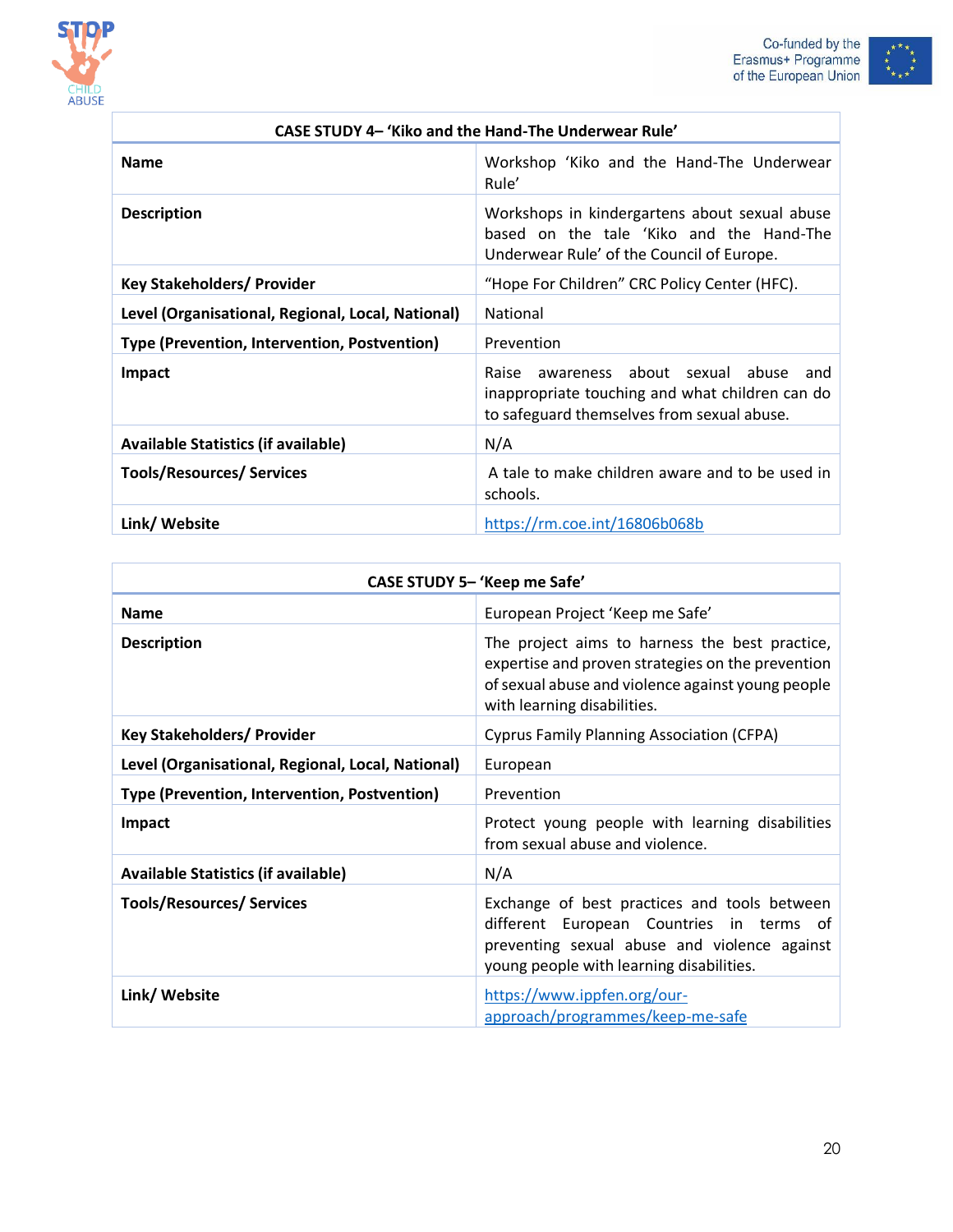





### **2.1.4.2. Case studies – good practices from Italy**

| <b>CASE STUDY 1/ Progetto Porcospini / Porcospini Project</b> |                                                                                                                                                                                                                                                                                                                                                                                                                                                                                    |
|---------------------------------------------------------------|------------------------------------------------------------------------------------------------------------------------------------------------------------------------------------------------------------------------------------------------------------------------------------------------------------------------------------------------------------------------------------------------------------------------------------------------------------------------------------|
| <b>Name</b>                                                   | Progetto Porcospini: bambini e genitori insieme<br>per prevenire l'abuso sessuale- Porcospini Project:<br>children together with parents to prevent sexual<br>abuse.                                                                                                                                                                                                                                                                                                               |
| <b>Description</b>                                            | The project, addressed to schools and educational<br>institutions, has the principal aim of enhancing<br>protection of children's rights at national and local<br>level. It is based on periodical meeting sessions<br>which bring together schools, educational<br>institutions and families through specific topics<br>related to sexual abuse. The scope is finding new<br>strategies to fight against sexual abuse in schools.<br>The project was financed by the Direction of |
|                                                               | Justice by the European Community- Daphne III -<br>and from the Italian Ministry of Education.                                                                                                                                                                                                                                                                                                                                                                                     |
| <b>Key Stakeholders/ Provider</b>                             | Lo specchio Magico Onlus                                                                                                                                                                                                                                                                                                                                                                                                                                                           |
| Level (Organisational, Regional, Local, National)             | Local, regional and national                                                                                                                                                                                                                                                                                                                                                                                                                                                       |
| Type (Prevention, Intervention, Postvention)                  | Prevention                                                                                                                                                                                                                                                                                                                                                                                                                                                                         |
| Impact                                                        | In 2018-2019 the project involved 3000 teachers,<br>25000 students, 1000 classes.                                                                                                                                                                                                                                                                                                                                                                                                  |
| <b>Available Statistics (if available)</b>                    | No statistic available                                                                                                                                                                                                                                                                                                                                                                                                                                                             |
| <b>Tools/Resources/ Services</b>                              | <b>Periodical meetings</b>                                                                                                                                                                                                                                                                                                                                                                                                                                                         |
| Link/ Website                                                 | https://www.specchiomagico.org/wp-<br>content/uploads/progetto_porcospini_2015.pdf<br>https://porcospini.org/                                                                                                                                                                                                                                                                                                                                                                      |

| CASE STUDY 2/ Osservatorio Nazionale per l'infanzia e l'adolescenza-National Observatory for<br>childhood and adolescence |                                                                                                                      |
|---------------------------------------------------------------------------------------------------------------------------|----------------------------------------------------------------------------------------------------------------------|
| <b>Name</b>                                                                                                               | Osservatorio Nazionale per l'infanzia<br>e –<br>l'adolescenza -National Observatory for childhood<br>and adolescence |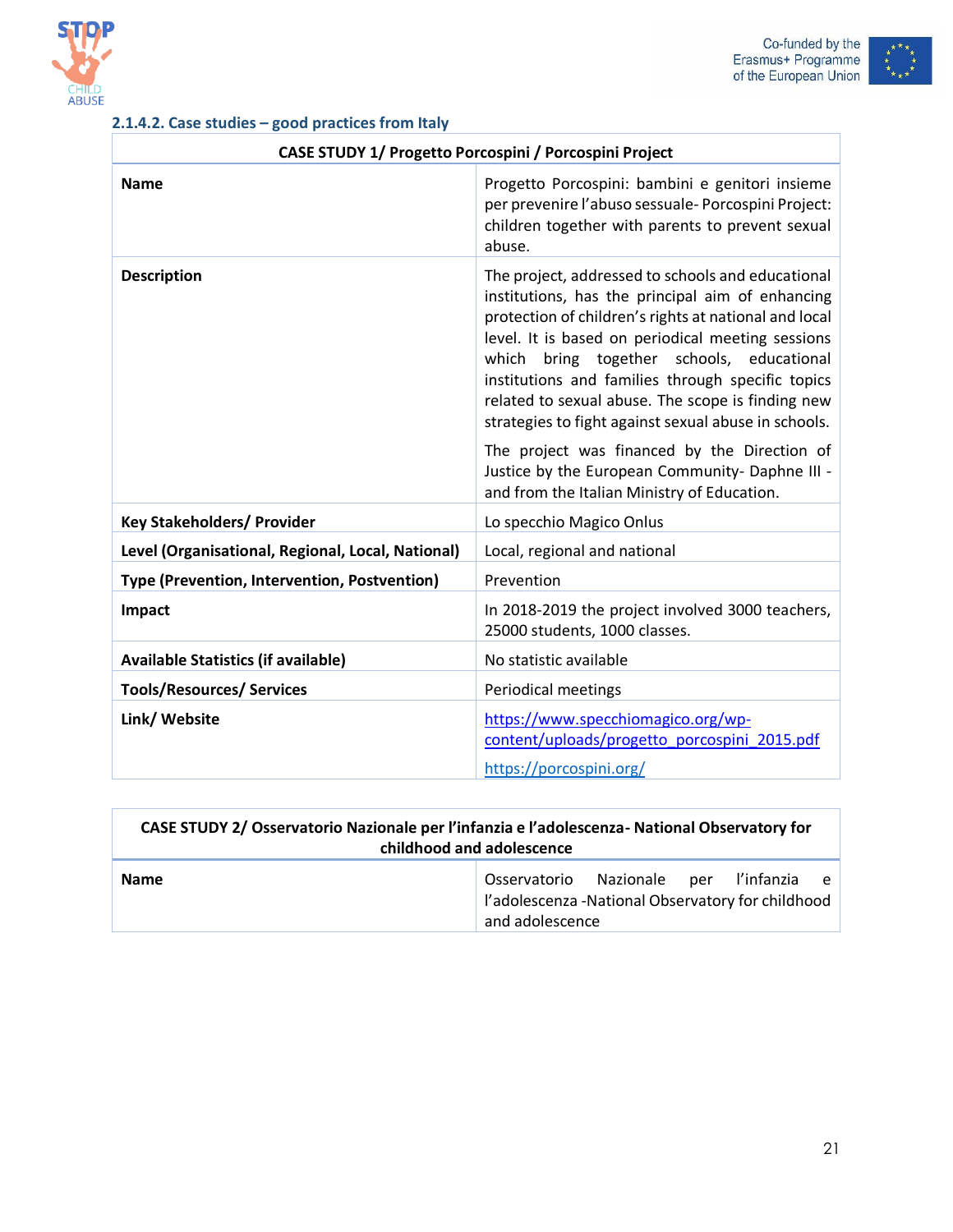



| <b>Description</b>                                | It was funded in Italy by the Ministry of Labour and<br>Social Politics together with the Italian Parliament<br>Commission for childhood through law n.<br>451/1997. The Observatory is composed of 50<br>members (Regions, Istat members and other<br>educational experts in the field) with the aim of<br>promoting cooperation and new strategies to<br>protect and enhance children's rights. To this<br>extent, The Observatory is in charge of elaborating<br>every two years a National Strategic Plan, diffused<br>at both local and national level in all interested<br>institutions, to support parents and teachers in<br>order to fight against abuse of children. |
|---------------------------------------------------|--------------------------------------------------------------------------------------------------------------------------------------------------------------------------------------------------------------------------------------------------------------------------------------------------------------------------------------------------------------------------------------------------------------------------------------------------------------------------------------------------------------------------------------------------------------------------------------------------------------------------------------------------------------------------------|
| <b>Key Stakeholders/ Provider</b>                 | Italian Ministry of Labour and Social Policies                                                                                                                                                                                                                                                                                                                                                                                                                                                                                                                                                                                                                                 |
| Level (Organisational, Regional, Local, National) | National                                                                                                                                                                                                                                                                                                                                                                                                                                                                                                                                                                                                                                                                       |
| Type (Prevention, Intervention, Postvention)      | Prevention                                                                                                                                                                                                                                                                                                                                                                                                                                                                                                                                                                                                                                                                     |
| <b>Impact</b>                                     | The Observatory acts at National level and has<br>become a governmental Institution.                                                                                                                                                                                                                                                                                                                                                                                                                                                                                                                                                                                           |
| <b>Available Statistics (if available)</b>        | No available statistics.                                                                                                                                                                                                                                                                                                                                                                                                                                                                                                                                                                                                                                                       |
| <b>Tools/Resources/ Services</b>                  | National Strategic Plan of action to promote<br>cooperation all over Italy.                                                                                                                                                                                                                                                                                                                                                                                                                                                                                                                                                                                                    |
| Link/ Website                                     | https://www.lavoro.gov.it/temi-e-<br>priorita/infanzia-e-adolescenza/focus-<br>on/Osservatorio/Pagine/default.aspx                                                                                                                                                                                                                                                                                                                                                                                                                                                                                                                                                             |

| <b>CASE STUDY 3/ Violenza zero! - Zero Violence!</b> |                                                                                                                                                                                                                                                                                                                                                                                                                                                                                                                                  |
|------------------------------------------------------|----------------------------------------------------------------------------------------------------------------------------------------------------------------------------------------------------------------------------------------------------------------------------------------------------------------------------------------------------------------------------------------------------------------------------------------------------------------------------------------------------------------------------------|
| <b>Name</b>                                          | Violenza zero! - Zero Violence!                                                                                                                                                                                                                                                                                                                                                                                                                                                                                                  |
| <b>Description</b>                                   | It is a project based on the training and education<br>of Social Operators and Minors Justice Operators<br>in order to provide them with necessary tools,<br>knowledge about how to evaluate abuse cases,<br>knowledge to support children and minors' victims<br>of violence and necessary space to cooperate and<br>share their experience with other social operators.<br>The project is supervised by IPRS- Psycho<br>Analytical Institute for social researches- and<br>financed by Presidency of Italian Ministry Council. |
| <b>Key Stakeholders/ Provider</b>                    | IPRS- Psycho Analytical Institute for social<br>researches.                                                                                                                                                                                                                                                                                                                                                                                                                                                                      |
| Level (Organisational, Regional, Local, National)    | National                                                                                                                                                                                                                                                                                                                                                                                                                                                                                                                         |
| Type (Prevention, Intervention, Postvention)         | Prevention and intervention                                                                                                                                                                                                                                                                                                                                                                                                                                                                                                      |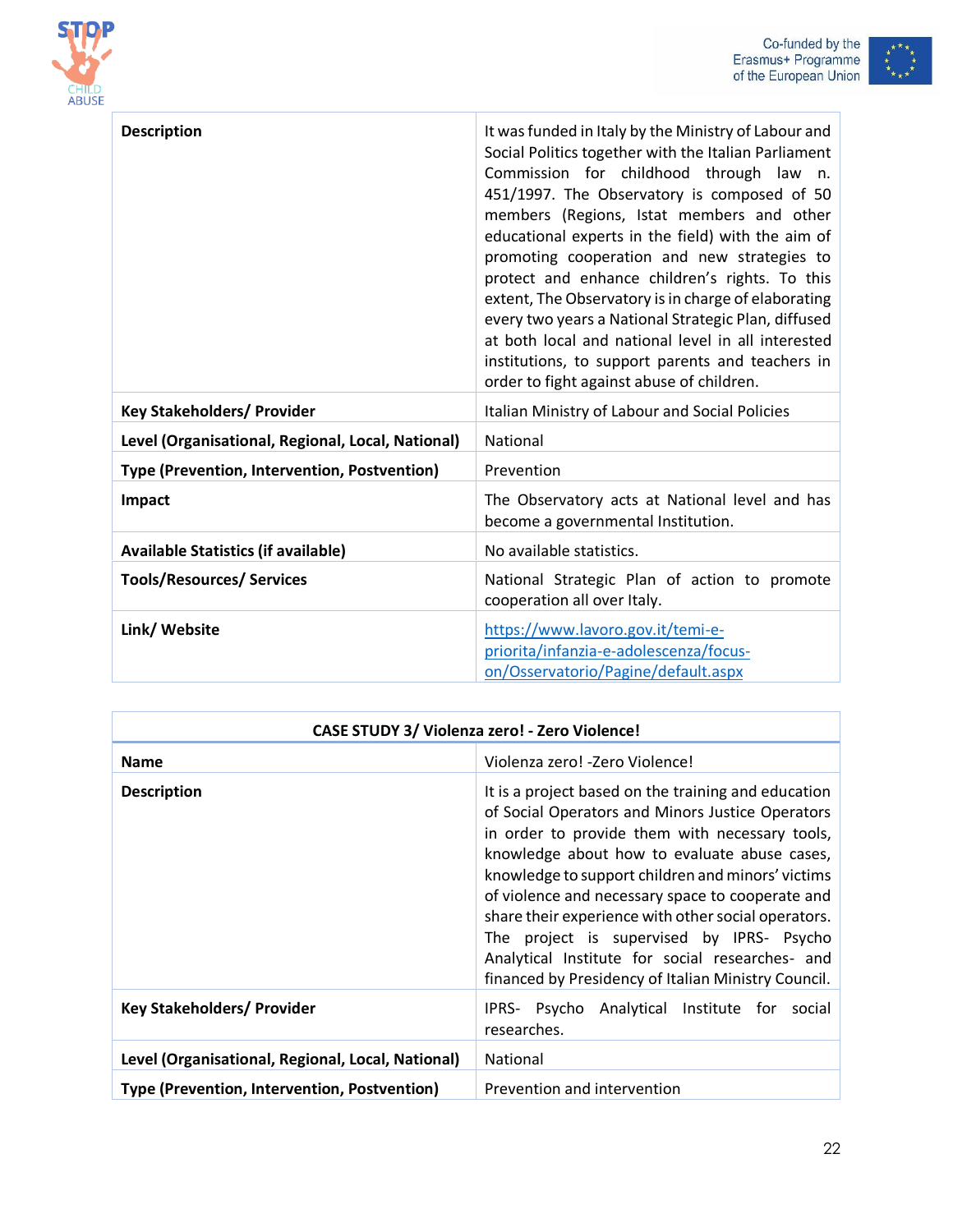



| Impact                                     |                                                  |
|--------------------------------------------|--------------------------------------------------|
| <b>Available Statistics (if available)</b> | No available statistics                          |
| <b>Tools/Resources/ Services</b>           | Training courses, Focus groups, Monitoring tools |
| Link/ Website                              | https://www.iprs.it/progetti/violenza-zero/      |

| CASE STUDY 4/ Invisibile agli occhi               |                                                                                                                                                                                                                                                                            |
|---------------------------------------------------|----------------------------------------------------------------------------------------------------------------------------------------------------------------------------------------------------------------------------------------------------------------------------|
| <b>Name</b>                                       | "Invisibile agli occhi"- Invisible to eyes                                                                                                                                                                                                                                 |
| <b>Description</b>                                | Social Campaign with the scope of promoting fight<br>against children sexual abuse and harassment and<br>collect funds in order to create new reception<br>centres to help victims of abuse. The social<br>campaign is realized through social media and<br>mobile phones. |
| <b>Key Stakeholders/ Provider</b>                 | <b>TERRE DES HOMMES</b>                                                                                                                                                                                                                                                    |
| Level (Organisational, Regional, Local, National) | National and international                                                                                                                                                                                                                                                 |
| Type (Prevention, Intervention, Postvention)      | Prevention and intervention                                                                                                                                                                                                                                                |
| Impact                                            | The social campaign was very well spread all over<br>the national territory and saw also sponsorship of<br>many famous singers and stars of the Italian<br>cinema.                                                                                                         |
| <b>Available Statistics (if available)</b>        | Not available                                                                                                                                                                                                                                                              |
| <b>Tools/Resources/ Services</b>                  | Social campaign though social media and mobile<br>phones.                                                                                                                                                                                                                  |
| Link/ Website                                     | https://terredeshommes.it/invisibileagliocchi/                                                                                                                                                                                                                             |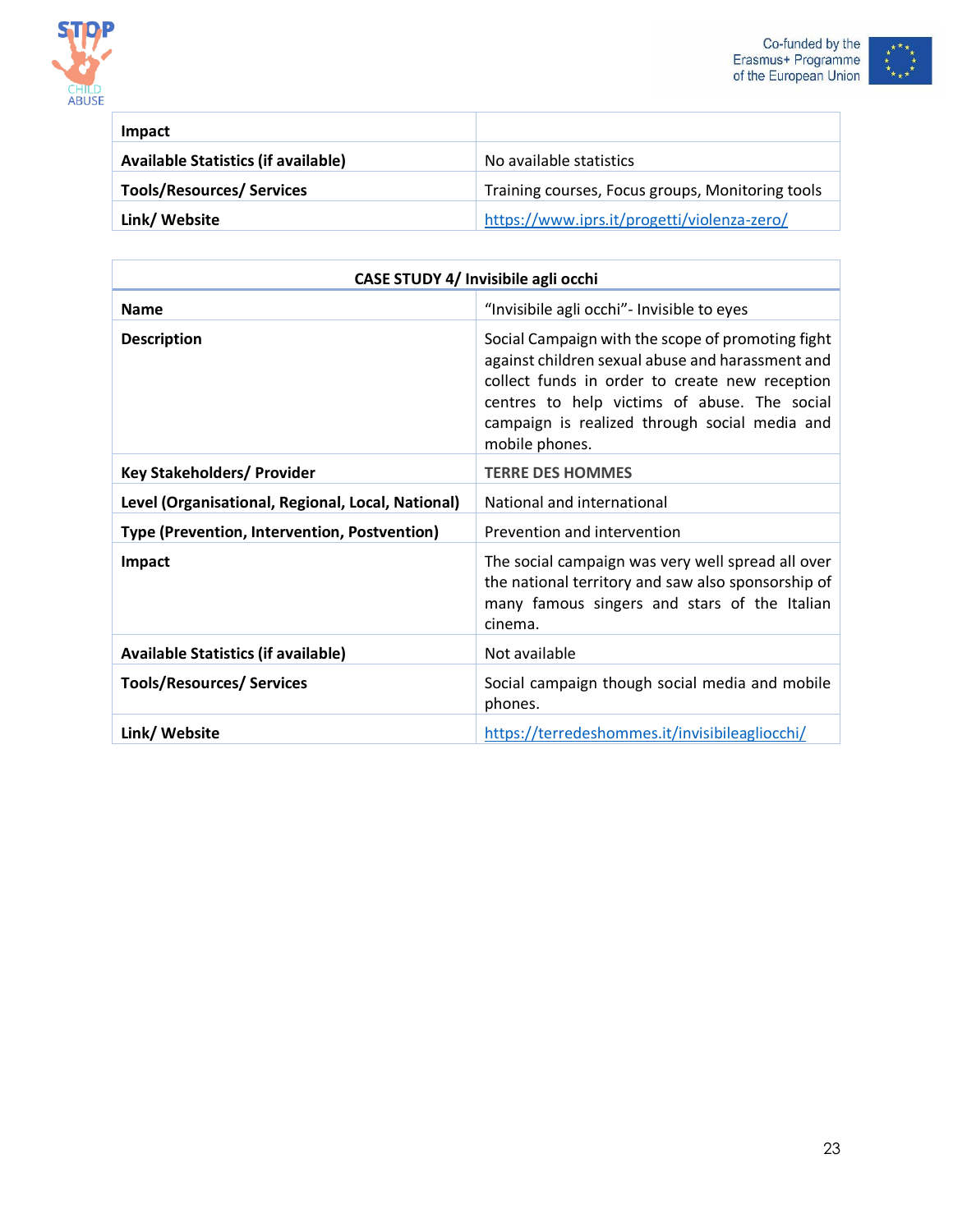





### **2.1.4.3. Case studies – good practices from Spain**

| CASE STUDY 1 / Prevention Programme against abuse: the rule of Kiko |                                                                                                                                                                                                                                                                                                                                                                                                                                                                                              |
|---------------------------------------------------------------------|----------------------------------------------------------------------------------------------------------------------------------------------------------------------------------------------------------------------------------------------------------------------------------------------------------------------------------------------------------------------------------------------------------------------------------------------------------------------------------------------|
| <b>Name</b>                                                         | Prevention Programme against abuse: the rule of<br>Kiko                                                                                                                                                                                                                                                                                                                                                                                                                                      |
| <b>Description</b>                                                  | It is a simple guide to help parents and educators<br>to easily explain to children where other people<br>cannot touch them and how to react and who to<br>ask help.                                                                                                                                                                                                                                                                                                                         |
| <b>Key Stakeholders/ Provider</b>                                   | Asociación Rea / FAPMI.                                                                                                                                                                                                                                                                                                                                                                                                                                                                      |
| Level (Organisational, Regional, Local, National)                   | Regional, throughout Castilla y Leon                                                                                                                                                                                                                                                                                                                                                                                                                                                         |
| Type (Prevention, Intervention, Postvention)                        | Prevention, Intervention                                                                                                                                                                                                                                                                                                                                                                                                                                                                     |
| Impact                                                              | The campaign and the prevention programme<br>have results on a local and regional level meanly,<br>since the work of the REA and FAPMI entities is to<br>spread the information on prevention mostly in<br>schools mostly and then inside families and<br>through professionals dealing with children. Also<br>the campaign and all the material editated from<br>there take action inside the framework of the<br>"Council of Europe campaign to stop sexual<br>violence against children". |
| <b>Available Statistics (if available)</b>                          |                                                                                                                                                                                                                                                                                                                                                                                                                                                                                              |
| <b>Tools/Resources/ Services</b>                                    | 5 sessions for students of primary school under 12<br>and other formative sessions for families and<br>professionals.                                                                                                                                                                                                                                                                                                                                                                        |
|                                                                     | A campaign "the rule of Kiko" and an action<br>protocol.                                                                                                                                                                                                                                                                                                                                                                                                                                     |
| Link/ Website                                                       | http://www.asociacionrea.org/programa-de-<br>prevencion-del-abuso-sexual-infantil-la-regla-de-<br>kiko/                                                                                                                                                                                                                                                                                                                                                                                      |

| CASE STUDY 2 / What is happening to your mate? |                                                                                                                                                 |
|------------------------------------------------|-------------------------------------------------------------------------------------------------------------------------------------------------|
| <b>Name</b>                                    | What is happening to your mate?                                                                                                                 |
| Description                                    | Protection, prevention and training programme<br>for adolescents over 12 through formal and non-<br>formal methodologies on child sexual abuse. |
| Key Stakeholders/ Provider                     | Fundació Vicki Bernadet / Formation<br>and<br>Prevention staff of the foundation                                                                |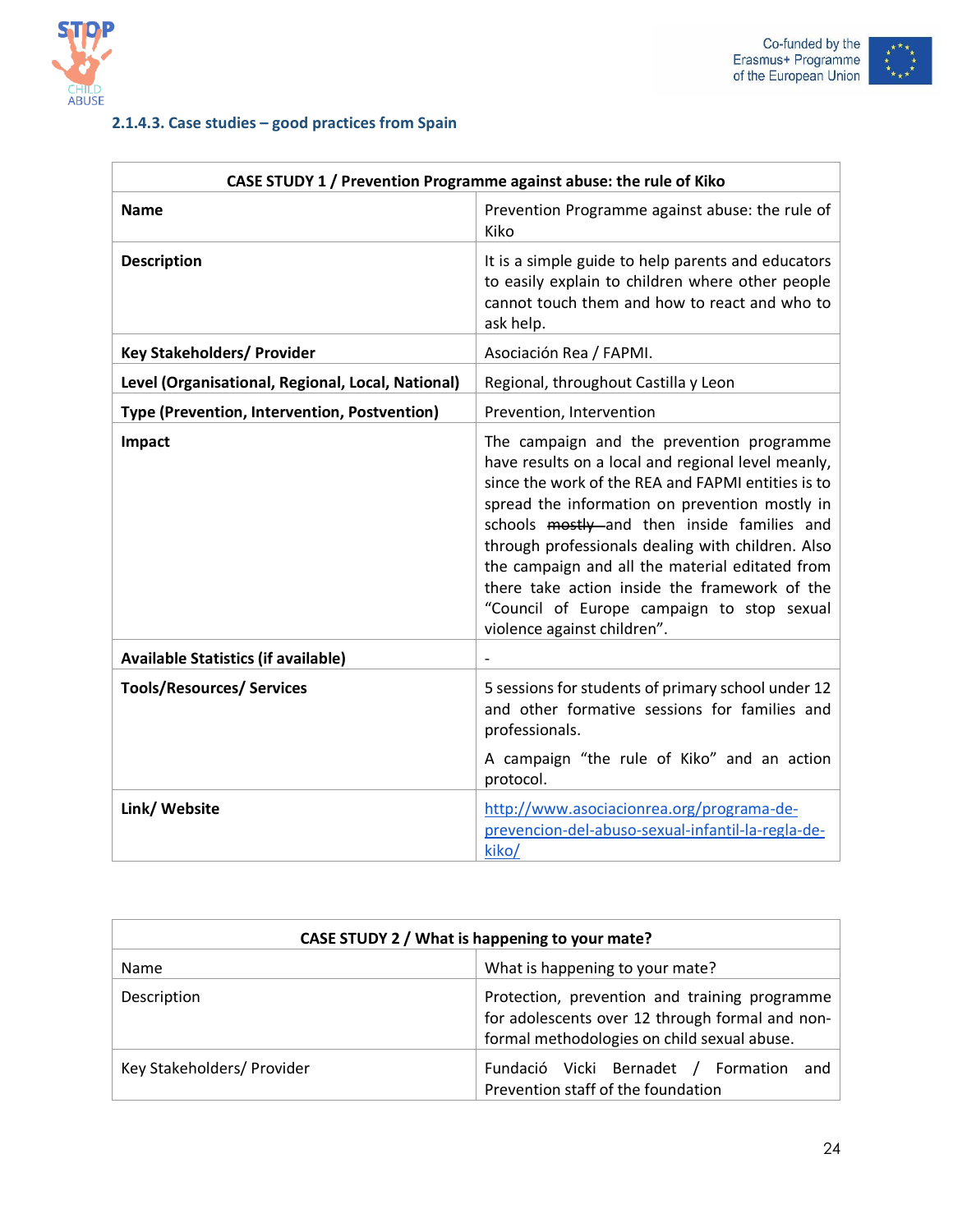

 $\overline{\phantom{0}}$ 



| Level (Organisational, Regional, Local, National) | Organizational                                                                                                                                                                                                                                                                          |
|---------------------------------------------------|-----------------------------------------------------------------------------------------------------------------------------------------------------------------------------------------------------------------------------------------------------------------------------------------|
|                                                   | (considering they create action protocols to be<br>applied in other entities internal organization)                                                                                                                                                                                     |
| Type (Prevention, Intervention, Postvention)      | Prevention                                                                                                                                                                                                                                                                              |
| Impact                                            | Both the Municipality and the Deputation of<br>Barcelona participate in this programme, also<br>recognized by the government of Spain. The<br>actions fulfilled by this foundation go from local to<br>national depending on the clients asking for<br>support and prevention programs. |
| Available Statistics (if available)               | $\overline{\phantom{a}}$                                                                                                                                                                                                                                                                |
| <b>Tools/Resources/ Services</b>                  | 4 sessions of one hour each where to work with<br>self-esteem, empathy and how to react in abusive<br>situations.                                                                                                                                                                       |
|                                                   | This foundation also works with companies and<br>associations that, having to deal with children and<br>adolescents, prefer to edit their own action<br>protocol.                                                                                                                       |
|                                                   | Attention service, both psychological and juridical,<br>to victims of sexual abuse and their families.                                                                                                                                                                                  |
| Link/ Website                                     | https://www.fbernadet.org/es/cursos/que-li-<br>passa-al-meu-collega/                                                                                                                                                                                                                    |

| CASE STUDY 3 / Storyteller: Estela Screams Out so Loud! |                                                                                                                                                                                                                                                                                                |
|---------------------------------------------------------|------------------------------------------------------------------------------------------------------------------------------------------------------------------------------------------------------------------------------------------------------------------------------------------------|
| <b>Name</b>                                             | Storyteller: Estela Screams Out so Loud!                                                                                                                                                                                                                                                       |
| <b>Description</b>                                      | Children between the ages of 6 and 11 acquire the<br>tools necessary to act on a case of child sexual<br>abuse through the storyteller Estela Screams Out<br>so Loud! The aim of this activity is that they learn<br>not to tolerate risk situations, to be respected, and<br>to ask for help. |
| <b>Key Stakeholders/ Provider</b>                       | Fundación Rana                                                                                                                                                                                                                                                                                 |
| Level (Organisational, Regional, Local, National)       | Regional                                                                                                                                                                                                                                                                                       |
| Type (Prevention, Intervention, Postvention)            | Prevention                                                                                                                                                                                                                                                                                     |
| <b>Impact</b>                                           | In the Balearic Islands it has reached 4,619<br>children and it counts with 206 professionals<br>trained as storytellers. In addition, it can easily<br>reach other autonomous communities as it is<br>available from large e-marketing companies.                                             |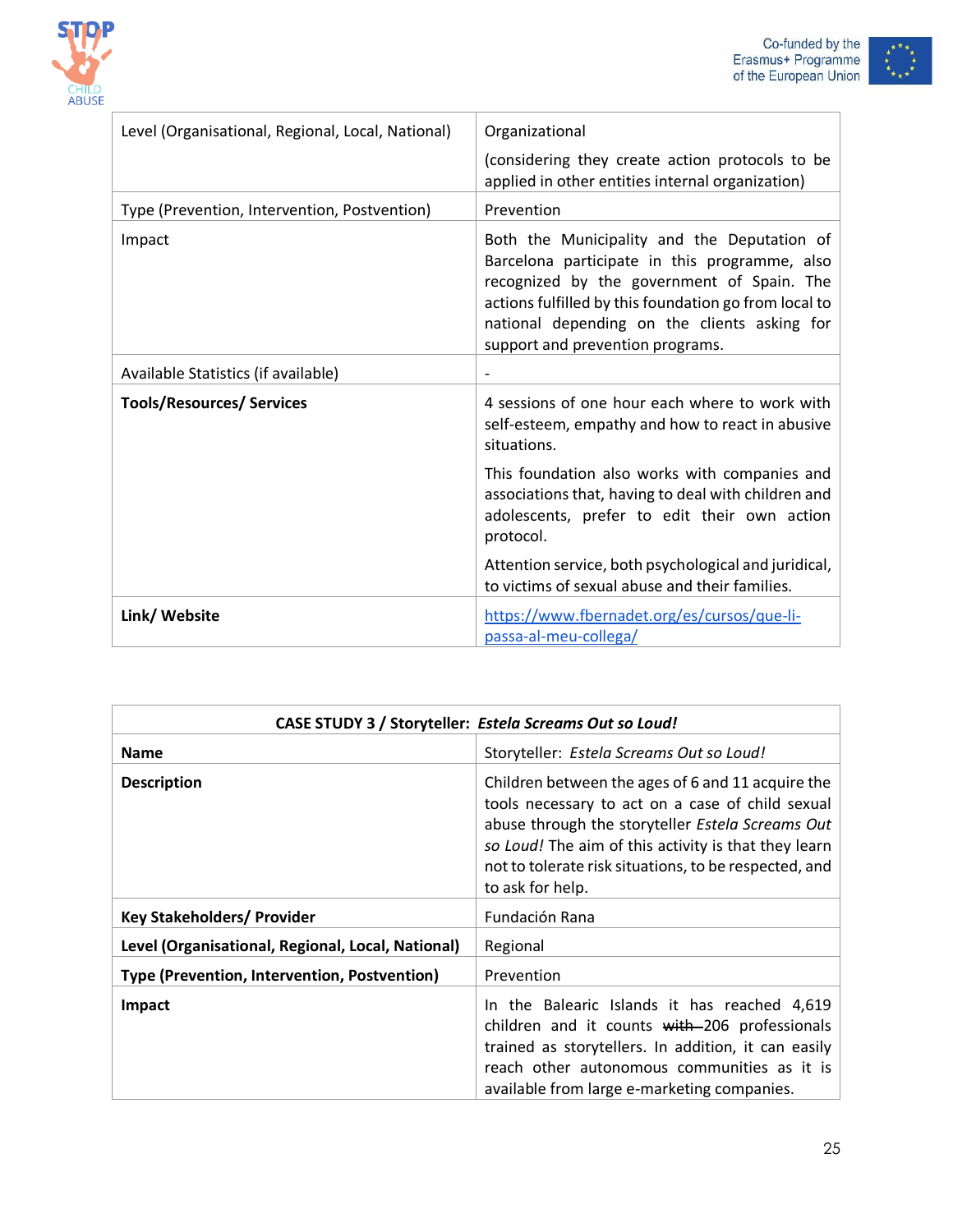





| <b>Available Statistics (if available)</b> | $\overline{\phantom{a}}$                                                                                                                                                                          |
|--------------------------------------------|---------------------------------------------------------------------------------------------------------------------------------------------------------------------------------------------------|
| <b>Tools/Resources/ Services</b>           | - Storyteller Estela Screams Out so Loud! Aimed at<br>children aged 6 to 11.                                                                                                                      |
|                                            | Activity: Exploring with Nil. Prevention<br>programme aimed at educational and social<br>centres to offer tools to 4 and 5-year-old children<br>to protect themselves against child sexual abuse. |
|                                            | - Didactic guide for the program 'Scream Loudly!'<br>Aimed at groups of children who have received<br>the storytelling activity.                                                                  |
|                                            | - Introductory workshop on child sexual abuse: '<br>Act! to Prevent Child Abuse'. Aimed at the centre's<br>management and teaching staff.                                                         |
|                                            | - Awareness talk on child sexual abuse. Aimed at<br>fathers, mothers, relatives or carers.                                                                                                        |
| Link/ Website                              | https://www.fundacionrana.org/es/infancia                                                                                                                                                         |

| CASE STUDY 4 / Programme for the Prevention of Sexual Exploitation of Children and Adolescents<br>(ECPAT) |                                                                                                                                                                                                                                                                                                                                                                                                                                                                                   |
|-----------------------------------------------------------------------------------------------------------|-----------------------------------------------------------------------------------------------------------------------------------------------------------------------------------------------------------------------------------------------------------------------------------------------------------------------------------------------------------------------------------------------------------------------------------------------------------------------------------|
| <b>Name</b>                                                                                               | Programme for the Prevention of Sexual<br>Exploitation of Children and Adolescents (ECPAT)                                                                                                                                                                                                                                                                                                                                                                                        |
| <b>Description</b>                                                                                        | The programme aim is to create an inclusive and<br>holistic reference framework that guarantees the<br>right of all children to be protected against any<br>way of sexual exploitation. They do it by<br>continuing the activities developed for the<br>development of a state strategy of action against<br>the Sexual Exploitation of Children<br>and<br>Adolescents (ESIA) in Spain which addresses<br>problems in a comprehensive manner involving all<br>sectors and agents. |
|                                                                                                           | The Programme revolves around the 3rd Action<br>Plan against Sexual Exploitation of Children and<br>Adolescents of FAPMI-ECPAT Spain (2017-2020).                                                                                                                                                                                                                                                                                                                                 |
| <b>Key Stakeholders/ Provider</b>                                                                         | <b>ECPAT-Spain</b>                                                                                                                                                                                                                                                                                                                                                                                                                                                                |
| Level (Organisational, Regional, Local, National)                                                         | National                                                                                                                                                                                                                                                                                                                                                                                                                                                                          |
| Type (Prevention, Intervention, Postvention)                                                              | Prevention                                                                                                                                                                                                                                                                                                                                                                                                                                                                        |
| Impact                                                                                                    | The latest updated data is from 2018. Figures<br>show that there were 318,459 beneficiaries of the<br>actions offered by the programme.                                                                                                                                                                                                                                                                                                                                           |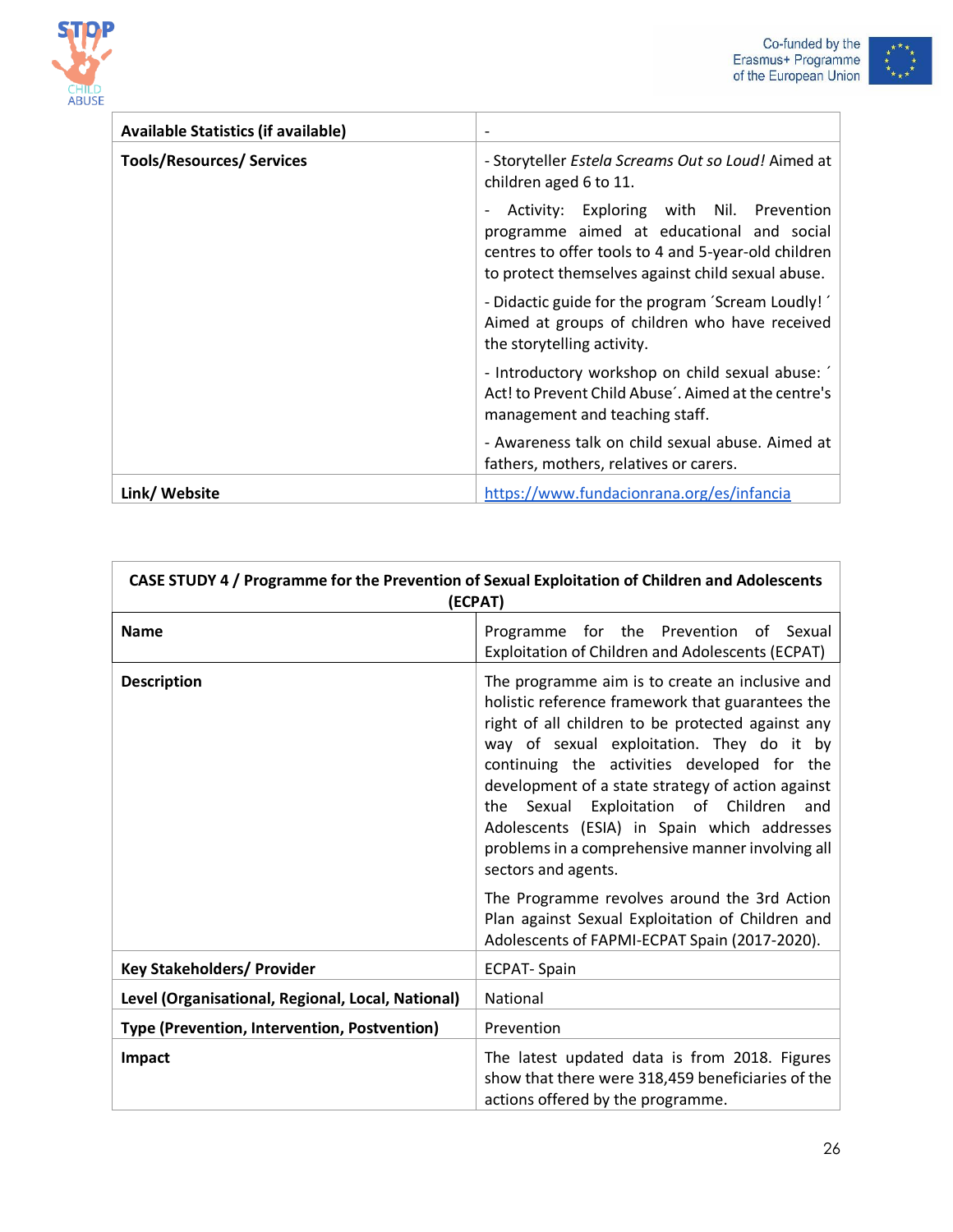





| <b>Available Statistics (if available)</b> | $\overline{\phantom{a}}$                                                                                                                                                                                                        |
|--------------------------------------------|---------------------------------------------------------------------------------------------------------------------------------------------------------------------------------------------------------------------------------|
| <b>Tools/Resources/ Services</b>           | - Preventive actions among the groups that<br>present situations of vulnerability.                                                                                                                                              |
|                                            | - Actions for training professionals that allow a real<br>approach to the problem, the adequate attention<br>to victims, and to concrete application of<br>measures.                                                            |
|                                            | - Information and awareness-raising actions about<br>the reality aimed at the general population and<br>specific groups with the aim of turning them into<br>active agents of prevention, detection, and<br>reporting problems. |
|                                            | - Actions to encourage and promote scientific and<br>documented knowledge                                                                                                                                                       |
|                                            | - Cooperation actions at national and international<br>level and<br>networking that facilitate<br>the<br>coordination of strategies and optimize responses<br>to the problem.                                                   |
| Link/ Website                              | http://www.ecpat-spain.org/index.asp                                                                                                                                                                                            |

| CASE STUDY 5 / Feeling YES, feeling NO            |                                                                                                                                                                                                                                                                         |
|---------------------------------------------------|-------------------------------------------------------------------------------------------------------------------------------------------------------------------------------------------------------------------------------------------------------------------------|
| <b>Name</b>                                       | Feeling YES, feeling NO                                                                                                                                                                                                                                                 |
| <b>Description</b>                                | Pedagogical material for the prevention of child<br>sexual abuse inspired by the play 'Feeling YES,<br>feeling NO', by Dennis Foon. The aim is to<br>empower children to identify safe and unsafe<br>situations in this area in order to prevent child<br>sexual abuse. |
| <b>Key Stakeholders/ Provider</b>                 | Barcelona's City Hall                                                                                                                                                                                                                                                   |
| Level (Organisational, Regional, Local, National) | Organizational                                                                                                                                                                                                                                                          |
| Type (Prevention, Intervention, Postvention)      | Prevention                                                                                                                                                                                                                                                              |
| <b>Impact</b>                                     | The program is used by several associations,<br>foundations, and professionals at a national level.<br>The material can be viewed by anyone, from<br>educators, monitors, parents to children due to its<br>easy accessibility.                                         |
| <b>Available Statistics (if available)</b>        | $\overline{\phantom{a}}$                                                                                                                                                                                                                                                |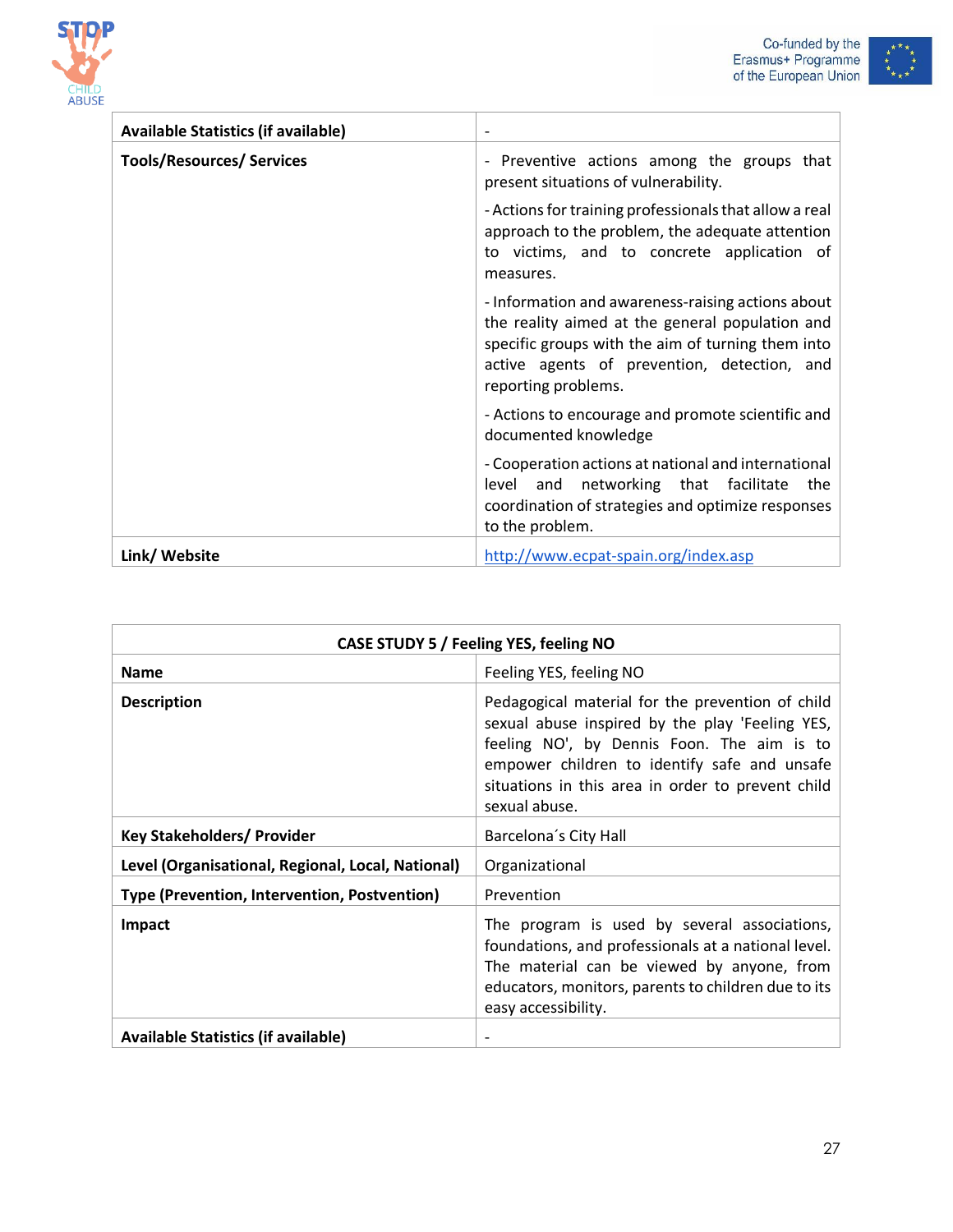



| <b>Tools/Resources/ Services</b> | - Three chapters in a workshop format made with<br>primary school children, where they work on the<br>pleasant and unpleasant sensations of proximity<br>or intimate physical contact with strangers and<br>people in a close relational environment. |
|----------------------------------|-------------------------------------------------------------------------------------------------------------------------------------------------------------------------------------------------------------------------------------------------------|
|                                  | 1. My body is mine                                                                                                                                                                                                                                    |
|                                  | 2. The three questions from the stranger                                                                                                                                                                                                              |
|                                  | 3. Asking for help                                                                                                                                                                                                                                    |
|                                  | - The fourth chapter aims at families, teachers,<br>educators, leisure and sports instructors and<br>adults who in one way or another are responsible<br>for the education of children.                                                               |
|                                  | Pedagogical guide to facilitate<br>the<br>implementation of the materials and<br>the<br>sensitization on the subject for adults.                                                                                                                      |
| Link/Website                     | https://ajuntament.barcelona.cat/infancia/sites/<br>default/files/guiasentir ca acc 2 0.pdf                                                                                                                                                           |
|                                  | https://ajuntament.barcelona.cat/infancia/es/ca<br>nal/sentir-que-si-sentir-que-no                                                                                                                                                                    |

| CASE STUDY 6 / 'Listening to my Gut'              |                                                                                                                                                                                                                                              |
|---------------------------------------------------|----------------------------------------------------------------------------------------------------------------------------------------------------------------------------------------------------------------------------------------------|
| <b>Name</b>                                       | 'Listening to my Gut'                                                                                                                                                                                                                        |
| <b>Description</b>                                | The programme 'Listening to my Gut' is a didactic<br>proposal for the primary prevention of child sexual<br>abuse in children between the ages of three and<br>six.                                                                          |
| <b>Key Stakeholders/ Provider</b>                 | Pepa Horno Goicoechea                                                                                                                                                                                                                        |
| Level (Organisational, Regional, Local, National) | Organizational                                                                                                                                                                                                                               |
| Type (Prevention, Intervention, Postvention)      | Prevention                                                                                                                                                                                                                                   |
| Impact                                            | Children aged 3-6 years are not counted as an<br>"irrigation group" in other studies of the same<br>characteristics. There is a lack of training and few<br>specific materials to prevent sexual abuse,<br>especially with younger children. |
| <b>Available Statistics (if available)</b>        | ٠                                                                                                                                                                                                                                            |
| <b>Tools/Resources/ Services</b>                  | 3 thematic blocks:                                                                                                                                                                                                                           |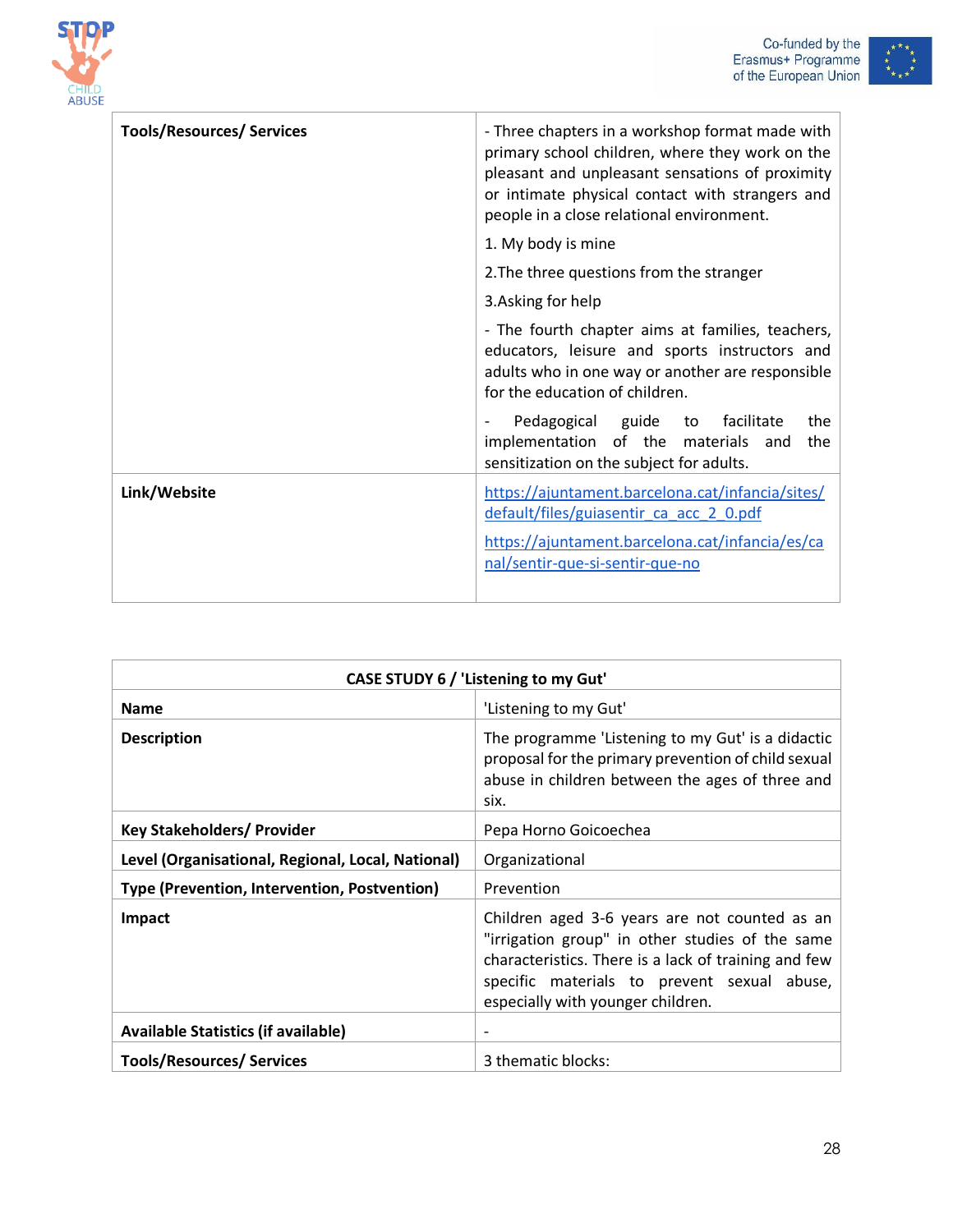



|              | - Direct work with children from 3 to 6 years<br>old.<br>- Working with professionals.             |
|--------------|----------------------------------------------------------------------------------------------------|
|              | - Working with parents.                                                                            |
| Link/Website | https://boiraeditorial.com/wp-<br>content/uploads/2016/03/escuchando mis tripa<br>s Pepa Horno.pdf |

#### **2.1.4.4. Case studies – good practices from Greece**

| CASE STUDY 1/ Breaking the silence together       |                                                                                                                                                                                                                                                               |
|---------------------------------------------------|---------------------------------------------------------------------------------------------------------------------------------------------------------------------------------------------------------------------------------------------------------------|
| <b>Name</b>                                       | Breaking the silence together                                                                                                                                                                                                                                 |
| <b>Description</b>                                | Programme of prevention of sexual abuse of<br>minor students that takes place in schools and<br>aims at raising awareness among teachers,<br>parents and students including suggestions and<br>proposed measures for the prevention of child<br>sexual abuse. |
| <b>Key Stakeholders/ Provider</b>                 | The Institute of Health of the Child                                                                                                                                                                                                                          |
| Level (Organisational, Regional, Local, National) | National                                                                                                                                                                                                                                                      |
| Type (Prevention, Intervention, Postvention)      | Prevention                                                                                                                                                                                                                                                    |
| <b>Impact</b>                                     | Campaigns carried out in many schools all over<br>Greece and abroad.                                                                                                                                                                                          |
| <b>Available Statistics (if available)</b>        | No available statistics.                                                                                                                                                                                                                                      |
| <b>Tools/Resources/ Services</b>                  | Raising awareness services.                                                                                                                                                                                                                                   |
| Link/ Website                                     | http://www.ich-mhsw.gr/el/general-tags/silence                                                                                                                                                                                                                |

| <b>CASE STUDY 2/ Safe Touch</b> |                                                                                                                                                                                                                                                                                                                                                                          |
|---------------------------------|--------------------------------------------------------------------------------------------------------------------------------------------------------------------------------------------------------------------------------------------------------------------------------------------------------------------------------------------------------------------------|
| <b>Name</b>                     | Safe Touch                                                                                                                                                                                                                                                                                                                                                               |
| <b>Description</b>              | The innovative program "Safe Touch" for the<br>prevention of sexual abuse for children from 5 to<br>9 years old, in cooperation with The New York<br>Society for the Prevention of Cruelty to Children,<br>make children understand the difference between<br>a safe and an unsafe touch and learn how to say<br>no in order to protect themselves from sexual<br>abuse. |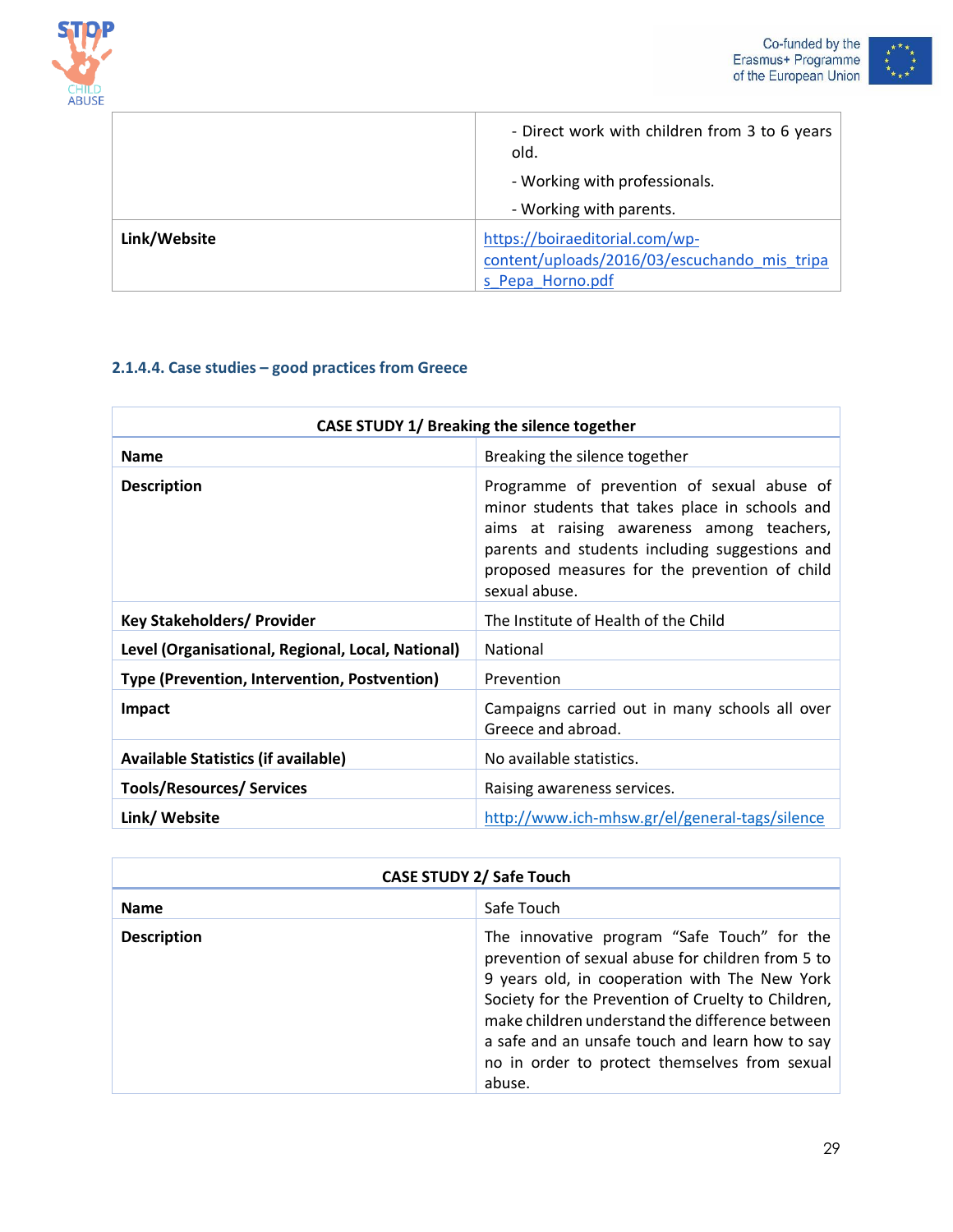





| <b>Key Stakeholders/ Provider</b>                 | ELIZA Society for the Prevention of Cruelty to<br>Children                                                                           |
|---------------------------------------------------|--------------------------------------------------------------------------------------------------------------------------------------|
| Level (Organisational, Regional, Local, National) | National                                                                                                                             |
| Type (Prevention, Intervention, Postvention)      | Prevention                                                                                                                           |
| <b>Impact</b>                                     | Until today more than 2.600 children, 5-9 years<br>old have been trained, as well as 1000 teachers<br>and 2000 parents.              |
| <b>Available Statistics (if available)</b>        | No available statistics.                                                                                                             |
| <b>Tools/Resources/ Services</b>                  | Raising awareness services, psychological support<br>and indication to children so that they understand<br>when a touch is not safe. |
| Link/ Website                                     | https://eliza.org.gr/en/drasis/prolipsi-sexoualikis-<br>kakopiisis/                                                                  |

| <b>CASE STUDY 3/ The House of the Child</b>       |                                                                                                                                                                                                                                                                                                                                                                                               |
|---------------------------------------------------|-----------------------------------------------------------------------------------------------------------------------------------------------------------------------------------------------------------------------------------------------------------------------------------------------------------------------------------------------------------------------------------------------|
| <b>Name</b>                                       | The House of the Child                                                                                                                                                                                                                                                                                                                                                                        |
| <b>Description</b>                                | The House of the Child is a Day Centre for the<br>Provision of Customized Mental Health Services to<br>Children and Adolescents, victims of abuse,<br>neglect, domestic violence and victimized minors.<br>It provides free service for timely intervention,<br>diagnosis and therapy, treatment of children<br>victims of abuse, counselling of parents and<br>awareness-raising activities. |
| <b>Key Stakeholders/ Provider</b>                 | The Smile of the Child                                                                                                                                                                                                                                                                                                                                                                        |
| Level (Organisational, Regional, Local, National) | National                                                                                                                                                                                                                                                                                                                                                                                      |
| Type (Prevention, Intervention, Postvention)      | Prevention, Intervention, Postvention                                                                                                                                                                                                                                                                                                                                                         |
| Impact                                            | Supports and protects children that have been<br>taken from their families or have been victims of<br>any kind of abuse.                                                                                                                                                                                                                                                                      |
| <b>Available Statistics (if available)</b>        | The 1 <sup>st</sup> semester of 2019, the House of the Child<br>provided services to 280 children.                                                                                                                                                                                                                                                                                            |
| <b>Tools/Resources/ Services</b>                  | Psychological services, social workers, speech<br>therapists, educators, child psychiatrists.                                                                                                                                                                                                                                                                                                 |
| Link/ Website                                     | https://www.hamogelo.gr/gr/en/to-spiti-tou-<br>paidiou/                                                                                                                                                                                                                                                                                                                                       |

| <b>CASE STUDY 4/ Centre of Support of Child and Family</b> |                                       |
|------------------------------------------------------------|---------------------------------------|
| <b>Name</b>                                                | Centre of Support of Child and Family |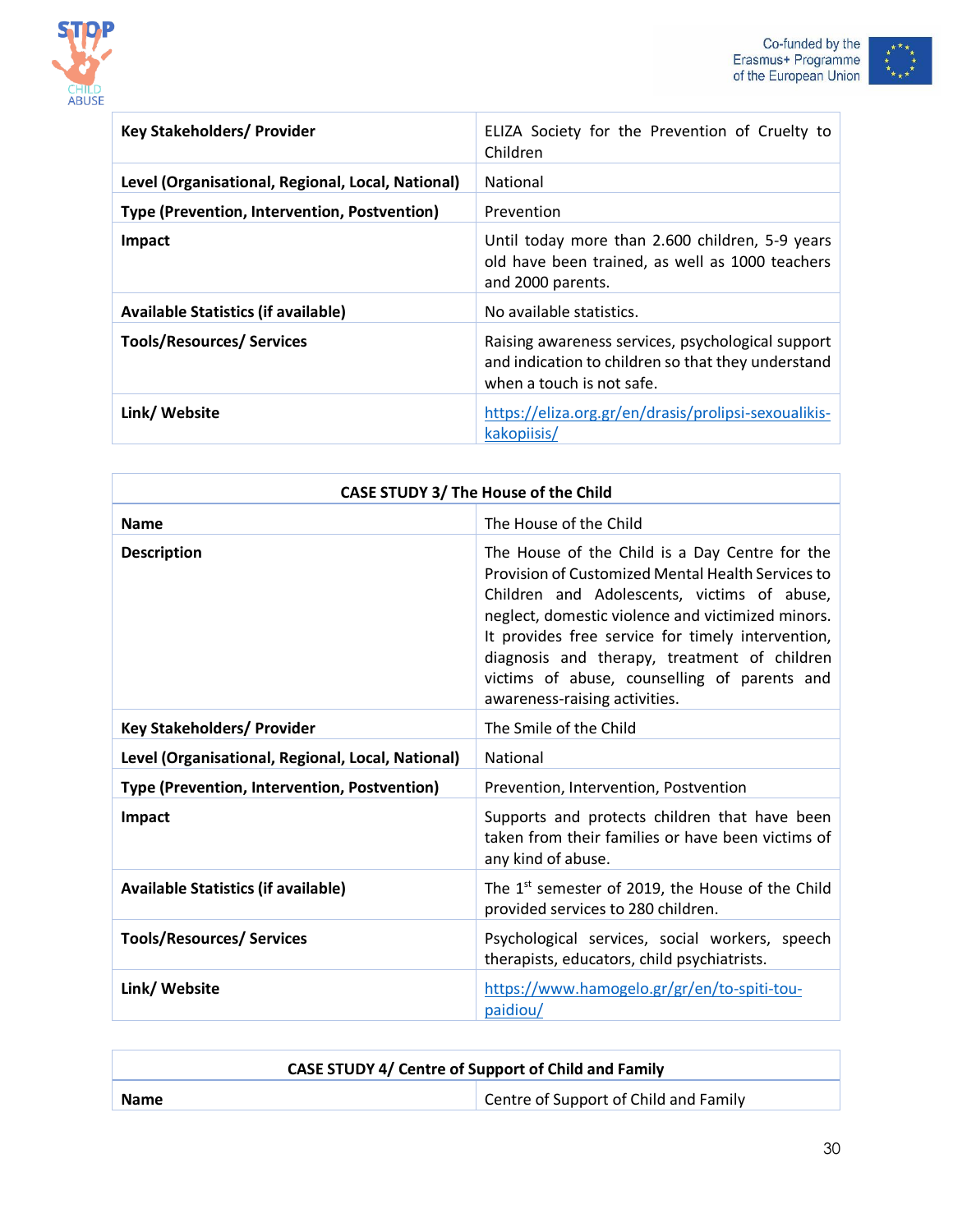



| <b>Description</b>                                | Centres providing free services regarding children<br>parents' evaluation, counselling,<br>and<br>psychological support to children victims as well as<br>to parents, psychiatric intervention. |
|---------------------------------------------------|-------------------------------------------------------------------------------------------------------------------------------------------------------------------------------------------------|
| <b>Key Stakeholders/ Provider</b>                 | <b>SOS CHILDREN'S VILLAGES</b>                                                                                                                                                                  |
| Level (Organisational, Regional, Local, National) | National                                                                                                                                                                                        |
| Type (Prevention, Intervention, Postvention)      | Prevention, Intervention, Postvention                                                                                                                                                           |
| <b>Impact</b>                                     | Supports and protects children that have been<br>taken from their families or have been victims of<br>any kind of abuse. It also provides counselling to<br>parents.                            |
| <b>Available Statistics (if available)</b>        | No available statistics.                                                                                                                                                                        |
| <b>Tools/Resources/ Services</b>                  | Psychological services, social workers, speech<br>therapists, educators, child psychiatrists, help<br>with food, educational activities for children.                                           |
| Link/ Website                                     | https://sos-villages.gr/kentra-stirixis/                                                                                                                                                        |

#### **2.1.4.5. Case studies – good practices from Croatia**

| CASE STUDY 1 / Child and Youth Protection Centre of Zagreb |                                                                                                                                                                                                                                                                                                |
|------------------------------------------------------------|------------------------------------------------------------------------------------------------------------------------------------------------------------------------------------------------------------------------------------------------------------------------------------------------|
| <b>Name</b>                                                | Child and Youth Protection Centre of Zagreb                                                                                                                                                                                                                                                    |
| <b>Description</b>                                         | Child and Youth Protection Centre of Zagreb was<br>founded in 2002 in order to provide effective and<br>systematic support of traumatized children and<br>their families, including sexual, physical and<br>emotional abuse and neglect.                                                       |
| <b>Key Stakeholders/ Provider</b>                          | Key Stakeholder and provider of services                                                                                                                                                                                                                                                       |
| Level (Organisational, Regional, Local, National)          | National health-care institution (A basic health<br>care insurance in Croatia is mandatory and<br>provided by the state)                                                                                                                                                                       |
| Type (Prevention, Intervention, Postvention)               | Prevention, Intervention, Postvention                                                                                                                                                                                                                                                          |
| Impact                                                     | Impact as follows:<br>-facilitating cross cultural collaboration<br>-facilitating NGO and GO co-ordination and co-<br>operation within various regions<br>-developing models of<br>prevention<br>and<br>intervention in cases of child abuse and neglect<br>applicable to respective countries |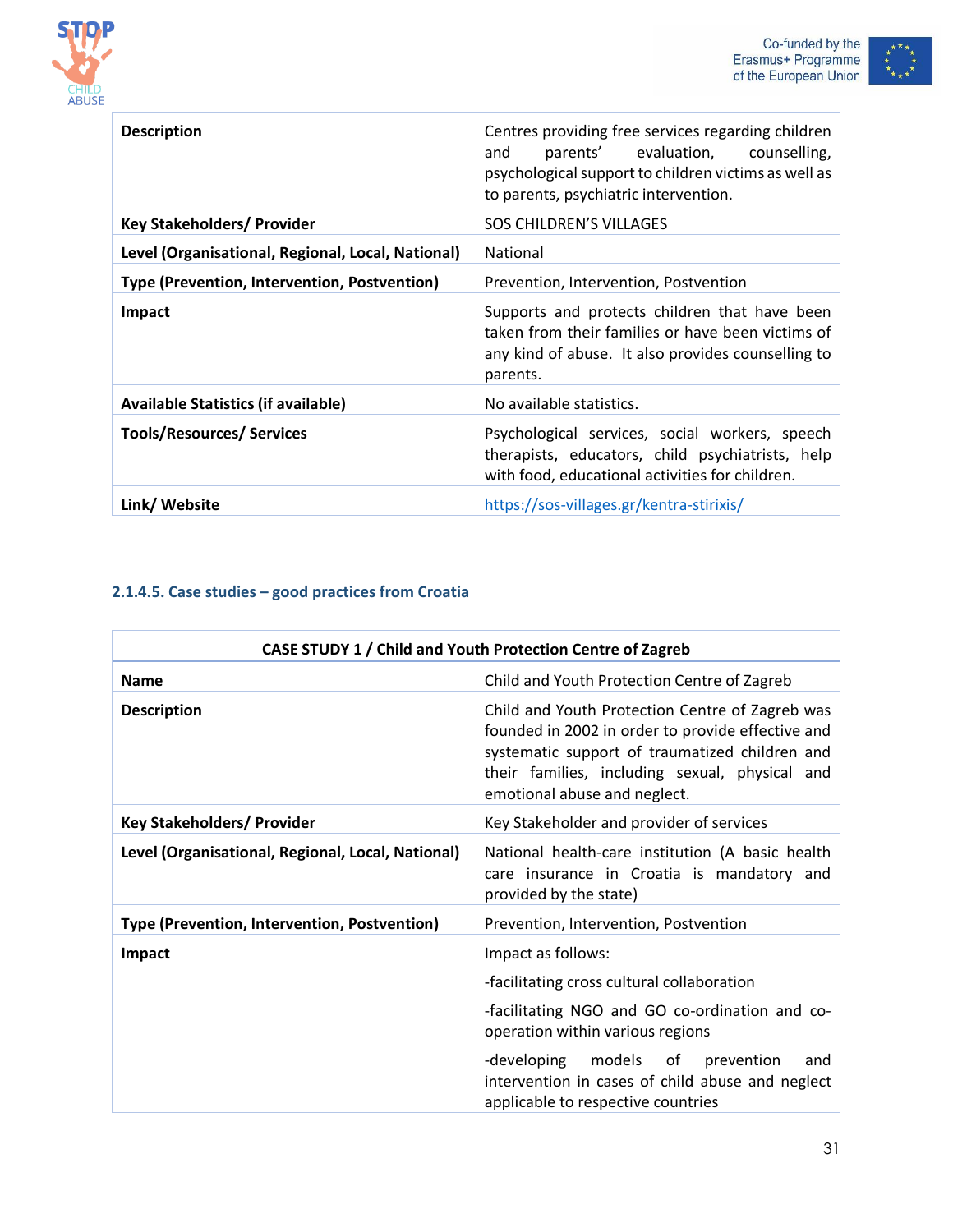



| CHILD<br><b>ABUSE</b> |
|-----------------------|

|                                            | -facilitating exchange of experience                                                                                                                                                                                                                                                                                                                                                                                                                                                                                                                     |
|--------------------------------------------|----------------------------------------------------------------------------------------------------------------------------------------------------------------------------------------------------------------------------------------------------------------------------------------------------------------------------------------------------------------------------------------------------------------------------------------------------------------------------------------------------------------------------------------------------------|
|                                            | -specific education of experts                                                                                                                                                                                                                                                                                                                                                                                                                                                                                                                           |
|                                            | -implementation of different preventive programs                                                                                                                                                                                                                                                                                                                                                                                                                                                                                                         |
|                                            | -organizing conferences.                                                                                                                                                                                                                                                                                                                                                                                                                                                                                                                                 |
|                                            | Within The Child and Youth Protection Center of<br>Zagreb operates Brave phone - a non-profit NGO<br>established with the aim of prevention of abuse<br>and neglect, as well as prevention of unacceptable<br>behavior of children and youth and providing<br>direct assistance and support to abused and<br>neglected children and their families.                                                                                                                                                                                                      |
| <b>Available Statistics (if available)</b> | Zagreb Child and Youth Protection Centre and the<br>non-governmental organization Brave Phone for<br>Children conducted a research on prevalence of<br>abuse and neglect of children in Croatia in 2006 in<br>the secondary schools. Research findings showed<br>the following: 15.9% were exposed to physical,<br>16.5% were exposed to emotional and 13.7% were<br>exposed to sexual abuse, and when including<br>"inappropriate exposures to children" criterion<br>then 18.1% of the youth experienced sexual abuse<br>during their childhood years. |
| <b>Tools/Resources/ Services</b>           | Type of activities and services:                                                                                                                                                                                                                                                                                                                                                                                                                                                                                                                         |
|                                            | -Assessment and treatment of children and<br>families                                                                                                                                                                                                                                                                                                                                                                                                                                                                                                    |
|                                            | -Education and training of professionals, team<br>work and supervision                                                                                                                                                                                                                                                                                                                                                                                                                                                                                   |
|                                            | -Scientific work and research                                                                                                                                                                                                                                                                                                                                                                                                                                                                                                                            |
|                                            | -Raising public awareness                                                                                                                                                                                                                                                                                                                                                                                                                                                                                                                                |
|                                            | -Public policy and children's advocacy.                                                                                                                                                                                                                                                                                                                                                                                                                                                                                                                  |
|                                            | Team consists of:                                                                                                                                                                                                                                                                                                                                                                                                                                                                                                                                        |
|                                            | -psychologists                                                                                                                                                                                                                                                                                                                                                                                                                                                                                                                                           |
|                                            | -psychiatrists                                                                                                                                                                                                                                                                                                                                                                                                                                                                                                                                           |
|                                            | -neuropediatrician                                                                                                                                                                                                                                                                                                                                                                                                                                                                                                                                       |
|                                            | -special educator                                                                                                                                                                                                                                                                                                                                                                                                                                                                                                                                        |
|                                            | -nurses                                                                                                                                                                                                                                                                                                                                                                                                                                                                                                                                                  |
|                                            | -jurist                                                                                                                                                                                                                                                                                                                                                                                                                                                                                                                                                  |
|                                            | -social workers.                                                                                                                                                                                                                                                                                                                                                                                                                                                                                                                                         |
| Link/ Website                              | https://www.poliklinika-djeca.hr/                                                                                                                                                                                                                                                                                                                                                                                                                                                                                                                        |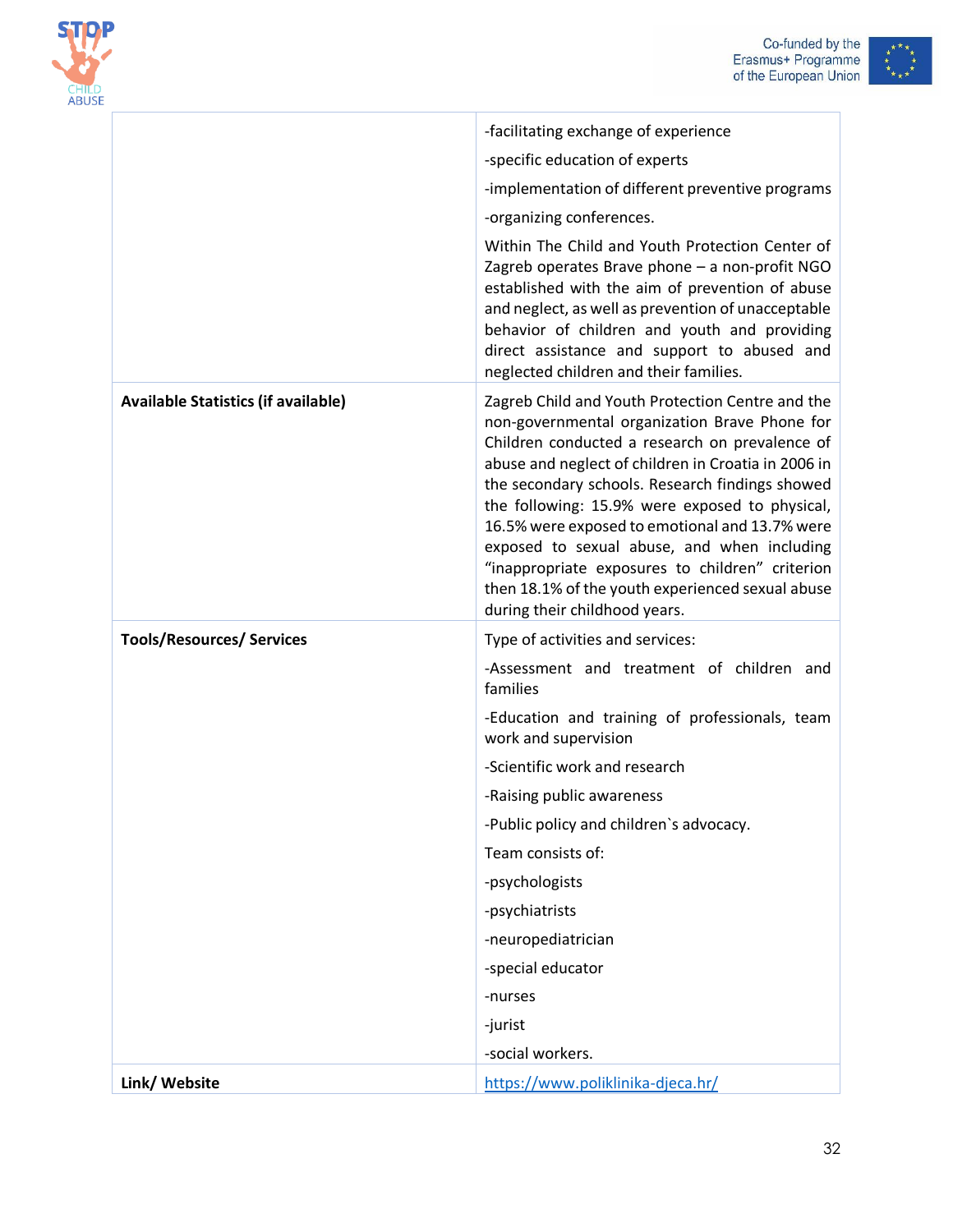



| $\cdot^{\star^{\star}\star}$ |        |
|------------------------------|--------|
|                              |        |
|                              | $*$ ** |
|                              |        |

| CASE STUDY 2 / PA "Step by Step", Child Assault Prevention Program |                                                                                                                                                                                                                                                                                                                                                                                                                                                                                                                                                                                                                                                                                                                                                                                      |
|--------------------------------------------------------------------|--------------------------------------------------------------------------------------------------------------------------------------------------------------------------------------------------------------------------------------------------------------------------------------------------------------------------------------------------------------------------------------------------------------------------------------------------------------------------------------------------------------------------------------------------------------------------------------------------------------------------------------------------------------------------------------------------------------------------------------------------------------------------------------|
| <b>Name</b>                                                        | Parents' Association "Step by Step", Child Assault<br><b>Prevention Program</b>                                                                                                                                                                                                                                                                                                                                                                                                                                                                                                                                                                                                                                                                                                      |
| <b>Description</b>                                                 | Parents' Association "Step by Step" is a non-<br>governmental and non-profit association whose<br>main objective is to promote value of the<br>community focused on children. The activities of<br>Parents' Association "Step by Step" are grounded<br>in child rights and child protection.                                                                                                                                                                                                                                                                                                                                                                                                                                                                                         |
| <b>Key Stakeholders/ Provider</b>                                  | Key stakeholder and provider of services                                                                                                                                                                                                                                                                                                                                                                                                                                                                                                                                                                                                                                                                                                                                             |
| Level (Organisational, Regional, Local, National)                  | Non-governmental organization, national                                                                                                                                                                                                                                                                                                                                                                                                                                                                                                                                                                                                                                                                                                                                              |
| Type (Prevention, Intervention, Postvention)                       | Prevention, Intervention, Postvention                                                                                                                                                                                                                                                                                                                                                                                                                                                                                                                                                                                                                                                                                                                                                |
| Impact                                                             | Activities of the PASBS for the past 20 years have<br>been directed to development of capacities of<br>local communities and their institutions for<br>promotion and protection of the rights of the<br>children. CAP program (Child Assault Prevention<br>Program) is the biggest project of the PA "Step by<br>Step", whose implementation in Croatia started in<br>the year 2000 when CAP was implemented in 13<br>schools in various parts of Croatia.                                                                                                                                                                                                                                                                                                                           |
|                                                                    | Independent evaluation was conducted by the<br>Department of Psychology, Faculty of Humanities<br>and Social Sciences, University of Zagreb. The<br>evaluation results indicate high quality of the<br>program since it is being implemented by the<br>trained experts, children's response is positive:<br>they describe the program as useful and apply its<br>strategies in actual situations. Moreover, children,<br>parents and teachers discuss the issue of child<br>abuse more often than before the workshops.<br>The Program is funded by the Ministry of Science,<br>Education and Sport, Ministry of social policy and<br>youth and local (regional) governments.<br>"Child sexual abuse prevention" - a contribution<br>to the "One in five campaign" from 2011 to 2014 |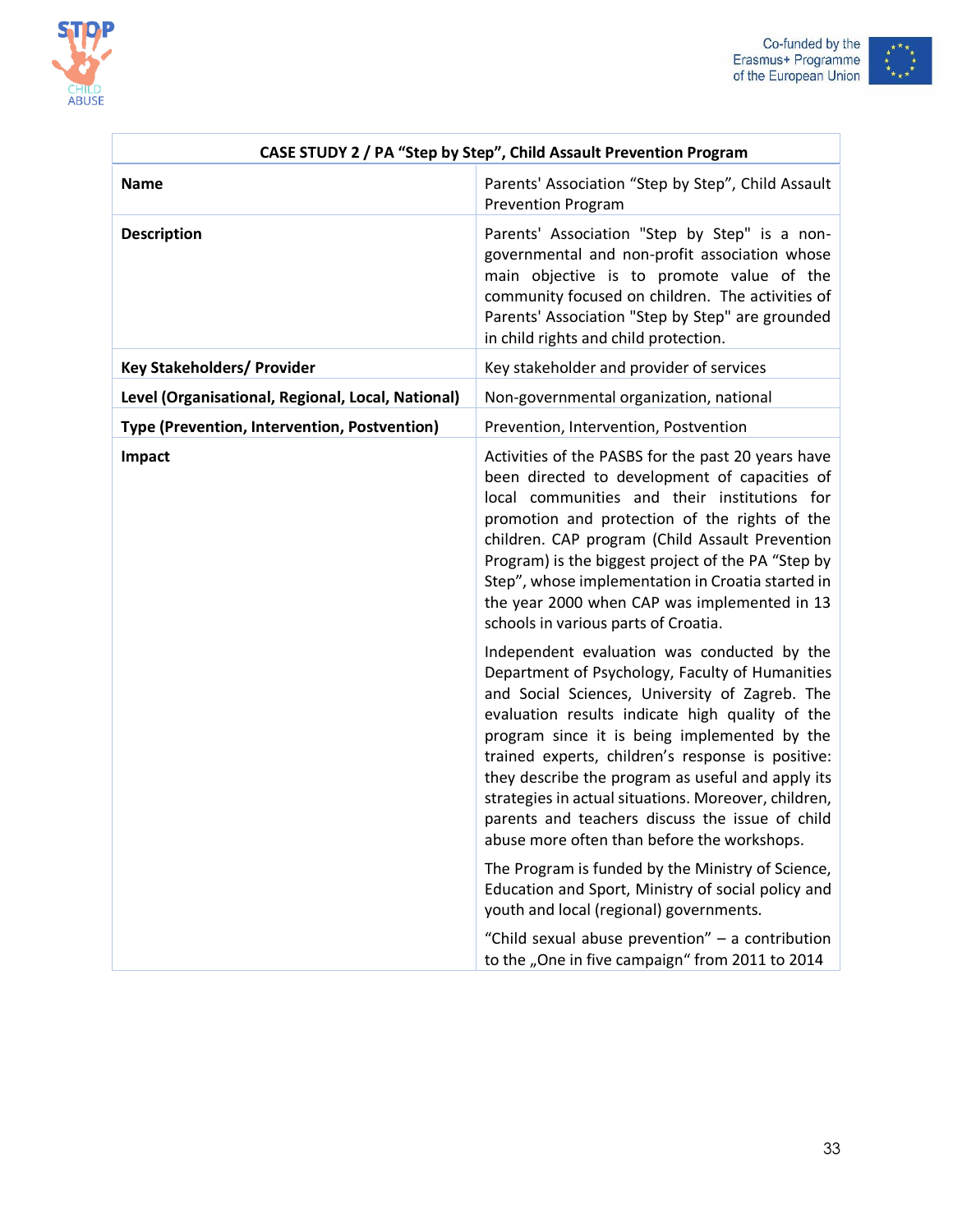



| <b>Available Statistics (if available)</b> | CAP program is implemented in around 70<br>schools, 30 kindergartens and 4 educational<br>centres. Four variations of CAP are being<br>implemented in Croatia: Preschool, Elementary,<br>Teen and Special needs CAP. 102.690 children,<br>69.770 parents and 22.791 kindergarten and<br>education institutions staff participated in CAP<br>program since its launch in 1999 to the year 2019.<br>The Association has developed a network of 450<br>active CAP facilitators, mainly teachers and other<br>professionals in kindergartens and elementary<br>schools. |
|--------------------------------------------|---------------------------------------------------------------------------------------------------------------------------------------------------------------------------------------------------------------------------------------------------------------------------------------------------------------------------------------------------------------------------------------------------------------------------------------------------------------------------------------------------------------------------------------------------------------------|
| <b>Tools/Resources/ Services</b>           | Association's activities and services include<br>promotion of children's rights as well as rights of<br>their families to honourable life; cooperation with<br>preschool, school and other institutions which<br>take care of children and families; joint efforts of<br>before<br>Association's<br>members<br>authorities,<br>institutions and local communities; organization<br>of seminars and public lectures; distribution;<br>cooperation with<br>domestic<br>foreign<br>and<br>organizations and encouraging donations and<br>sponsorships.                 |
| Link/ Website                              | https://udrugaroditeljakpk.hr/                                                                                                                                                                                                                                                                                                                                                                                                                                                                                                                                      |

| CASE STUDY 3 / Brave phone for Children |                                                                                                                                                                                                                                                                                            |
|-----------------------------------------|--------------------------------------------------------------------------------------------------------------------------------------------------------------------------------------------------------------------------------------------------------------------------------------------|
| <b>Name</b>                             | Brave phone for Children                                                                                                                                                                                                                                                                   |
| <b>Description</b>                      | Brave phone for Children is a non-governmental<br>organisation aimed at the realization of the rights<br>and protection of children in Croatia. It offers a<br>helpline for children and parents, and supports<br>families through programmes based in schools,<br>communities and online. |
|                                         | Brave phone for Children engages in education<br>training (including collaboration<br>with<br>and<br>universities), publication of research, and<br>campaigning to raise public awareness about<br>issues affecting children.                                                              |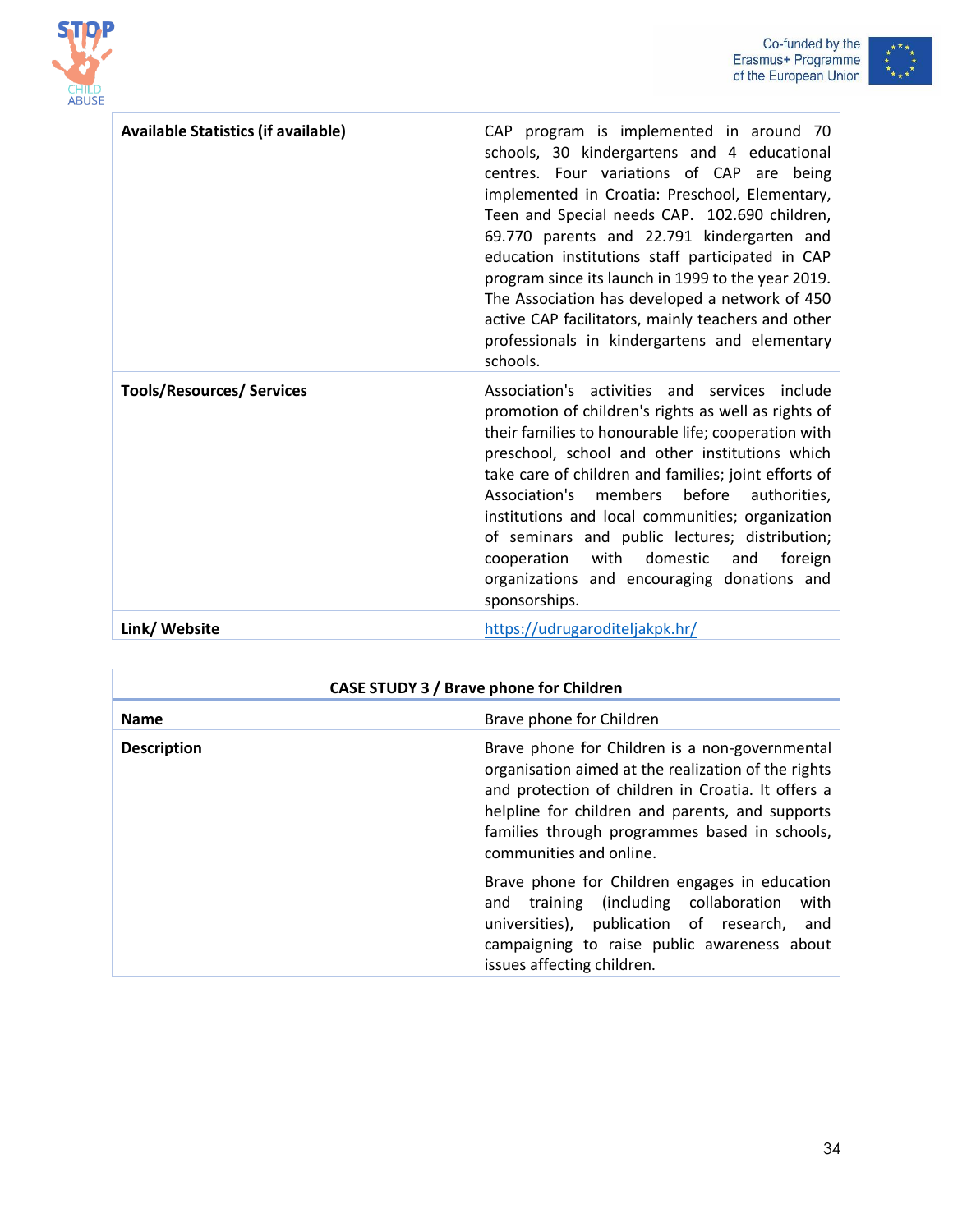

÷



|                                                   | Activities that volunteers of Brave Phone conduct<br>inside the Centre include helpline for children (116<br>111) and parent helpline (0800 0800), as well as<br>activities aimed at raising public awareness on<br>issues of abuse, education of experts, scientific<br>research and many projects (individual and group)<br>aimed at prevention and counselling.                                                                                                                                                                                                                                       |
|---------------------------------------------------|----------------------------------------------------------------------------------------------------------------------------------------------------------------------------------------------------------------------------------------------------------------------------------------------------------------------------------------------------------------------------------------------------------------------------------------------------------------------------------------------------------------------------------------------------------------------------------------------------------|
| <b>Key Stakeholders/ Provider</b>                 | Key stakeholder and provider of services                                                                                                                                                                                                                                                                                                                                                                                                                                                                                                                                                                 |
| Level (Organisational, Regional, Local, National) | Non-governmental organization, national                                                                                                                                                                                                                                                                                                                                                                                                                                                                                                                                                                  |
| Type (Prevention, Intervention, Postvention)      | Prevention, Intervention, Postvention                                                                                                                                                                                                                                                                                                                                                                                                                                                                                                                                                                    |
| Impact                                            | Brave Phone for Children was established in 1997<br>as a helpline for abused and neglected children.<br>Over the years, Brave Phone for Children has<br>become a source of help for all kinds of problems<br>faced by children. It offers support to children,<br>professionals through<br>their<br>parents,<br>and<br>community programmes. Brave Phone for<br>Children started producing printed resources, and<br>established a counselling service. Brave Phone for<br>Children expanded its role in the prevention of<br>child abuse and neglect by offering psycho-social<br>services to families. |
|                                                   | Brave Phone for Children raised public awareness<br>of the issues of child abuse and neglect, delivered<br>social support and established child and family<br>protection mechanisms.                                                                                                                                                                                                                                                                                                                                                                                                                     |
| <b>Available Statistics (if available)</b>        | 91% of children in Croatia have heard of Brave<br>Phone. It is the country's second<br>most<br>recognisable organisation.                                                                                                                                                                                                                                                                                                                                                                                                                                                                                |
|                                                   | 1500<br>professionals<br>have<br>directly<br>Over<br>collaborated with children and parents through<br>Brave Phone's programmes.                                                                                                                                                                                                                                                                                                                                                                                                                                                                         |
|                                                   | Brave phone for Children distributes 18000 copies<br>of educational material to programme users and<br>child protection professionals every year.                                                                                                                                                                                                                                                                                                                                                                                                                                                        |
|                                                   | Since 1997, Brave phone volunteers answered<br>over 200 000 calls from children, parents, experts<br>and other callers.                                                                                                                                                                                                                                                                                                                                                                                                                                                                                  |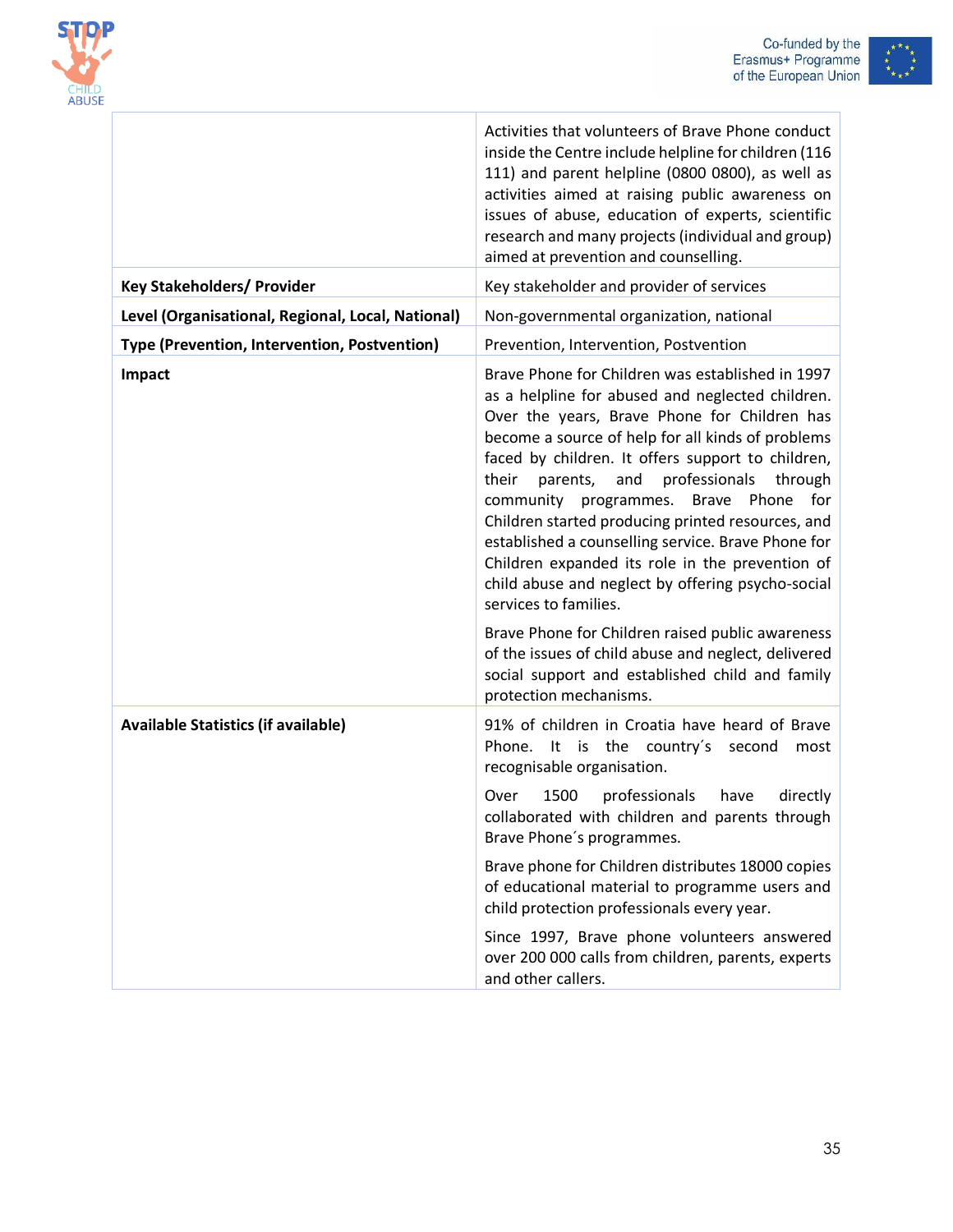



| <b>Tools/Resources/ Services</b> | Brave phone for Children works to provide<br>psychosocial support that meets the needs of the<br>target groups for the positive development of<br>children, to promote and raise the profile of<br>services in order to better support users, and to<br>ensure the sustainable development of the<br>organisation and build its capacity. |
|----------------------------------|-------------------------------------------------------------------------------------------------------------------------------------------------------------------------------------------------------------------------------------------------------------------------------------------------------------------------------------------|
| Link/ Website                    | https://udruga.hrabritelefon.hr/                                                                                                                                                                                                                                                                                                          |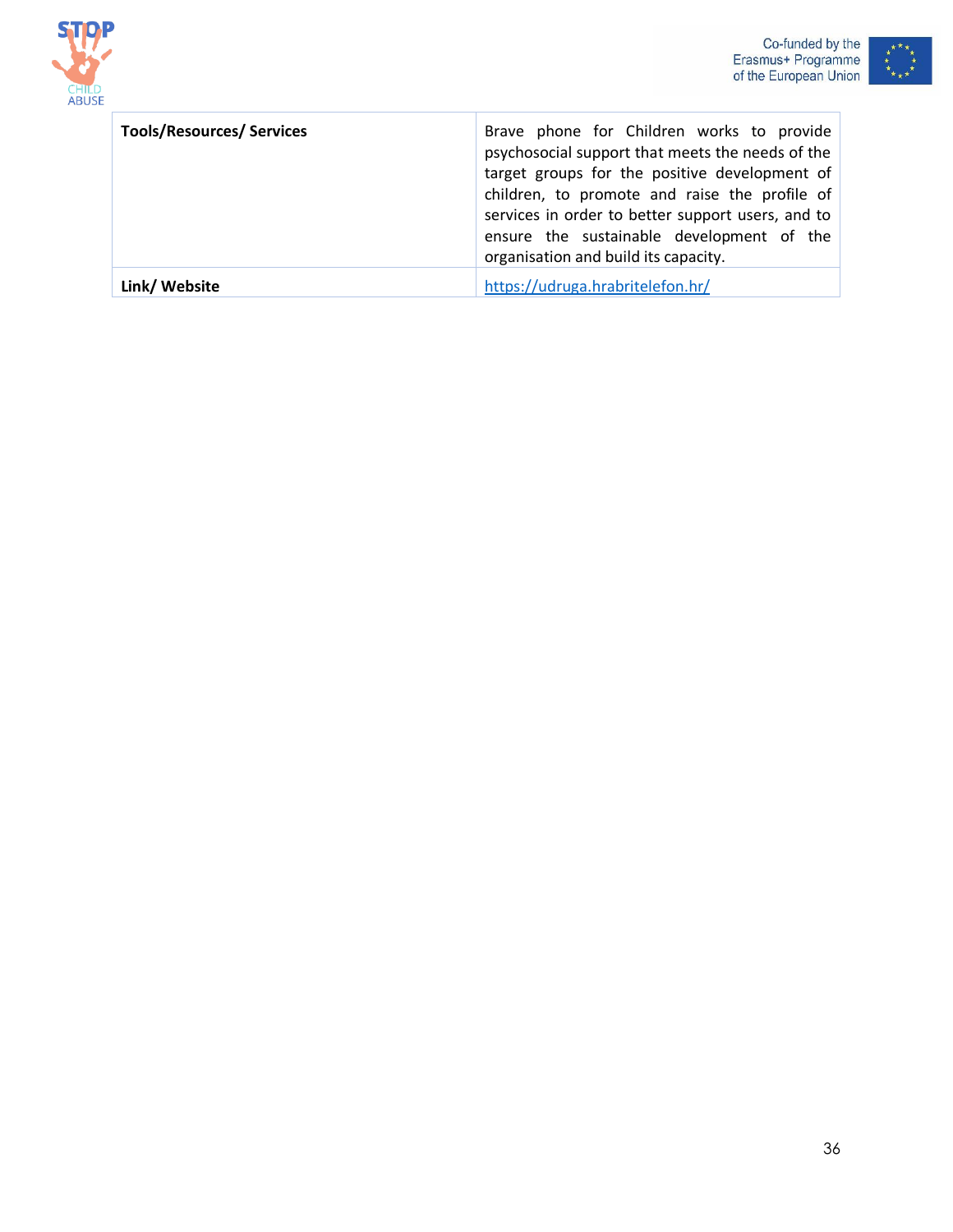



<span id="page-37-0"></span>

A review of the national legislation of the countries (Greece, Cyprus, Italy, Croatia and Spain) shows that great steps have been taken and there is a clear intention to protect children from all forms of abuse. National laws are in line with international conventions and European strategic documents, and generally prescribe procedures for dealing with child sexual abuse. By harmonizing national legislations and practice with the provisions of relevant international conventions, treaties and declarations in the field of protection of children from all forms of sexual abuse, states have clearly demonstrated their commitment to the protection of children of all forms of abuse, including sexual abuse. Starting from these international instruments and the constitutional provision requiring special protection for children, the states has reached an enviable level in protecting children from all forms of violence, and in particular from sexual abuse. By ratifying international conventions, first and foremost the Lanzarote Convention (Convention of the Council of Europe for Child Protection from Exploitation and Sexual Abuse from 25th of October of 2007), the countries have made significant efforts to improve the national legal system that cover offences relating to child sexual abuse.

At the same time, the discrepancy between official statistics on the number of reported cases and epidemiological research indicates that only a small number (around 10%) of child sexual abuse has been detected and reported. There is a greater risk for sexual abuse for girls than for the boys. Approximately 75% of all cases include girls, while in 25% of the cases, victims are the boys<sup>38</sup>.

The protection of children from all forms of abuse, including sexual abuse, requires the involvement of key stakeholders at all levels, police and judicial authorities, independent institutions, educational institutions and social and health care services as well as non-governmental organizations. Many NGOs offer solutions through the provision of prevention and treatment activities, but coordinated activities and cross-sectoral cooperation are needed to make the child protection system more effective. For this reason, it is necessary to continue to work on the prevention and education of children, as well as the education of professionals in order to be able to respond in time and contribute to the protection of children.

A good practices overview shows that many activities are being carried out at several levels. On the one hand, primary prevention programs are in place, which provide basic strategies for self-protection and the identification of potentially dangerous and threatening situations. On the other hand, there are numerous activities aimed at ensuring adequate psychosocial support for victims of sexual abuse. There are also numerous initiatives and campaigns to raise public awareness of the problem of abuse. The impact of the Council of Europe's campaign 1 in 5 to stop sexual violence against children including *Kiko and the hand, Underwear rule*, is still visible, though it has been almost 10 years since the campaign was launched.

<sup>38</sup> Official statistics from the Hellenic Police investigations and complaints' service shows that 79% of victims are girls and the report from SOS Telefono Azzurro Onlus from Italy states that 75,9% victims are girls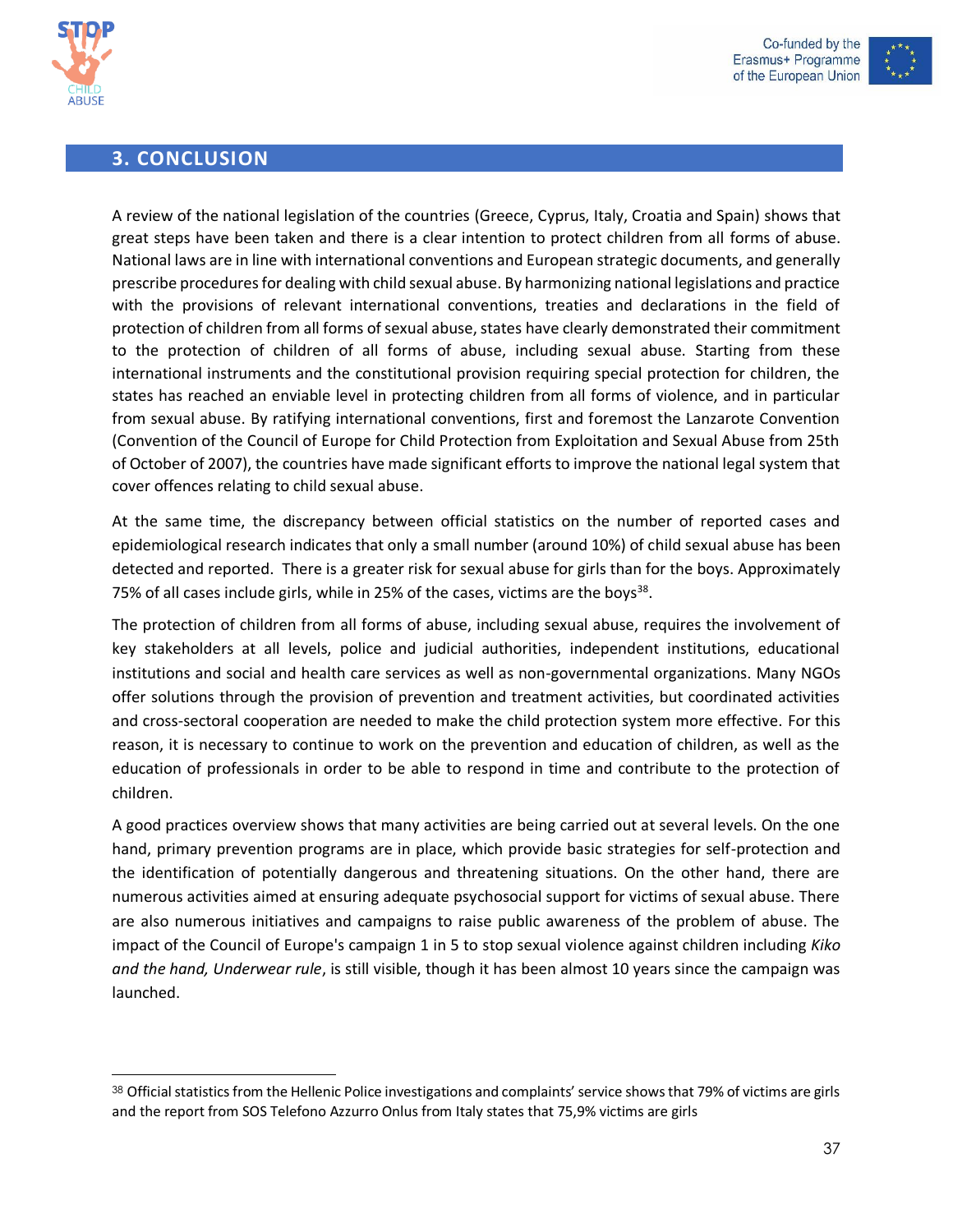



### <span id="page-38-0"></span>**4. REFERENCES**

#### **Official statistics/ data/ demographics about child sexual abuse in Cyprus**

Anda, R., Felitti, V., Bremner, J., Walker, J., Whitfield, C., Perry, B., Dube, S. and Giles, W. (2005). The enduring effects of abuse and related adverse experiences in childhood. *European Archives of Psychiatry and Clinical Neuroscience*, [online] 256(3), pp.174-186. Available at: https://www.ncbi.nlm.nih.gov/pmc/articles/PMC3232061/ [Accessed 17 Feb. 2020].

Broman-Fulks, J., Ruggiero, K., Hanson, R., Smith, D., Resnick, H., Kilpatrick, D. and Saunders, B. (2007). Sexual Assault Disclosure in Relation to Adolescent Mental Health: Results from the National Survey of Adolescents. *Journal of Clinical Child & Adolescent Psychology*, [online] 36(2), pp.260-266. Available at: https://www.ncbi.nlm.nih.gov/pubmed/17484698 [Accessed 17 Feb. 2020].

Cylaw.org. (n.d.). *CyLaw*. [online] Available at: http://www.cylaw.org/ [Accessed 17 Feb. 2020].

Cyprus Mail. (2019). *Urgent need for national strategy for sexually abused children - Cyprus Mail*. [online] Available at: https://cyprus-mail.com/2019/11/18/urgent-need-for-national-strategy-forsexually-abused-children/ [Accessed 17 Feb. 2020].

Daignault, I. and Hébert, M. (2009). Profiles of school adaptation: Social, behavioral and academic functioning in sexually abused girls. *Child Abuse & Neglect*, [online] 33(2), pp.102-115. Available at: https://www.ncbi.nlm.nih.gov/pubmed/19303636 [Accessed 17 Feb. 2020].

Dube, S., Felitti, V., Dong, M., Chapman, D., Giles, W. and Anda, R. (2003). Childhood Abuse, Neglect, and Household Dysfunction and the Risk of Illicit Drug Use: The Adverse Childhood Experiences Study. *PEDIATRICS*, [online] 111(3), pp.564-572. Available at: https://www.ncbi.nlm.nih.gov/pubmed/12612237 [Accessed 17 Feb. 2020].

Leeb, R., Lewis, T. and Zolotor, A. (2011). A Review of Physical and Mental Health Consequences of Child Abuse and Neglect and Implications for Practice. *American Journal of Lifestyle Medicine*, [online] 5(5), pp.454-468. Available at: https://doi.org/10.1177/1559827611410266 [Accessed 17 Feb. 2020].

NATIONAL STRATEGY AND ACTION PLAN TO COMBAT SEXUAL ABUSE AND EXPLOITATION OF CHILDREN AND CHILD PORNOGRAPHY (2015). [online] Available at:

http://www.mlsi.gov.cy/mlsi/sws/sws.nsf/All/070F867D2763F568C2257FC70024C4F4/\$file/1%20NATIO NAL%20STRATEGY%20TO%20COMBAT%20CHILD%20ABUSE.pdf [Accessed 17 Feb. 2020].

Noll, J., Shenk, C. and Putnam, K. (2008). Childhood Sexual Abuse and Adolescent Pregnancy: A Metaanalytic Update. *Journal of Pediatric Psychology*, [online] 34(4), pp.366-378. Available at: https://www.ncbi.nlm.nih.gov/pubmed/18794188 [Accessed 17 Feb. 2020].

Ohchr.org. (n.d.). *OHCHR | Convention on the Rights of the Child*. [online] Available at: https://www.ohchr.org/en/professionalinterest/pages/crc.aspx [Accessed 17 Feb. 2020].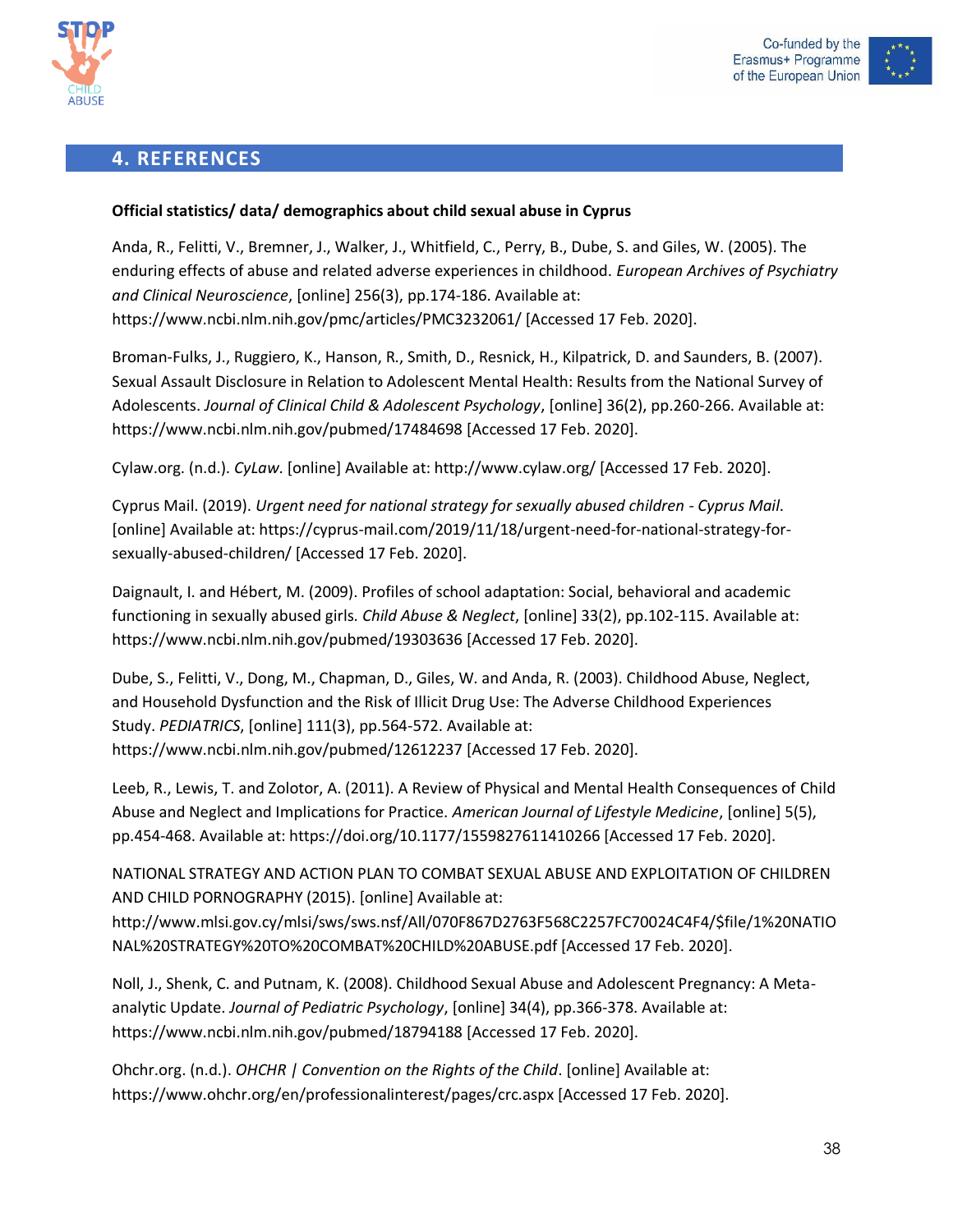



Police.gov.cy. (2017). *CYPRUS POLICE - Statistical Data*. [online] Available at: http://www.police.gov.cy/police/police.nsf/dmlstatistical\_en/dmlstatistical\_en?OpenDocument [Accessed 17 Feb. 2020].

Saewyc, E., Magee, L. and Pettingell, S. (2004). Teenage Pregnancy and Associated Risk Behaviors Among Sexually Abused Adolescents. *Perspectives on Sexual and Reproductive Health*, [online] 36(3), pp.98-105. Available at: https://www.ncbi.nlm.nih.gov/pubmed/15306268 [Accessed 17 Feb. 2020].

Townsend, C. and Rheingold, A. (2013). *Estimating a child sexual abuse prevalence rate for practitioners: studies.* [online] D2l.org. Available at: http://www.d2l.org/wp-content/uploads/2017/02/PREVALENCE-RATE-WHITE-PAPER-D2L.pdf [Accessed 17 Feb. 2020].

University of Cyprus (2015). *«Ενίσχυση των εθνικών πολιτικών αρχών για την εξάλειψη της σεξουαλικής βίας κατά των παιδιών: Ένα έργο του Συμβουλίου της Ευρώπης που περιλαμβάνει πιλοτικές πρωτοβουλίες στην Κύπρο*. [online] Available at: http://www.foni.org.cy/uploads/Erevnes/1c2432e713.pdf [Accessed 17 Feb. 2020].

Wells, R., McCann, J., Adams, J., Voris, J. and Dahl, B. (1997). A validational study of the structured interview of symptoms associated with sexual abuse (SASA) using three samples of sexually abused, allegedly abused, and nonabused boys. *Child Abuse & Neglect*, [online] 21(12), pp.1159-1167. Available at: https://www.ncbi.nlm.nih.gov/pubmed/9429768 [Accessed 17 Feb. 2020].

#### **Official statistics/ data/ demographics about child sexual abuse in the Republic of Croatia**

Ajduković, M., Sladović, B. & Buško, V. (1999). Struktura stavova stručnjaka prema spolnom zlostavljanju djece [Structure of professionals' attitudes towards child sexual abuse]. Hrvatska revija za rehabilitacijska istraživanja, 35 (2), 173–186.

Ajduković, M., Sušac, N. & Rajter, M. (2013). Gender and age differences in prevalence and incidence of child sexual abuse in Croatia. Croatian Medical Journal, 54 (5), 469–479.

Buljan-Flander, G., Čorić, V. & Štimac, D. (2008). Iskustvo, znanje i stavovi liječnika primarne zdravstvene zaštite u Republici Hrvatskoj o zlostavljanju i zanemarivanju djece [Croatian primary health care doctors' experience, knowledge and attitudes about child abuse and neglect]. Suvremena psihologija, 11 (2), 313–328.

Buljan-Flander, G., Ćosić, I. & Profaca, B. (2009). Exposure of children to sexual content on the Internet in Croatia. Child Abuse & Neglect, 33 (12), 849-856.

Buljan-Flander, G., Tarabić, B. N. & Čuković-Bagić, I. (2015). Child Abuse and Neglect: Croatian Dental Practitioners' Experience and Knowledge. Alcoholism and Psychiatry Research, 51 (2), 127-136.

Habek, D. & Kulaš, T. (2007). Nonobstetrics vulvovaginal injuries: Mechanism and outcome. Archives of Gynecology and Obstetrics, 275 (2), 93–97.

Hobbs, C.J., Hanks, H.G.I., Wynne, J.M. (1999). Child abuse and neglect: A clinician's handbook. London: Churchill Livingstone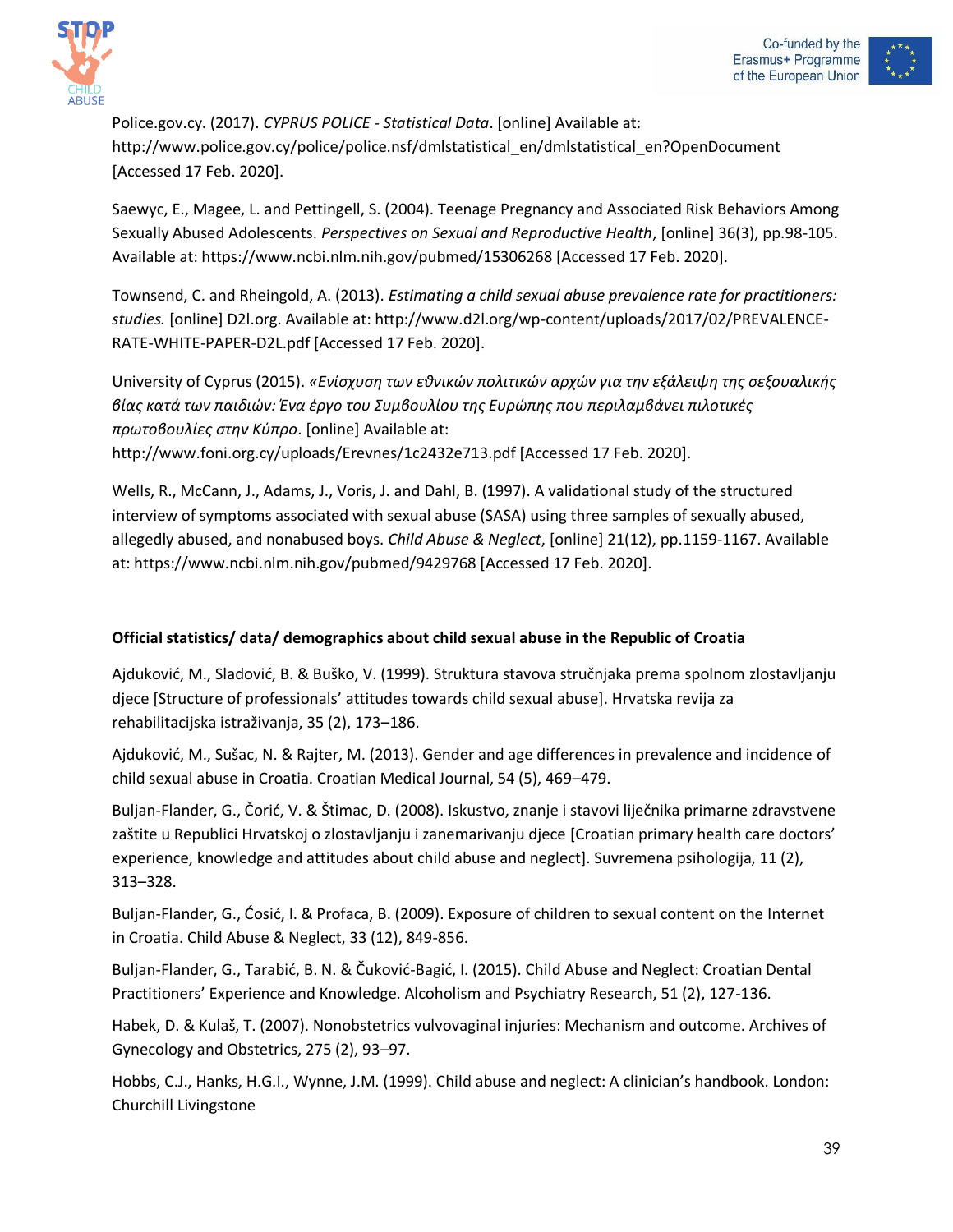



Luca Mrđen, J., Ćosić, I., Buljan Flander, G. (2007). "Prevalence of sexual abuse in Croatia". Lisbon: XI. ISPCAN European regional Conference on Child Abuse and Neglect

Popović, S. (2018). Child sexual abuse in Croatia: A systematic review of research. Ljetopis socijalnog rada, 25(1), 5-37

Singer, M. & Uzelac, S. (2005). Djeca i maloljetnici – žrtve kaznenih djela protiv spolne slobode i spolnog ćudoređa [Children and minors - Victims of criminal offenses against sexual freedom and sexual morality]. U: Singer, M. (ur.), Kriminologija delikata nasilja: nasilje nad djecom i ženama, maloljetničko nasilje. Zagreb: Nakladni zavod Globus, 122-151.

Sladović, B. (1999). Stavovi hrvatskih stručnjaka prema spolnom zlostavljanju djece [Attitudes of Croatian professionals towards child sexual abuse]. Društvena istraživanja, 8 (5–6), 843–862.

Stašević, I., Ropac, D. & Cvjetko, B. (2005). Seksualno zlostavljanje djece u Republici Hrvatskoj - analiza kaznenopravnih pokazatelja u razdoblju od 1998 – 2003 [Sexual abuse of children in the Republic of Croatia - Analysis of criminal indicators in the time period 1998-2003]. Policija i sigurnost, 14 (1–6), 1–13.

Štimac, D., Profaca, B. & Buljan-Flander, G. (2015). Dobne razlike u nekim obiteljskim i psihosocijalnim karakteristikama seksualno zlostavljane djece [Age differences in some family and psychosocial characteristics of sexually abused children]. Socijalna psihijatrija, 43 (1), 26–35.

The Child and Youth Protection Center of Zagreb (2006). Prevalence of abuse and neglect of children in Croatia. Retrieved from[: https://www.poliklinika-djeca.hr/english/research/prevalence-of-abuse-and](https://www.poliklinika-djeca.hr/english/research/prevalence-of-abuse-and-neglect-of-children-in-croatia/)[neglect-of-children-in-croatia/](https://www.poliklinika-djeca.hr/english/research/prevalence-of-abuse-and-neglect-of-children-in-croatia/) (14.02.2020.)

Trbus M., Rajčić H. & Rajter M. (2015). Svako dijete ima pravo biti sigurno od nasilja [Every child has the right to be safe from violence]. Zagreb: Udruga roditelja Korak po korak.

Vranic ́, A., Karlovic ́, A. and Gabelica, D. (2002). "Incidencija zlostavljanosti u djetinjstvu na uzorku zagrebačkih studenata" (Incidence of childhood abuse in a sample of Zagreb students), Suvremena psihologija, 5, 53-69

#### **Croatian legislation**

Social Welfare Act

<https://www.zakon.hr/z/222/Zakon-o-socijalnoj-skrbi>

Criminal Code of the Republic of Croatia

<https://www.zakon.hr/z/98/Kazneni-zakon>

Law on Protection against Domestic Violence

<https://www.zakon.hr/z/81/Zakon-o-za%C5%A1titi-od-nasilja-u-obitelji>

Rules of Procedure in Cases of Family Violence

[https://mdomsp.gov.hr/UserDocsImages/Vijesti2019/PROTOKOL%20O%20POSTUPANJU%20U%20SLU%](https://mdomsp.gov.hr/UserDocsImages/Vijesti2019/PROTOKOL%20O%20POSTUPANJU%20U%20SLU%C4%8CAJU%20NASILJA%20U%20OBITELJI.pdf) [C4%8CAJU%20NASILJA%20U%20OBITELJI.pdf](https://mdomsp.gov.hr/UserDocsImages/Vijesti2019/PROTOKOL%20O%20POSTUPANJU%20U%20SLU%C4%8CAJU%20NASILJA%20U%20OBITELJI.pdf)

National Strategy on the Protection and Promotion of Children's Rights for the period 2014–2020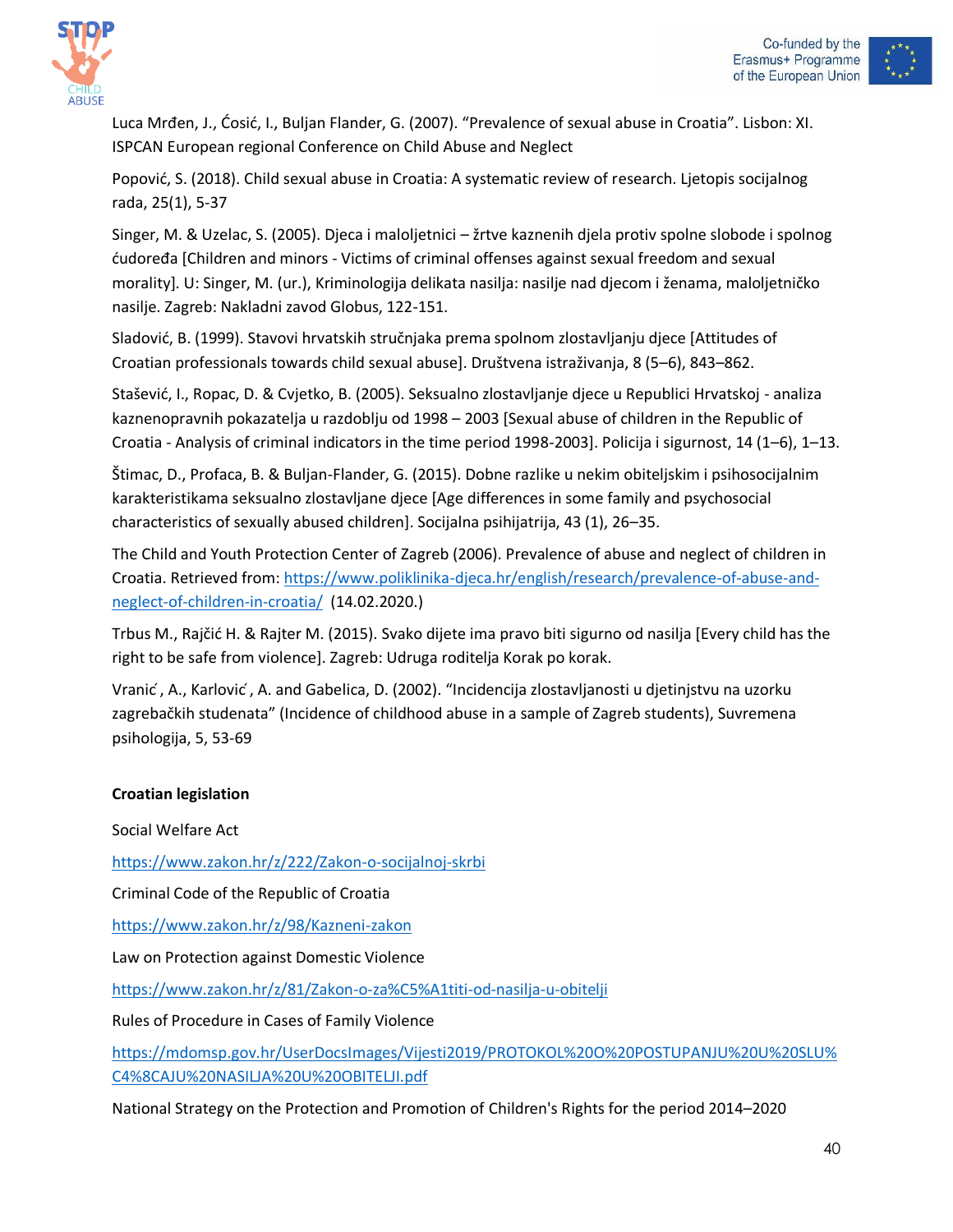



[https://vlada.gov.hr/UserDocsImages/ZPPI/Strategije%20-](https://vlada.gov.hr/UserDocsImages/ZPPI/Strategije%20-%20OGP/socijalna%20politika/NACIONALNA%20STRATEGIJA%20ZA%20PRAVA%20DJECE%20U%20RHZA%20RAZDOBLJE%20OD%202014.%20DO%202020.%20GODINE%5B1%5D.pdf)

[%20OGP/socijalna%20politika/NACIONALNA%20STRATEGIJA%20ZA%20PRAVA%20DJECE%20U%20RHZA](https://vlada.gov.hr/UserDocsImages/ZPPI/Strategije%20-%20OGP/socijalna%20politika/NACIONALNA%20STRATEGIJA%20ZA%20PRAVA%20DJECE%20U%20RHZA%20RAZDOBLJE%20OD%202014.%20DO%202020.%20GODINE%5B1%5D.pdf) [%20RAZDOBLJE%20OD%202014.%20DO%202020.%20GODINE%5B1%5D.pdf](https://vlada.gov.hr/UserDocsImages/ZPPI/Strategije%20-%20OGP/socijalna%20politika/NACIONALNA%20STRATEGIJA%20ZA%20PRAVA%20DJECE%20U%20RHZA%20RAZDOBLJE%20OD%202014.%20DO%202020.%20GODINE%5B1%5D.pdf)

The National Strategy for Protection against Domestic Violence for the period 2017–2022

[https://mdomsp.gov.hr/UserDocsImages/Vijesti2017/Nacionalna%20strategija%20zastite%20od%20nas](https://mdomsp.gov.hr/UserDocsImages/Vijesti2017/Nacionalna%20strategija%20zastite%20od%20nasilja%20u%20obitelji%20za%20razdoblje%20do%202017.%20do%202022.%20godine.pdf) [ilja%20u%20obitelji%20za%20razdoblje%20do%202017.%20do%202022.%20godine.pdf](https://mdomsp.gov.hr/UserDocsImages/Vijesti2017/Nacionalna%20strategija%20zastite%20od%20nasilja%20u%20obitelji%20za%20razdoblje%20do%202017.%20do%202022.%20godine.pdf)

Rules of procedure in cases of sexual violence

[https://ravnopravnost.gov.hr/UserDocsImages/dokumenti/Biblioteka%20ONA/Protokol%20o%20postup](https://ravnopravnost.gov.hr/UserDocsImages/dokumenti/Biblioteka%20ONA/Protokol%20o%20postupanju%20u%20slu%C4%8Daju%20seksualnog%20nasilja%202018.pdf) [anju%20u%20slu%C4%8Daju%20seksualnog%20nasilja%202018.pdf](https://ravnopravnost.gov.hr/UserDocsImages/dokumenti/Biblioteka%20ONA/Protokol%20o%20postupanju%20u%20slu%C4%8Daju%20seksualnog%20nasilja%202018.pdf)

Protocol on the procedure in case of abuse and neglect of children

[https://mup.gov.hr/UserDocsImages//dokumenti/red\\_button//PROTOKOL%20O%20POSTUPANJU%20U](https://mup.gov.hr/UserDocsImages/dokumenti/red_button/PROTOKOL%20O%20POSTUPANJU%20U%20SLU%C4%8CAJU%20ZLOSTAVLJANJA%20I%20ZANEMARIVANJA%20DJECE.pdf) [%20SLU%C4%8CAJU%20ZLOSTAVLJANJA%20I%20ZANEMARIVANJA%20DJECE.pdf](https://mup.gov.hr/UserDocsImages/dokumenti/red_button/PROTOKOL%20O%20POSTUPANJU%20U%20SLU%C4%8CAJU%20ZLOSTAVLJANJA%20I%20ZANEMARIVANJA%20DJECE.pdf)

Protocol on Procedures for Separated Children – Foreign Nationals

<https://dijete.hr/dokumenti/>

Family Act

<https://www.zakon.hr/z/88/Obiteljski-zakon>

Misdemeanour Act

<https://www.zakon.hr/z/52/Prekr%C5%A1ajni-zakon>

Juvenile Courts Act

<https://www.zakon.hr/z/180/Zakon-o-sudovima-za-mlade%C5%BE>

Law on Police

<https://www.zakon.hr/z/282/Zakon-o-policiji>

Witness Protection Act

<https://www.zakon.hr/z/285/Zakon-o-za%C5%A1titi-svjedoka>

Act on Financial Compensation for Victims of Crime

<https://www.zakon.hr/z/252/Zakon-o-nov%C4%8Danoj-naknadi-%C5%BErtvama-kaznenih-djela>

Anti-discrimination Act

<https://www.zakon.hr/z/490/Zakon-o-suzbijanju-diskriminacije>

Gender Equality Act

<https://www.zakon.hr/z/388/Zakon-o-ravnopravnosti-spolova>

Ministry of Demography, Family, Youth and Social Policy's Strategic Plan for 2019-2021

[https://mdomsp.gov.hr/UserDocsImages/Planovi%20Izvjestaji%20Strategije/Strate%C5%A1ki%20plan%](https://mdomsp.gov.hr/UserDocsImages/Planovi%20Izvjestaji%20Strategije/Strate%C5%A1ki%20plan%20za%20razdoblje%202019.-2021.pdf) [20za%20razdoblje%202019.-2021.pdf](https://mdomsp.gov.hr/UserDocsImages/Planovi%20Izvjestaji%20Strategije/Strate%C5%A1ki%20plan%20za%20razdoblje%202019.-2021.pdf)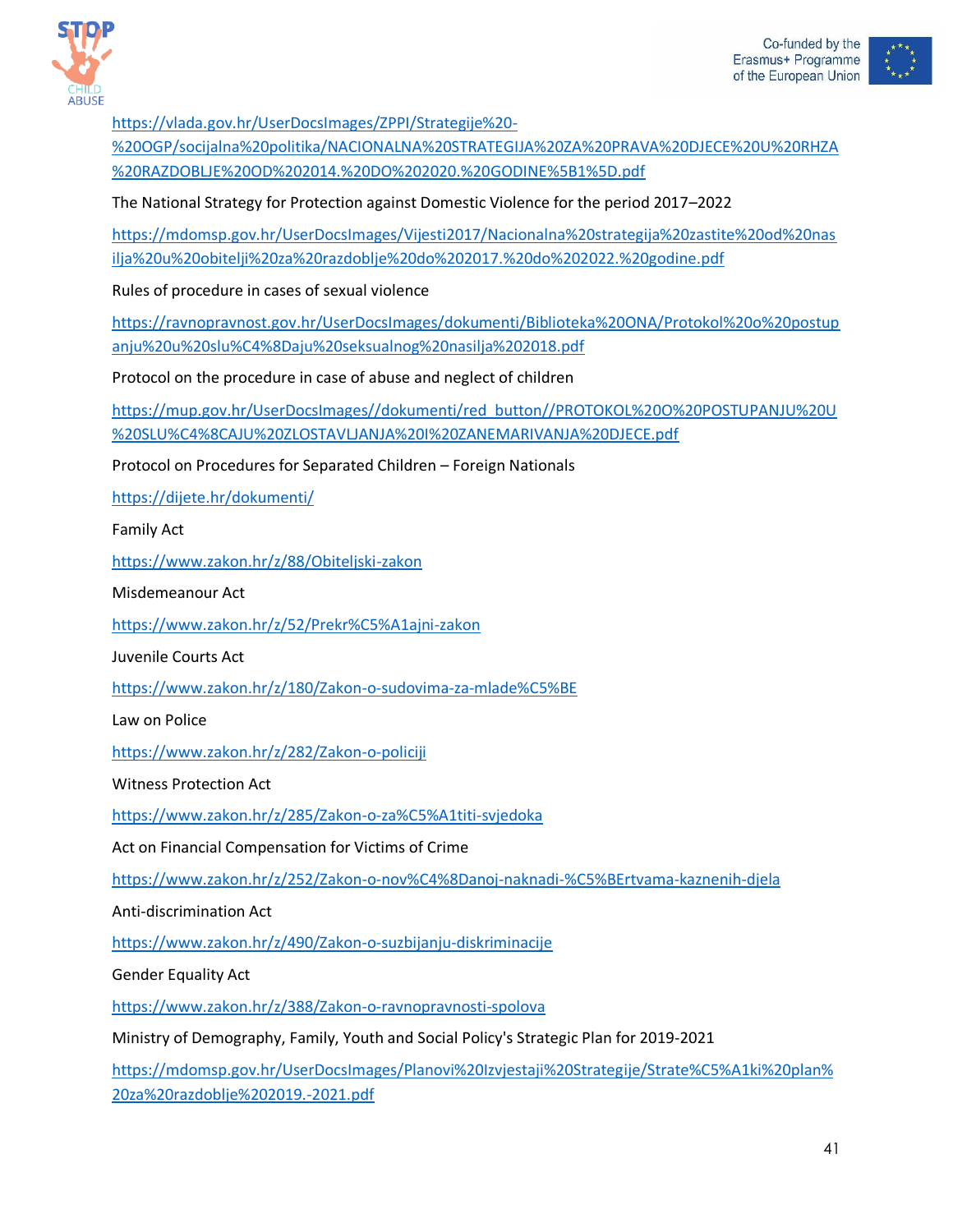





National Youth programme for the period 2020-2024

[https://mdomsp.gov.hr/istaknute-teme/mladi-i-volonterstvo/mladi-9015/nacionalni-program-za-mlade-](https://mdomsp.gov.hr/istaknute-teme/mladi-i-volonterstvo/mladi-9015/nacionalni-program-za-mlade-9024/9024)[9024/9024](https://mdomsp.gov.hr/istaknute-teme/mladi-i-volonterstvo/mladi-9015/nacionalni-program-za-mlade-9024/9024)

#### **Official statistics/ data/ demographics about child sexual abuse in Greece**

Council of Europe. (2014). *ONE in FIVE The Council of Europe Campaign to stop sexual violence against children*. Retrieved February 10, 2020, from: [https://www.coe.int/t/dg3/children/1in5/default\\_en.asp.](https://www.coe.int/t/dg3/children/1in5/default_en.asp) Interpol. *International Child Sexual Exploitation database*. Retrieved February 5, 2020, from [https://www.interpol.int/Crimes/Crimes-against-children/International-Child-Sexual-Exploitation](https://www.interpol.int/Crimes/Crimes-against-children/International-Child-Sexual-Exploitation-database)[database.](https://www.interpol.int/Crimes/Crimes-against-children/International-Child-Sexual-Exploitation-database)

LAWSPOT. (2018). *Which are the provisions of the legislation for domestic violence*. Retrieved February 5, 2020, from [https://www.lawspot.gr/nomikes-plirofories/voithitika-kemena/ti-provlepei-i](https://www.lawspot.gr/nomikes-plirofories/voithitika-kemena/ti-provlepei-i-nomothesia-gia-tin-antimetopisi-tis)[nomothesia-gia-tin-antimetopisi-tis.](https://www.lawspot.gr/nomikes-plirofories/voithitika-kemena/ti-provlepei-i-nomothesia-gia-tin-antimetopisi-tis)

Mononews. (2019). *Data-Choc: One in five children are victims of sexual abuse in Greece*. NewsRoom, Retrieved February 5, 2020, from[: https://www.mononews.gr/society/stichia-sok-ena-sta-pente-pedia](https://www.mononews.gr/society/stichia-sok-ena-sta-pente-pedia-thima-sexoualikis-kakopiisis-stin-ellada)[thima-sexoualikis-kakopiisis-stin-ellada.](https://www.mononews.gr/society/stichia-sok-ena-sta-pente-pedia-thima-sexoualikis-kakopiisis-stin-ellada)

Nikolaidis G. (2016). *The phenomenon of iceberg in violence against children.* TVXS, Retrieved February 6, 2020, from: [https://tvxs.gr/news/egrapsan-eipan/fainomeno-toy-pagoboynoy-stin-ektasi-tis-bias](https://tvxs.gr/news/egrapsan-eipan/fainomeno-toy-pagoboynoy-stin-ektasi-tis-bias-kata-ton-paidion)[kata-ton-paidion.](https://tvxs.gr/news/egrapsan-eipan/fainomeno-toy-pagoboynoy-stin-ektasi-tis-bias-kata-ton-paidion)

Skai. (2019). *More calls to the Smile of a Child – Silence concerning sexual abuse.* Retrieved February 6, 2020, from[: https://www.skai.gr/news/greece/ayksimenes-kliseis-sto-xamogelo-tou-paidiou-omerta-i](https://www.skai.gr/news/greece/ayksimenes-kliseis-sto-xamogelo-tou-paidiou-omerta-i-seksoualiki-kak)[seksoualiki-kak.](https://www.skai.gr/news/greece/ayksimenes-kliseis-sto-xamogelo-tou-paidiou-omerta-i-seksoualiki-kak)

SOS Children's Villages Greece. *Centres of Support for Children and Families*. Retrieved February 10, 2020, from[: https://sos-villages.gr/kentra-stirixis/.](https://sos-villages.gr/kentra-stirixis/)

The Maniford. (2018). *The children and the state – Part B: Here it is Greece.* Retrieved February 6, 2020, from: [https://dimosiografia.com/%CF%84%CE%B1-%CF%80%CE%B1%CE%B9%CE%B4%CE%B9%CE%AC-](https://dimosiografia.com/%CF%84%CE%B1-%CF%80%CE%B1%CE%B9%CE%B4%CE%B9%CE%AC-%CE%BA%CE%B1%CE%B9-%CF%84%CE%BF-%CE%BA%CF%81%CE%AC%CF%84%CE%BF%CF%82-%CE%BC%CE%AD%CF%81%CE%BF%CF%82-%CE%B2%CE%84-%CE%B5%CE%B4%CF%8E-%CE%B5%CE%AF/) [%CE%BA%CE%B1%CE%B9-%CF%84%CE%BF-%CE%BA%CF%81%CE%AC%CF%84%CE%BF%CF%82-](https://dimosiografia.com/%CF%84%CE%B1-%CF%80%CE%B1%CE%B9%CE%B4%CE%B9%CE%AC-%CE%BA%CE%B1%CE%B9-%CF%84%CE%BF-%CE%BA%CF%81%CE%AC%CF%84%CE%BF%CF%82-%CE%BC%CE%AD%CF%81%CE%BF%CF%82-%CE%B2%CE%84-%CE%B5%CE%B4%CF%8E-%CE%B5%CE%AF/) [%CE%BC%CE%AD%CF%81%CE%BF%CF%82-%CE%B2%CE%84-%CE%B5%CE%B4%CF%8E-](https://dimosiografia.com/%CF%84%CE%B1-%CF%80%CE%B1%CE%B9%CE%B4%CE%B9%CE%AC-%CE%BA%CE%B1%CE%B9-%CF%84%CE%BF-%CE%BA%CF%81%CE%AC%CF%84%CE%BF%CF%82-%CE%BC%CE%AD%CF%81%CE%BF%CF%82-%CE%B2%CE%84-%CE%B5%CE%B4%CF%8E-%CE%B5%CE%AF/) [%CE%B5%CE%AF/.](https://dimosiografia.com/%CF%84%CE%B1-%CF%80%CE%B1%CE%B9%CE%B4%CE%B9%CE%AC-%CE%BA%CE%B1%CE%B9-%CF%84%CE%BF-%CE%BA%CF%81%CE%AC%CF%84%CE%BF%CF%82-%CE%BC%CE%AD%CF%81%CE%BF%CF%82-%CE%B2%CE%84-%CE%B5%CE%B4%CF%8E-%CE%B5%CE%AF/)

The Maniford. (2018). *The children and the state- Part A: Those who knew.* Retrieved February 6, 2020, from [: https://dimosiografia.com/%CF%84%CE%B1-%CF%80%CE%B1%CE%B9%CE%B4%CE%B9%CE%AC-](https://dimosiografia.com/%CF%84%CE%B1-%CF%80%CE%B1%CE%B9%CE%B4%CE%B9%CE%AC-%CE%BA%CE%B1%CE%B9-%CF%84%CE%BF-%CE%BA%CF%81%CE%AC%CF%84%CE%BF%CF%82-%CE%BC%CE%AD%CF%81%CE%BF%CF%82-%CE%B1%CE%84-%CE%B1%CF%85%CF%84%CE%BF%CE%AF/) [%CE%BA%CE%B1%CE%B9-%CF%84%CE%BF-%CE%BA%CF%81%CE%AC%CF%84%CE%BF%CF%82-](https://dimosiografia.com/%CF%84%CE%B1-%CF%80%CE%B1%CE%B9%CE%B4%CE%B9%CE%AC-%CE%BA%CE%B1%CE%B9-%CF%84%CE%BF-%CE%BA%CF%81%CE%AC%CF%84%CE%BF%CF%82-%CE%BC%CE%AD%CF%81%CE%BF%CF%82-%CE%B1%CE%84-%CE%B1%CF%85%CF%84%CE%BF%CE%AF/) [%CE%BC%CE%AD%CF%81%CE%BF%CF%82-%CE%B1%CE%84-](https://dimosiografia.com/%CF%84%CE%B1-%CF%80%CE%B1%CE%B9%CE%B4%CE%B9%CE%AC-%CE%BA%CE%B1%CE%B9-%CF%84%CE%BF-%CE%BA%CF%81%CE%AC%CF%84%CE%BF%CF%82-%CE%BC%CE%AD%CF%81%CE%BF%CF%82-%CE%B1%CE%84-%CE%B1%CF%85%CF%84%CE%BF%CE%AF/) [%CE%B1%CF%85%CF%84%CE%BF%CE%AF/.](https://dimosiografia.com/%CF%84%CE%B1-%CF%80%CE%B1%CE%B9%CE%B4%CE%B9%CE%AC-%CE%BA%CE%B1%CE%B9-%CF%84%CE%BF-%CE%BA%CF%81%CE%AC%CF%84%CE%BF%CF%82-%CE%BC%CE%AD%CF%81%CE%BF%CF%82-%CE%B1%CE%84-%CE%B1%CF%85%CF%84%CE%BF%CE%AF/)

The Smile of the Child. *The National Helpline for Children SOS 1056.* Retrieved February 10, 2020, from: [https://www.hamogelo.gr/gr/el/paidia-thimata-vias:sos-1056/.](https://www.hamogelo.gr/gr/el/paidia-thimata-vias:sos-1056/)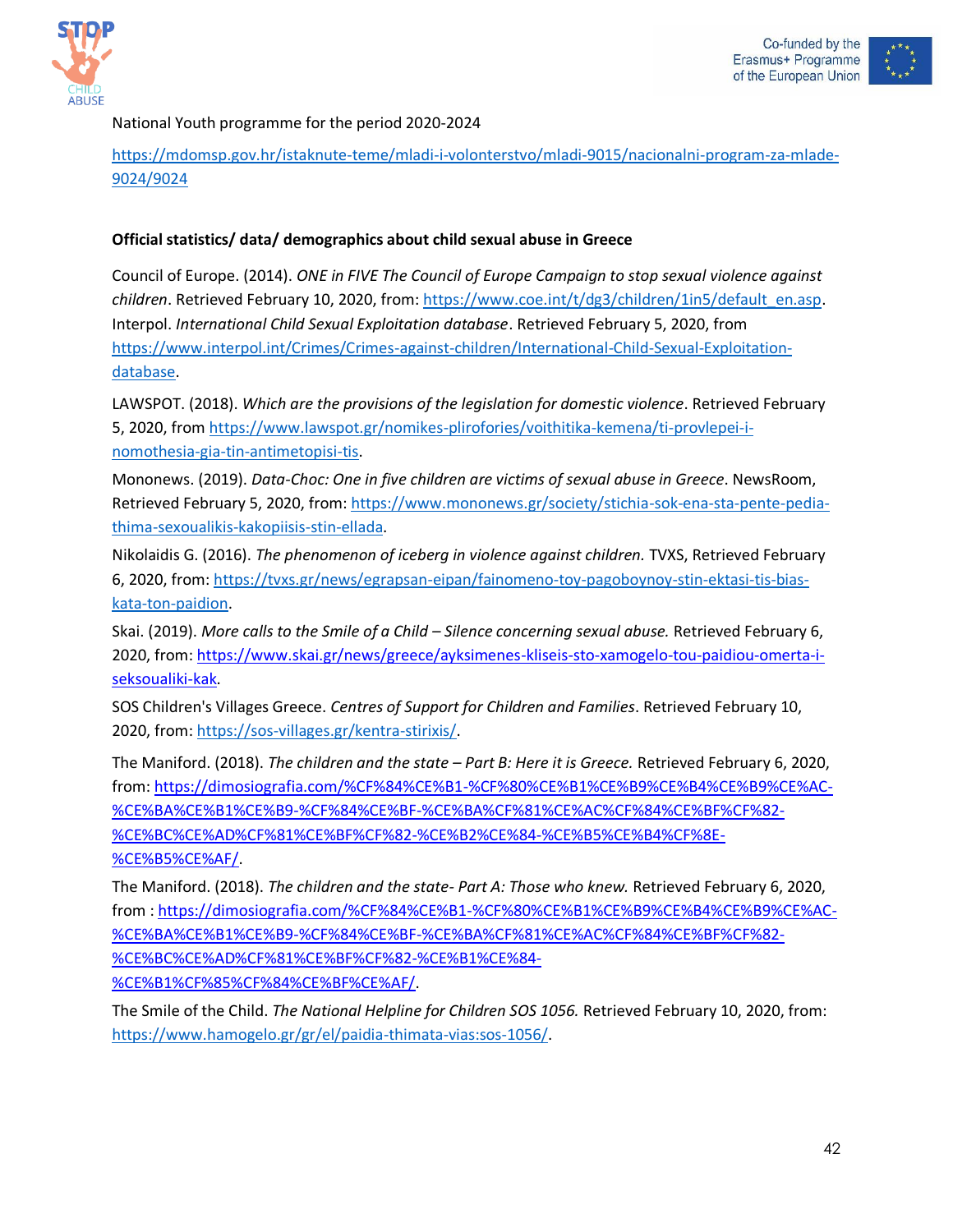



To Proto Thema. (2018). *Information-Choc from the Smile of the Child for the children-victims of sexual abuse.* Retrieved February 6, 2020, from: [https://www.protothema.gr/greece/article/840169/stoiheia](https://www.protothema.gr/greece/article/840169/stoiheia-sok-apo-to-hamogelo-tou-paidiou-gia-ta-paidia-thumata-sexoualikis-vias/)[sok-apo-to-hamogelo-tou-paidiou-gia-ta-paidia-thumata-sexoualikis-vias/.](https://www.protothema.gr/greece/article/840169/stoiheia-sok-apo-to-hamogelo-tou-paidiou-gia-ta-paidia-thumata-sexoualikis-vias/)

To Proto Thema. (2019). *Survey-Chock for child sexual abuse, in the 93% of cases the abuser and the victim knew each other*. Retrieved February 6, 2020, from:

[https://www.protothema.gr/ugeia/article/864162/ereuna-sok-gia-tin-paidiki-sexoualiki-kakopoiisi-to-](https://www.protothema.gr/ugeia/article/864162/ereuna-sok-gia-tin-paidiki-sexoualiki-kakopoiisi-to-93-ton-periptoseon-drastis-kai-thuma-itan-gnostoi/)[93-ton-periptoseon-drastis-kai-thuma-itan-gnostoi/.](https://www.protothema.gr/ugeia/article/864162/ereuna-sok-gia-tin-paidiki-sexoualiki-kakopoiisi-to-93-ton-periptoseon-drastis-kai-thuma-itan-gnostoi/)

#### **Sources-sites for Key Stakeholders**

<http://www.ekka.org.gr/> <http://www.ich.gr/el/> <https://eliza.org.gr/en/> <https://www.synigoros.gr/>

#### **Greek Legislation**

Greek Gazette 2014-06-12, Part A, N. 137, pp. 4377-4384.

Greek Penal Code

Greek Code of Criminal Procedure

#### **Official statistics/ data/ demographics about child sexual abuse in Italy**

#### **National reports**

Dossier abuso sessuale e pedofilia- Dossier about sexual abuse and paedophilia- SOS Telefono Azzurro Onlus, 2019

Indice regionale sul maltrattamento all'infanzia in Italia: l'ombra della povertà- Regional Index about children harassment in Italy: the shadow of poverty, Cesvi, April 2019

Indagine nazionale sul maltrattamento dei bambini e degli adolescenti in Italia (National survey about Children and adolescent harassment in Italy), 2017

#### **Italian legislation**

Penal code Law 38/2016

Penal code law 172/2012

Penal code articles summary about sexual abuse and harassment ( [https://www.ausl.bologna.it/asl](https://www.ausl.bologna.it/asl-bologna/dipartimenti-territoriali-1/dipartimento-di-cure-primarie/il-faro/centro-doc/centro-di-documentazione/per-i-professionisti/area-giuridica/abuso-sessuale-su-minori/quadro%20normativo.pdf/attachment_download/file)[bologna/dipartimenti-territoriali-1/dipartimento-di-cure-primarie/il-faro/centro-doc/centro-di](https://www.ausl.bologna.it/asl-bologna/dipartimenti-territoriali-1/dipartimento-di-cure-primarie/il-faro/centro-doc/centro-di-documentazione/per-i-professionisti/area-giuridica/abuso-sessuale-su-minori/quadro%20normativo.pdf/attachment_download/file)[documentazione/per-i-professionisti/area-giuridica/abuso-sessuale-su](https://www.ausl.bologna.it/asl-bologna/dipartimenti-territoriali-1/dipartimento-di-cure-primarie/il-faro/centro-doc/centro-di-documentazione/per-i-professionisti/area-giuridica/abuso-sessuale-su-minori/quadro%20normativo.pdf/attachment_download/file)[minori/quadro%20normativo.pdf/attachment\\_download/file\)](https://www.ausl.bologna.it/asl-bologna/dipartimenti-territoriali-1/dipartimento-di-cure-primarie/il-faro/centro-doc/centro-di-documentazione/per-i-professionisti/area-giuridica/abuso-sessuale-su-minori/quadro%20normativo.pdf/attachment_download/file)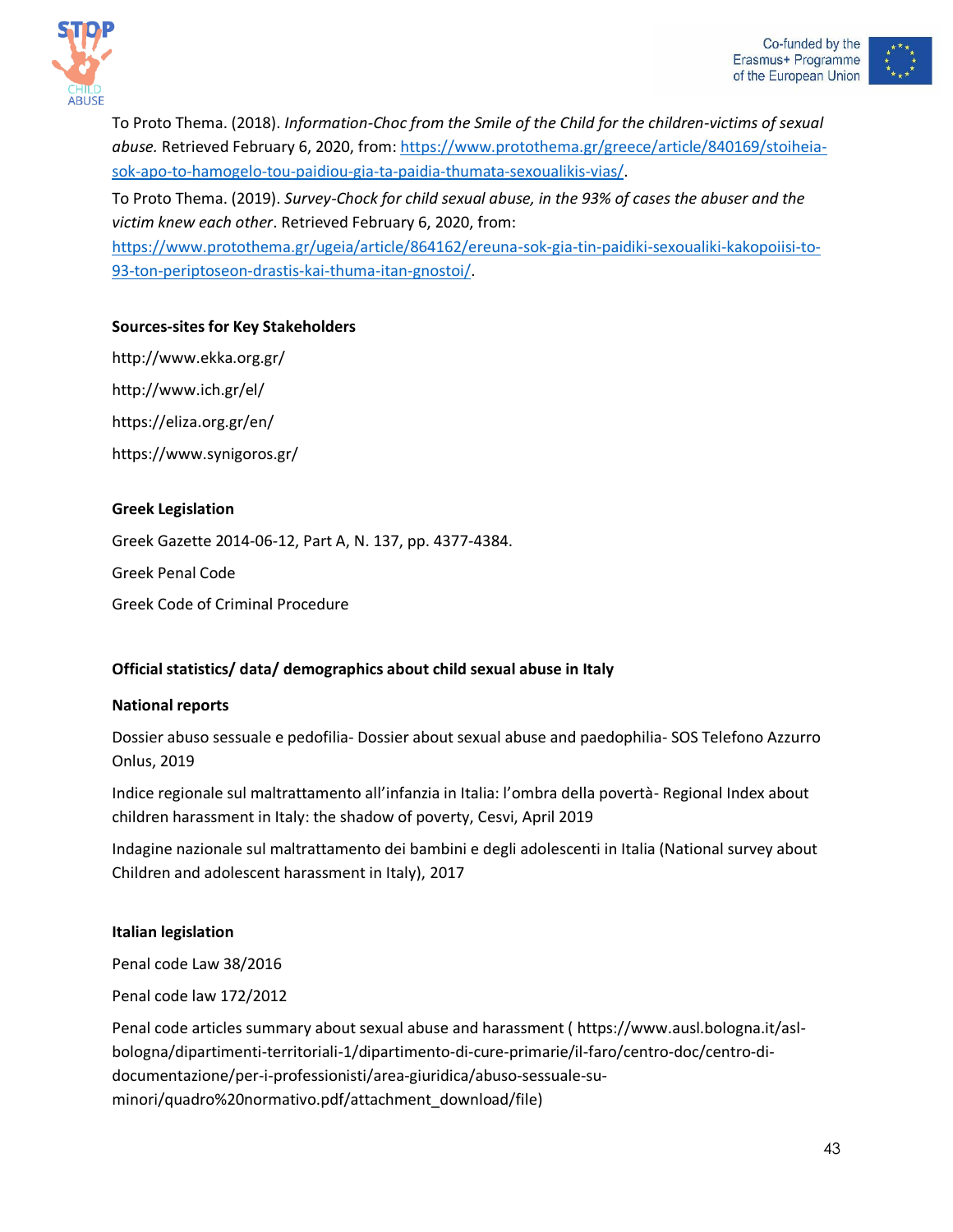





#### **Sources-sites for Key Stakeholders**

Convention of Lanzarote (from institutional website: www.camera.it) <https://www.ohchr.org/en/professionalinterest/pages/crc.aspx> [https://apps.who.int/iris/bitstream/handle/10665/259270/9789241550147](https://apps.who.int/iris/bitstream/handle/10665/259270/9789241550147-eng.pdf;jsessionid=A6E96058149ED5B3B472CD63E261A07D?sequence=1) [eng.pdf;jsessionid=A6E96058149ED5B3B472CD63E261A07D?sequence=1](https://apps.who.int/iris/bitstream/handle/10665/259270/9789241550147-eng.pdf;jsessionid=A6E96058149ED5B3B472CD63E261A07D?sequence=1) [http://www.lavoro.gov.it/temi-e-priorita/infanzia-e-adolescenza/focus](http://www.lavoro.gov.it/temi-e-priorita/infanzia-e-adolescenza/focus-on/Osservatorio/Pagine/default.aspx)[on/Osservatorio/Pagine/default.aspx](http://www.lavoro.gov.it/temi-e-priorita/infanzia-e-adolescenza/focus-on/Osservatorio/Pagine/default.aspx) <https://www.specchiomagico.org/porcospini/> <https://www.cesvi.org/il-nostro-lavoro/tutela-dell-infanzia/> <https://azzurro.it/chi-siamo/> <http://www.associazioneprometeo.org/corsi-formazione.html> <https://www.interno.gov.it/it/temi/sicurezza/minori-e-disagio-giovanile/pedofilia-e-abusi-sui-minori> <https://www.cinziamammoliti.it/chi-sono/>

#### **Official statistics/ data/ demographics about child sexual abuse in Spain**

Boletín Oficial de Estado. (1990, December 31). *Instrumento de Ratificación de la Convención sobre los Derechos del Niño, adoptada por la Asamblea General de las Naciones Unidas el 20 de noviembre de 1989,* Article 19. retrieved from<https://www.boe.es/buscar/doc.php?id=BOE-A-1990-31312>

Boletín Oficial de Estado. (2010, November 12). *Instrumento de Ratificación del Convenio del Consejo de Europa para la protección de los niños contra la explotación y el abuso sexual, hecho en Lanzarote el 25 de octubre de 2007,* Article 1. Retrieved from [https://www.boe.es/buscar/doc.php?id=BOE-A-2010-](https://www.boe.es/buscar/doc.php?id=BOE-A-2010-17392) [17392](https://www.boe.es/buscar/doc.php?id=BOE-A-2010-17392)

Official Journal of EUropean Union. (2012, November 14). *DIRECTIVE 2012/29/EU OF THE EUROPEAN PARLIAMENT AND OF THE COUNCIL of 25 October 2012 establishing minimum standards on the rights, support and protection of victims of crime, and replacing Council Framework Decision 2001/220/JHA.*  Retrieved from<https://eur-lex.europa.eu/legal-content/EN/TXT/PDF/?uri=CELEX:32012L0029&from=en>

Boletín Oficial de Estado. (1978, December 29). *Constitución Española*, Article 39.4. Retrieved from <https://www.boe.es/buscar/act.php?id=BOE-A-1978-31229>

Boletín Oficial de Estado. (1996, January 17). *Ley Orgánica 1/1996, de 15 de enero, de Protección Jurídica del Menor, de modificación parcial del Código Civil y de la Ley de Enjuiciamiento Civil*. Retrieved from <https://www.boe.es/buscar/act.php?id=BOE-A-1996-1069>

Boletín Oficial de Estado. (1882, September 17). *Real Decreto de 14 de septiembre de 1882 por el que se aprueba la Ley de Enjuiciamiento Criminal,* Articles 13, 448, 544 bis, 544 ter). Retrieved from <https://www.boe.es/buscar/act.php?id=BOE-A-1882-6036>